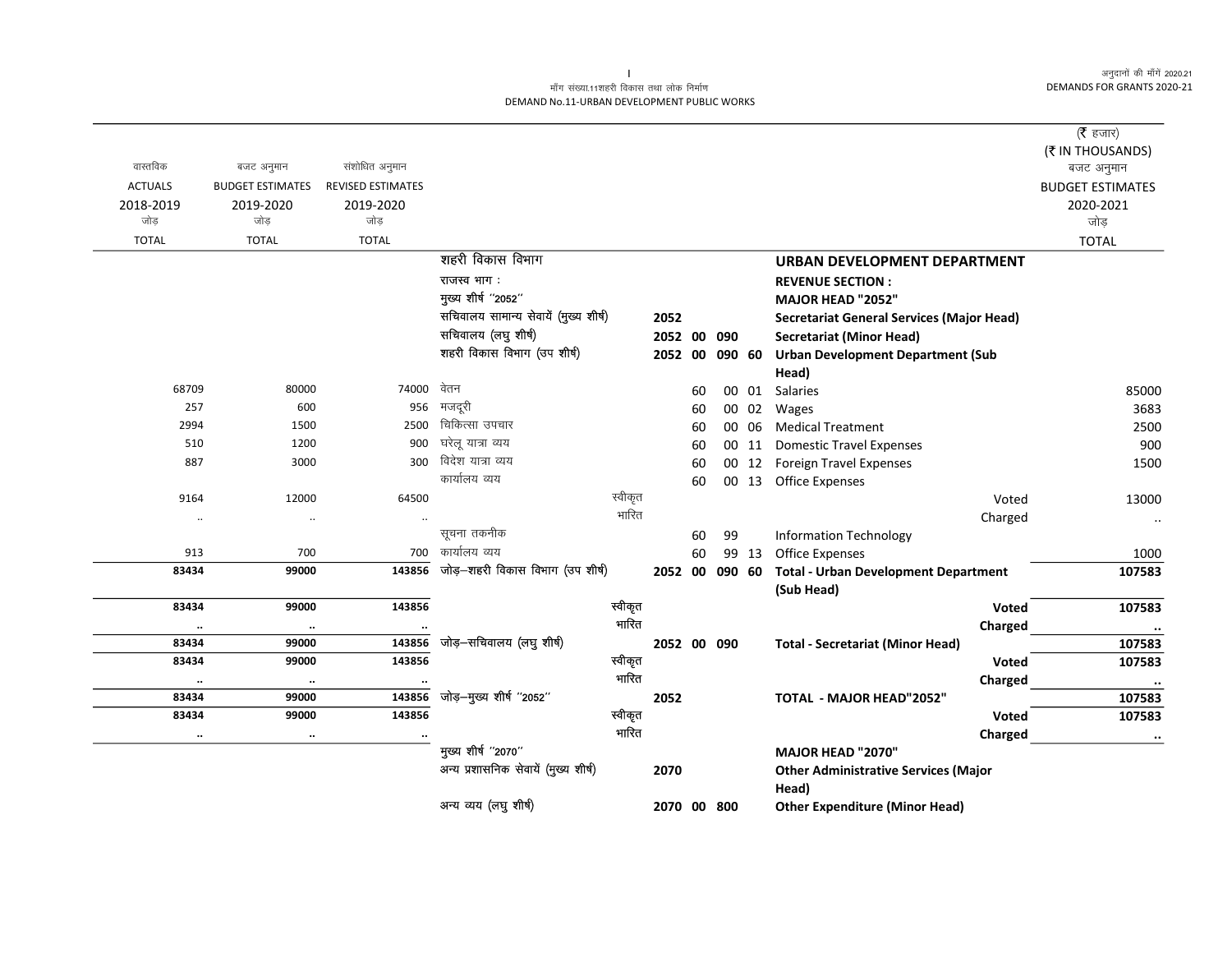|                   |                      |                         |                          |                                         |      |         |    |                |       |                                                 | ( $\bar{\tau}$ हजार)    |
|-------------------|----------------------|-------------------------|--------------------------|-----------------------------------------|------|---------|----|----------------|-------|-------------------------------------------------|-------------------------|
|                   |                      |                         |                          |                                         |      |         |    |                |       |                                                 | (₹ IN THOUSANDS)        |
| वास्तविक          |                      | बजट अनुमान              | संशोधित अनुमान           |                                         |      |         |    |                |       |                                                 | बजट अनुमान              |
| <b>ACTUALS</b>    |                      | <b>BUDGET ESTIMATES</b> | <b>REVISED ESTIMATES</b> |                                         |      |         |    |                |       |                                                 | <b>BUDGET ESTIMATES</b> |
| 2018-2019<br>जोड़ |                      | 2019-2020<br>जोड        | 2019-2020<br>जोड़        |                                         |      |         |    |                |       |                                                 | 2020-2021<br>जोड़       |
| <b>TOTAL</b>      |                      | <b>TOTAL</b>            | <b>TOTAL</b>             |                                         |      |         |    |                |       |                                                 | <b>TOTAL</b>            |
|                   |                      |                         |                          | दिल्ली नगर निगम को जुर्मानों, जब्ती की  |      |         |    | 2070 00 800 90 |       | Reimbursement of fines, forfeiture to           |                         |
|                   |                      |                         |                          | प्रतिपूर्ति (उप शीर्ष)                  |      |         |    |                |       | MCD (Sub Head)                                  |                         |
|                   | 4695                 | 45000                   | 25000                    | अन्य प्रभार                             |      |         | 90 |                | 00 50 | <b>Other Charges</b>                            | 4000                    |
|                   | 4695                 | 45000                   | 25000                    | जोड़-दिल्ली नगर निगम को जुर्मानो, जब्ती |      |         |    | 2070 00 800 90 |       | Total - Reimbursement of fines, forfeiture      | 4000                    |
|                   |                      |                         |                          | की प्रतिपूर्ति (उप शीर्ष)               |      |         |    |                |       | to MCD (Sub Head)                               |                         |
|                   |                      |                         |                          | स्थानीय निकाय निदेशालय (उप शीर्ष)       |      | 2070 00 |    |                |       | 800 63 Directorate of Local Bodies (Sub Head)   |                         |
|                   |                      |                         |                          |                                         |      |         |    |                |       |                                                 |                         |
|                   | 13148                | 22500                   | 17000                    | वेतन                                    |      |         | 63 |                |       | 00 01 Salaries                                  | 22500                   |
|                   | 2066                 | 2920                    | 3500                     | मजदूरी                                  |      |         | 63 |                |       | 00 02 Wages                                     | 3700                    |
|                   | 393                  | 300                     | 700                      | चिकित्सा उपचार                          |      |         | 63 |                | 00 06 | <b>Medical Treatment</b>                        | 400                     |
|                   | $\ddotsc$            | 50                      | 20                       | घरेलू यात्रा व्यय                       |      |         | 63 |                | 00 11 | <b>Domestic Travel Expenses</b>                 | 30                      |
|                   |                      |                         |                          | कार्यालय व्यय                           |      |         | 63 |                |       | 00 13 Office Expenses                           |                         |
|                   | 1369                 | 1500                    | 1500                     | स्वीकृत                                 |      |         |    |                |       | Voted                                           | 2000                    |
|                   | $\cdot\cdot$         | $\ldots$                |                          | भारित                                   |      |         |    |                |       | Charged                                         | ٠.                      |
|                   | 211                  | 500                     | 200                      | पेट्रोल तेल व स्नैहक द्रव्य             |      |         | 63 |                | 00 24 | P.O.L.                                          | 500                     |
|                   | 541                  | 6000                    | 8000                     | व्यावसायिक सेवायें                      |      |         | 63 | 00 28          |       | <b>Professional Services</b>                    | 7500                    |
|                   | 17728                | 33770                   | 30920                    | जोड़-स्थानीय निकाय निदेशालय (उप शीर्ष)  |      | 2070 00 |    | 800 63         |       | <b>Total - Directorate of Local Bodies (Sub</b> | 36630                   |
|                   |                      |                         |                          |                                         |      |         |    |                |       | Head)                                           |                         |
|                   | 17728                | 33770                   | 30920                    | स्वीकृत<br>भारित                        |      |         |    |                |       | Voted                                           | 36630                   |
|                   | $\ddot{\phantom{0}}$ | $\cdot\cdot$<br>78770   | 55920                    |                                         |      |         |    |                |       | Charged                                         | $\cdot\cdot$            |
|                   | 22423                |                         |                          | जोड़—अन्य व्यय (लघु शीर्ष)              |      |         |    | 2070 00 800    |       | <b>Total - Other Expenditure (Minor Head)</b>   | 40630                   |
|                   | 22423                | 78770                   | 55920                    | स्वीकृत                                 |      |         |    |                |       | Voted                                           | 40630                   |
|                   | $\cdot\cdot$         | $\ddotsc$               |                          | भारित                                   |      |         |    |                |       | Charged                                         | $\cdot\cdot$            |
|                   | 22423                | 78770                   | 55920                    | जोड़-मुख्य शीर्ष "2070"                 | 2070 |         |    |                |       | TOTAL - MAJOR HEAD"2070"                        | 40630                   |
|                   | 22423                | 78770                   | 55920                    | स्वीकृत                                 |      |         |    |                |       | Voted                                           | 40630                   |
|                   | $\ddotsc$            | $\cdot\cdot$            |                          | भारित                                   |      |         |    |                |       | Charged                                         | $\ddot{\phantom{a}}$    |
|                   |                      |                         |                          | मुख्य शीर्ष "2202"                      |      |         |    |                |       | MAJOR HEAD "2202"                               |                         |
|                   |                      |                         |                          | सामान्य शिक्षा (मुख्य शीर्ष)            | 2202 |         |    |                |       | <b>General Education (Major Head)</b>           |                         |
|                   |                      |                         |                          | प्रारम्भिक शिक्षा (उप मुख्य शीर्ष)      |      | 2202 01 |    |                |       | <b>Elementary Education (Sub Major Head)</b>    |                         |
|                   |                      |                         |                          |                                         |      |         |    |                |       |                                                 |                         |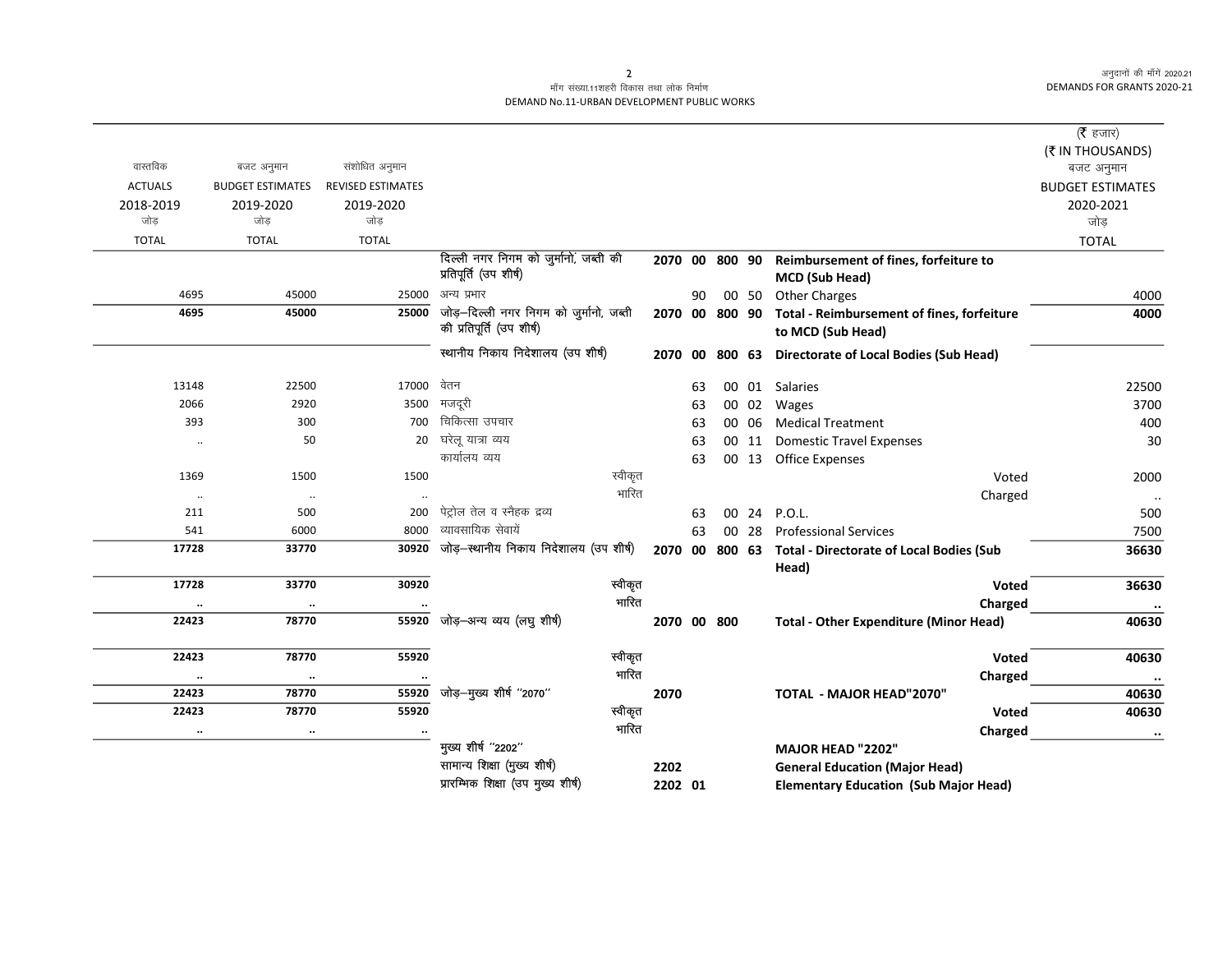$\overline{\phantom{0}}$ 

## माँग संख्या.11शहरी विकास तथा लोक निर्माण DEMAND No.11-URBAN DEVELOPMENT PUBLIC WORKS

|                  |                         |                          |                                            |                |    |                |       |                                                              | ( $\bar{\tau}$ हजार)           |
|------------------|-------------------------|--------------------------|--------------------------------------------|----------------|----|----------------|-------|--------------------------------------------------------------|--------------------------------|
| वास्तविक         | बजट अनुमान              | संशोधित अनुमान           |                                            |                |    |                |       |                                                              | (₹ IN THOUSANDS)<br>बजट अनुमान |
| <b>ACTUALS</b>   | <b>BUDGET ESTIMATES</b> | <b>REVISED ESTIMATES</b> |                                            |                |    |                |       |                                                              | <b>BUDGET ESTIMATES</b>        |
| 2018-2019<br>जोड | 2019-2020<br>जोड        | 2019-2020<br>जोड         |                                            |                |    |                |       |                                                              | 2020-2021<br>जोड़              |
| <b>TOTAL</b>     | <b>TOTAL</b>            | <b>TOTAL</b>             |                                            |                |    |                |       |                                                              | <b>TOTAL</b>                   |
|                  |                         |                          | प्राथमिक शिक्षा के लिए स्थानीय निकायों     | 2202 01 103    |    |                |       | Assistance to local bodies for primary                       |                                |
|                  |                         |                          | को सहायता (लघु शीर्ष)                      |                |    |                |       | education (Minor Head)                                       |                                |
|                  |                         |                          | दिल्ली नगर निगम (उप शीर्ष)                 | 2202 01 103 99 |    |                |       | <b>Delhi Municipal Corporation (Sub Head)</b>                |                                |
|                  |                         |                          | पूर्वी दिल्ली नगर निगम को सहायता अनुदान    |                | 99 | 90             |       | <b>Grants-in-aid to East Delhi Municipal</b>                 |                                |
|                  |                         |                          |                                            |                |    |                |       | Corporation                                                  |                                |
| 480279           | $\ddotsc$               |                          | सहायता अनुदान–सामान्य                      |                | 99 |                | 90 31 | Grants-in-aid-General                                        |                                |
| 1921112          | $\ddotsc$               |                          | सहायता अनुदान–वेतन                         |                | 99 |                | 90 36 | Grants-in-aid-Salaries                                       |                                |
| 2401391          | $\ddot{\phantom{a}}$    |                          | जोड़- पूर्वी दिल्ली नगर निगम को सहायता     |                | 99 | 90             |       | <b>Total: Grants-in-aid to East Delhi</b>                    | $\ddotsc$                      |
|                  |                         |                          | अनुदान                                     |                |    |                |       | <b>Municipal Corporation</b>                                 |                                |
|                  |                         |                          | दक्षिण दिल्ली नगर निगम को सहायता<br>अनुदान |                | 99 | 89             |       | <b>Grants-in-aid to South Delhi Municipal</b><br>Corporation |                                |
| 362523           |                         |                          | सहायता अनुदान–सामान्य                      |                | 99 |                | 89 31 | Grants-in-aid-General                                        |                                |
| 3262723          | $\cdot\cdot$            |                          | सहायता अनुदान-वेतन                         |                | 99 |                | 89 36 | Grants-in-aid-Salaries                                       |                                |
| 3625246          | $\ddotsc$               |                          | जोड़- दक्षिण दिल्ली नगर निगम को            |                | 99 | 89             |       | <b>Total: Grants-in-aid to South Delhi</b>                   | $\ddotsc$                      |
|                  |                         |                          | सहायता अनुदान                              |                |    |                |       | <b>Municipal Corporation</b>                                 |                                |
|                  |                         |                          | उत्तरी दिल्ली नगर निगम को सहायता           |                | 99 | 88             |       | <b>Grants-in-aid to North Delhi Municipal</b>                |                                |
|                  |                         |                          | अनुदान                                     |                |    |                |       | Corporation                                                  |                                |
| 4746759          | $\ldots$                |                          | सहायता अनुदान–वेतन                         |                | 99 |                | 88 36 | Grants-in-aid-Salaries                                       |                                |
| 4746759          | $\ddot{\phantom{a}}$    |                          | जोड़- उत्तरी दिल्ली नगर निगम को            |                | 99 | 88             |       | <b>Total: Grants-in-aid to North Delhi</b>                   | $\ddot{\phantom{a}}$           |
|                  |                         |                          | सहायता अनुदान                              |                |    |                |       | <b>Municipal Corporation</b>                                 |                                |
| 10773396         | $\ddotsc$               |                          | जोड़-दिल्ली नगर निगम (उप शीर्ष)            |                |    | 2202 01 103 99 |       | <b>Total - Delhi Municipal Corporation (Sub</b>              | $\cdots$                       |
|                  |                         |                          |                                            |                |    |                |       | Head)                                                        |                                |
|                  |                         |                          | नई दिल्ली नगर परिषद (उप शीर्ष)             | 2202           |    |                |       | 01 103 98 New Delhi Municipal Council (Sub Head)             |                                |
|                  |                         |                          | सहायता अनुदान                              |                | 98 | 97             |       | Grants-in-aid                                                |                                |
| 63091            |                         |                          | सहायता अनुदान–सामान्य                      |                | 98 |                | 97 31 | Grants-in-aid-General                                        |                                |
| 252366           |                         |                          | सहायता अनुदान–वेतन                         |                | 98 |                | 97 36 | Grants-in-aid-Salaries                                       |                                |
| 315457           | $\ddotsc$               |                          | जोड़- नई दिल्ली नगर परिषद (उप शीर्ष)       | 2202 01 103 98 |    |                |       | <b>Total: New Delhi Municipal Council (Sub</b><br>Head)      | $\ddotsc$                      |
|                  |                         |                          | दिल्ली केन्ट बोर्ड (उप शीर्ष)              |                |    |                |       | 2202 01 103 97 Delhi Cantt. Board (Sub Head)                 |                                |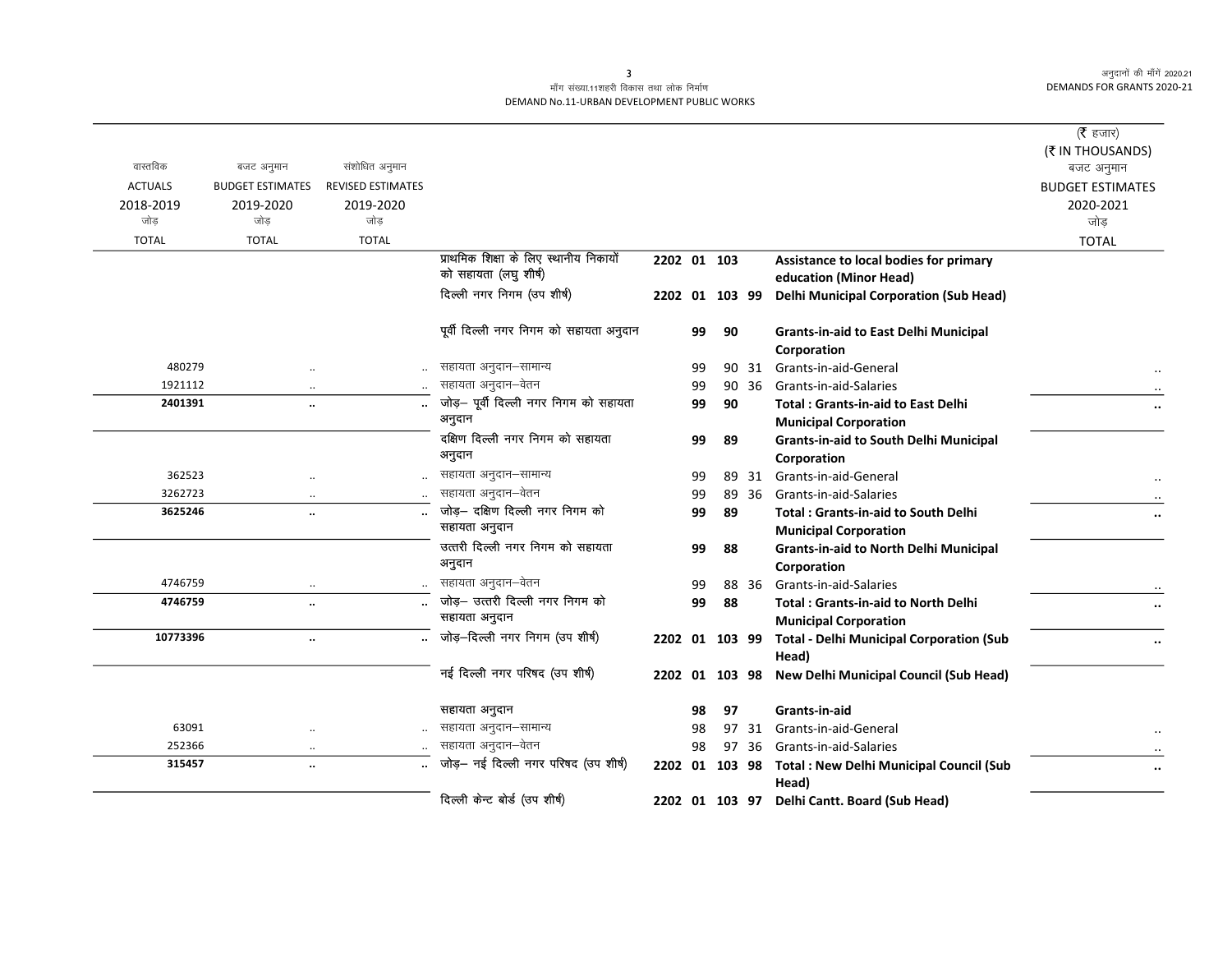|                |                         |                          |                                                                                             |                |    |        |       |                                                                                                                             | ( $\bar{\tau}$ हजार)<br>(₹ IN THOUSANDS) |
|----------------|-------------------------|--------------------------|---------------------------------------------------------------------------------------------|----------------|----|--------|-------|-----------------------------------------------------------------------------------------------------------------------------|------------------------------------------|
| वास्तविक       | बजट अनुमान              | संशोधित अनुमान           |                                                                                             |                |    |        |       |                                                                                                                             | बजट अनुमान                               |
| <b>ACTUALS</b> | <b>BUDGET ESTIMATES</b> | <b>REVISED ESTIMATES</b> |                                                                                             |                |    |        |       |                                                                                                                             | <b>BUDGET ESTIMATES</b>                  |
| 2018-2019      | 2019-2020               | 2019-2020                |                                                                                             |                |    |        |       |                                                                                                                             | 2020-2021                                |
| जोड            | जोड                     | जोड                      |                                                                                             |                |    |        |       |                                                                                                                             | जोड                                      |
| <b>TOTAL</b>   | <b>TOTAL</b>            | <b>TOTAL</b>             |                                                                                             |                |    |        |       |                                                                                                                             | <b>TOTAL</b>                             |
|                |                         |                          | सहायता अनुदान                                                                               |                | 97 | 98     |       | Grants-in-aid                                                                                                               |                                          |
| 42960          | $\ddotsc$               |                          | सहायता अनुदान–सामान्य                                                                       |                | 97 |        | 98 31 | Grants-in-aid-General                                                                                                       |                                          |
| 42960          | $\ddotsc$               |                          | जोड़- दिल्ली केन्ट बोर्ड (उप शीर्ष)                                                         | 2202 01        |    | 103 97 |       | Total: Delhi Cantt. Board (Sub Head)                                                                                        | $\ddot{\phantom{0}}$                     |
| 11131813       | $\ddotsc$               |                          | जोड़-प्राथमिक शिक्षा के लिए स्थानीय                                                         | 2202 01 103    |    |        |       | <b>Total - Assistance to local bodies for</b>                                                                               |                                          |
|                |                         |                          | निकायों को सहायता (लघु शीर्ष)                                                               |                |    |        |       | primary education (Minor Head)                                                                                              |                                          |
| 11131813       | $\ddotsc$               |                          | जोड़-प्रारम्भिक शिक्षा (उप मुख्य शीर्ष)                                                     | 2202 01        |    |        |       | <b>Total - Elementary Education (Sub Major</b><br>Head)                                                                     |                                          |
|                |                         |                          | माध्यमिक शिक्षा (उप मुख्य शीर्ष)                                                            | 2202 02        |    |        |       | <b>Secondary Education (Sub Major Head)</b>                                                                                 |                                          |
|                |                         |                          | माध्यमिक शिक्षा के लिए स्थानीय निकायों<br>को सहायता (लघु शीर्ष)                             | 2202 02 191    |    |        |       | Assistance to local bodies for secondary<br>education (Minor Head)                                                          |                                          |
|                |                         |                          | नई दिल्ली नगर परिषद को माध्यमिक<br>शिक्षा हेतु (उप शीर्ष)                                   | 2202 02 191 98 |    |        |       | NDMC for secondary education (Sub Head)                                                                                     |                                          |
|                |                         |                          | सहायता अनुदान                                                                               |                | 98 | 97     |       | Grants-in-aid                                                                                                               |                                          |
| 78558          |                         |                          | सहायता अनुदान–सामान्य                                                                       |                | 98 |        | 97 31 | Grants-in-aid-General                                                                                                       |                                          |
| 314229         | $\ddotsc$               |                          | सहायता अनुदान–वेतन                                                                          |                | 98 |        | 97 36 | Grants-in-aid-Salaries                                                                                                      |                                          |
| 392787         | $\ddotsc$               |                          | जोड़- नई दिल्ली नगर परिषद को<br>माध्यमिक शिक्षा हेतु (उप शीर्ष)                             | 2202 02        |    | 191 98 |       | <b>Total: NDMC for secondary education</b><br>(Sub Head)                                                                    |                                          |
|                |                         |                          | स्कूल भवनों के रखरखाव के लिए उत्तरी<br>दिल्ली नगर निगम को सहायता अनुदान<br>(उप शीर्ष)       | 2202 02 191 96 |    |        |       | <b>Grants-in-aid to North Delhi Municipal</b><br>Corporation for maintenance of school<br><b>Building (Sub Head)</b>        |                                          |
| 209514         |                         |                          | सहायता अनुदान–सामान्य                                                                       |                | 96 |        | 00 31 | Grants-in-aid-General                                                                                                       |                                          |
| 209514         | $\ddot{\phantom{0}}$    |                          | जोड़- स्कूल भवनों के रखरखाव के लिए<br>उत्तरी दिल्ली नगर निगम को सहायता<br>अनुदान (उप शीर्ष) | 2202 02 191 96 |    |        |       | <b>Total: Grants-in-aid to North Delhi</b><br><b>Municipal Corporation for maintenance of</b><br>school Building (Sub Head) |                                          |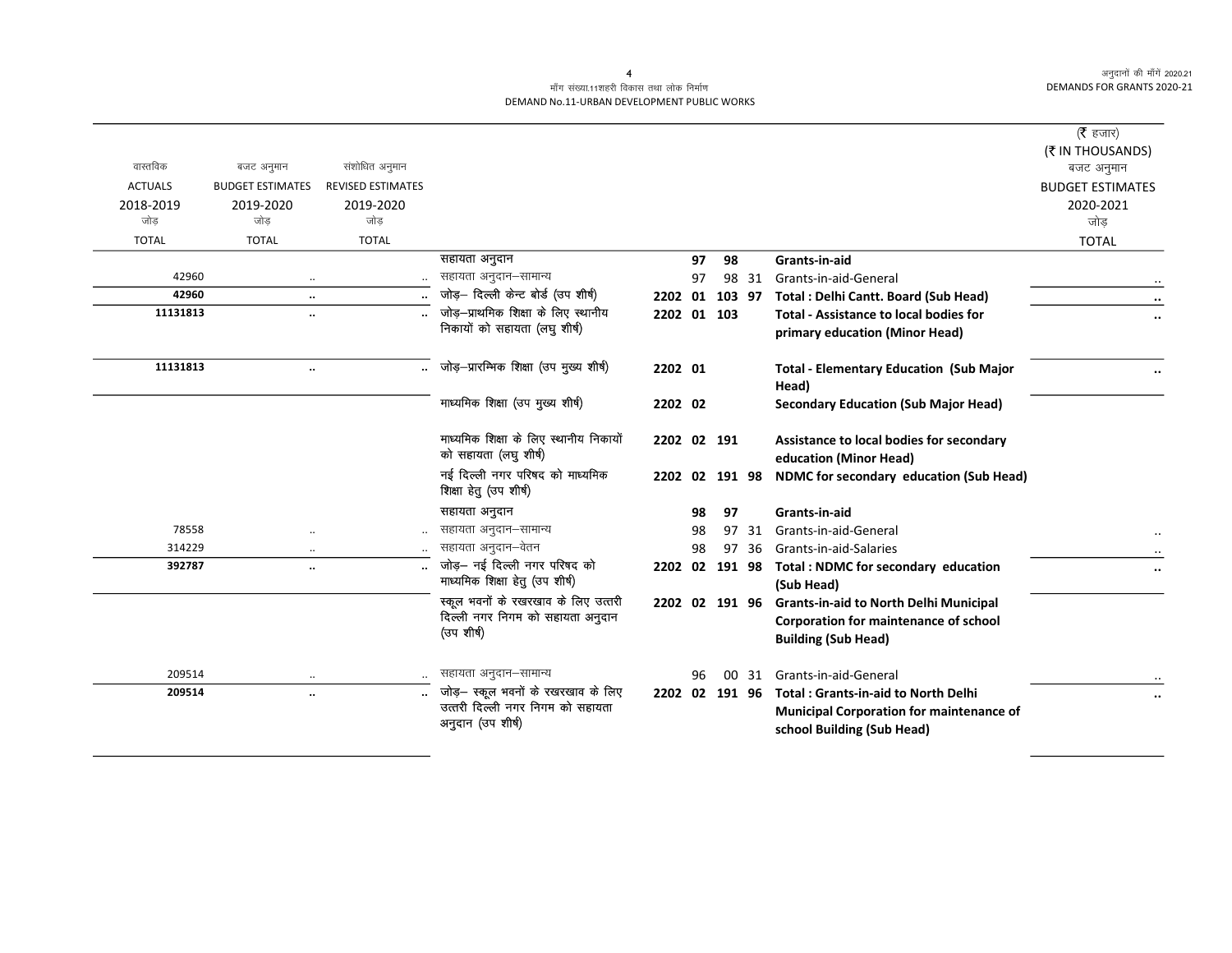## माँग संख्या.11शहरी विकास तथा लोक निर्माण DEMAND No.11-URBAN DEVELOPMENT PUBLIC WORKS

|                |                         |                          |                                                       |                |    |       |                                                       | (रै हजार)                      |
|----------------|-------------------------|--------------------------|-------------------------------------------------------|----------------|----|-------|-------------------------------------------------------|--------------------------------|
| वास्तविक       | बजट अनुमान              | संशोधित अनुमान           |                                                       |                |    |       |                                                       | (₹ IN THOUSANDS)<br>बजट अनुमान |
| <b>ACTUALS</b> | <b>BUDGET ESTIMATES</b> | <b>REVISED ESTIMATES</b> |                                                       |                |    |       |                                                       | <b>BUDGET ESTIMATES</b>        |
| 2018-2019      | 2019-2020               | 2019-2020                |                                                       |                |    |       |                                                       | 2020-2021                      |
| जोड            | जोड                     | जोड                      |                                                       |                |    |       |                                                       | जोड                            |
| <b>TOTAL</b>   | <b>TOTAL</b>            | <b>TOTAL</b>             |                                                       |                |    |       |                                                       | <b>TOTAL</b>                   |
|                |                         |                          | स्कूल भवनों के रखरखाव के लिए दक्षिण                   |                |    |       | 2202 02 191 95 Grants-in-aid to South Delhi Municipal |                                |
|                |                         |                          | दिल्ली नगर निगम को सहायता अनुदान<br>(उप शीर्ष)        |                |    |       | Corporation for maintenance of school                 |                                |
|                |                         |                          |                                                       |                |    |       | <b>Building (Sub Head)</b>                            |                                |
| 160011         | $\ddotsc$               |                          | सहायता अनुदान–सामान्य                                 |                | 95 | 00 31 | Grants-in-aid-General                                 |                                |
| 160011         | $\ddotsc$               |                          | जोड़— स्कूल भवनों के रखरखाव के लिए                    | 2202 02 191 95 |    |       | <b>Total: Grants-in-aid to South Delhi</b>            | $\ddot{\phantom{0}}$           |
|                |                         |                          | दक्षिण दिल्ली नगर निगम को सहायता<br>अनुदान (उप शीर्ष) |                |    |       | <b>Municipal Corporation for maintenance of</b>       |                                |
|                |                         |                          |                                                       |                |    |       | school Building (Sub Head)                            |                                |
|                |                         |                          | स्कूल भवनों के रखरखाव के लिए पूर्वी                   | 2202 02 191 94 |    |       | <b>Grants-in-aid to East Delhi Municipal</b>          |                                |
|                |                         |                          | दिल्ली नगर निगम को सहायता अनुदान                      |                |    |       | Corporation for maintenance of school                 |                                |
|                |                         |                          | (उप शीर्ष)                                            |                |    |       | <b>Building (Sub Head)</b>                            |                                |
| 105993         |                         |                          | सहायता अनुदान-सामान्य                                 |                | 94 | 00 31 | Grants-in-aid-General                                 |                                |
| 105993         | $\ddot{\phantom{a}}$    |                          | जोड़- स्कूल भवनों के रखरखाव के लिए                    |                |    |       | 2202 02 191 94 Total: Grants-in-aid to East Delhi     |                                |
|                |                         |                          | पूर्वी दिल्ली नगर निगम को सहायता<br>अनुदान (उप शीर्ष) |                |    |       | <b>Municipal Corporation for maintenance of</b>       |                                |
|                |                         |                          |                                                       |                |    |       | school Building (Sub Head)                            |                                |
| 868305         | $\ddot{\phantom{a}}$    |                          | जोड़-माध्यमिक शिक्षा के लिए स्थानीय                   | 2202 02 191    |    |       | <b>Total - Assistance to local bodies for</b>         |                                |
|                |                         |                          | निकायों को सहायता (लघु शीर्ष)                         |                |    |       | secondary education (Minor Head)                      |                                |
|                |                         |                          |                                                       |                |    |       |                                                       |                                |
| 868305         | $\ddotsc$               |                          | जोड़—माध्यमिक शिक्षा (उप मुख्य शीर्ष)                 | 2202 02        |    |       | <b>Total - Secondary Education (Sub Major</b>         |                                |
| 12000118       |                         |                          | जोड़-मुख्य शीर्ष "2202"                               | 2202           |    |       | Head)<br><b>TOTAL - MAJOR HEAD"2202"</b>              |                                |
|                | $\ddotsc$               |                          | मुख्य शीर्ष "2210"                                    |                |    |       | MAJOR HEAD "2210"                                     | $\ddot{\phantom{0}}$           |
|                |                         |                          | चिकित्सा और जन स्वास्थ्य (मुख्य शीर्ष)                | 2210           |    |       | <b>Medical and Public Health (Major Head)</b>         |                                |
|                |                         |                          |                                                       |                |    |       |                                                       |                                |
|                |                         |                          | जन स्वास्थ्य (उप मुख्य शीर्ष)                         | 2210 06        |    |       | <b>Public Health (Sub Major Head)</b>                 |                                |
|                |                         |                          | रोग की रोकथाम और नियंत्रण (लघु शीर्ष)                 | 2210 06 101    |    |       | <b>Prevention and Control of Disease (Minor</b>       |                                |
|                |                         |                          |                                                       |                |    |       | Head)                                                 |                                |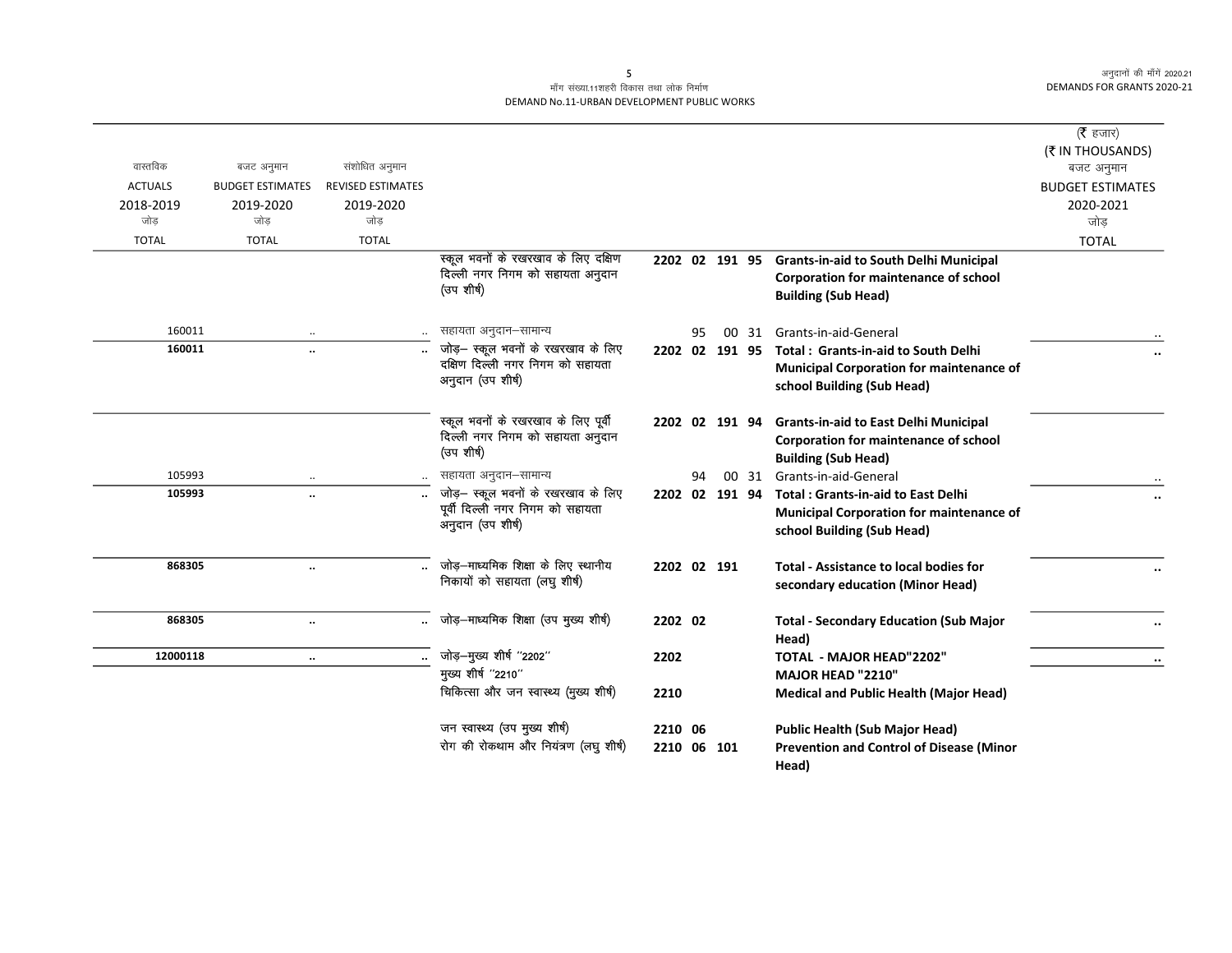$\overline{\phantom{0}}$ 

## माँग संख्या.11शहरी विकास तथा लोक निर्माण DEMAND No.11-URBAN DEVELOPMENT PUBLIC WORKS

|                                                                       |                                                                          |                |        |                                                                       | ( $\bar{\tau}$ हजार)    |
|-----------------------------------------------------------------------|--------------------------------------------------------------------------|----------------|--------|-----------------------------------------------------------------------|-------------------------|
| वास्तविक<br>संशोधित अनुमान                                            |                                                                          |                |        |                                                                       | (₹ IN THOUSANDS)        |
| बजट अनुमान                                                            |                                                                          |                |        |                                                                       | बजट अनुमान              |
| <b>ACTUALS</b><br><b>BUDGET ESTIMATES</b><br><b>REVISED ESTIMATES</b> |                                                                          |                |        |                                                                       | <b>BUDGET ESTIMATES</b> |
| 2018-2019<br>2019-2020<br>2019-2020<br>जोड<br>जोड<br>जोड              |                                                                          |                |        |                                                                       | 2020-2021<br>जोड        |
|                                                                       |                                                                          |                |        |                                                                       |                         |
| <b>TOTAL</b><br><b>TOTAL</b><br><b>TOTAL</b>                          | वेक्टर जनित रोगों के लिए अलगाव घर के                                     |                |        |                                                                       | <b>TOTAL</b>            |
|                                                                       | लिए डीयूएसआईबी को सहायता अनुदान                                          |                |        | 2210 06 101 28 Grant in aid to DUSIB for preparation of               |                         |
|                                                                       | (उप शीर्ष)                                                               |                |        | isolation homes for vector borne disease                              |                         |
|                                                                       |                                                                          |                |        | (Sub Head)                                                            |                         |
| $\ldots$                                                              | 30000<br>सहायता अनुदान–सामान्य<br>जोड़-वेक्टर जनित रोगों के लिए अलगाव    | 28             | 90 31  | Grants-in-aid-General                                                 | 30000                   |
| $\ddotsc$<br>$\ddot{\phantom{a}}$                                     | 30000<br>घर के लिए डीयूएसआईबी को सहायता                                  | 2210 06        | 101 28 | <b>Total: Grant in aid to DUSIB for</b>                               | 30000                   |
|                                                                       | अनुदान (उप शीर्ष)                                                        |                |        | preparation of isolation homes for vector                             |                         |
|                                                                       |                                                                          |                |        | borne disease (Sub Head)                                              |                         |
| $\ddotsc$<br>$\ldots$                                                 | जोड़-रोग की रोकथाम और नियंत्रण (लघु<br>30000<br>शीर्ष)                   | 2210 06 101    |        | <b>Total - Prevention and Control of Disease</b><br>(Minor Head)      | 30000                   |
| $\ddotsc$<br>$\ldots$                                                 | जोड़-जन स्वास्थ्य (उप मुख्य शीर्ष)<br>30000                              | 2210 06        |        | Total - Public Health (Sub Major Head)                                | 30000                   |
| $\ddotsc$<br>$\ddotsc$                                                | जोड़-मुख्य शीर्ष "2210"<br>30000                                         | 2210           |        | <b>TOTAL - MAJOR HEAD"2210"</b>                                       | 30000                   |
|                                                                       | मुख्य शीर्ष "2215"                                                       |                |        | MAJOR HEAD "2215"                                                     |                         |
|                                                                       | जल आपूर्ति एव सफाई (मुख्य शीर्ष)                                         | 2215           |        | <b>Water Supply &amp; Sanitation (Major Head)</b>                     |                         |
|                                                                       | जल आपूर्ति (उप मुख्य शीर्ष)                                              | 2215 01        |        | <b>Water Supply (Sub Major Head)</b>                                  |                         |
|                                                                       | शहरी जल आपूर्ति कार्यक्रम (लघु शीर्ष)                                    | 2215 01 101    |        | <b>Urban Water Supply Programme (Minor</b><br>Head)                   |                         |
|                                                                       | एन.डी.एम.सी. के माध्यम से उपभोक्ताओं को<br>छूट (उप शीर्ष)                | 2215 01 101 99 |        | <b>Subsidy to Consumers through NDMC (Sub</b>                         |                         |
|                                                                       |                                                                          |                |        | Head)                                                                 |                         |
| 27500<br>$\cdot\cdot$                                                 | 27500<br>ਲ੍ਰੂਟ                                                           | 99             | 00 33  | Subsidies                                                             | 27500                   |
| 27500<br>$\ddotsc$                                                    | जोड़— एन.डी.एम.सी. के माध्यम से<br>27500<br>उपभोक्ताओं को छूट (उप शीर्ष) | 2215 01 101 99 |        | <b>Total - Subsidy to Consumers through</b><br><b>NDMC (Sub Head)</b> | 27500                   |
| 27500<br>$\ldots$                                                     | $\overline{27500}$ जोड़- शहरी जल आपूर्ति कार्यक्रम (लघु<br>शीर्ष)        | 2215 01 101    |        | <b>Total - Urban Water Supply Programme</b>                           | 27500                   |
|                                                                       |                                                                          |                |        | (Minor Head)                                                          |                         |
|                                                                       | ग्रामीण जल आपूर्ति कार्यकम (लघु शीर्ष)                                   | 2215 01 102    |        | <b>Rural Water Supply Programme (Minor</b><br>Head)                   |                         |
|                                                                       | राजीव गाँधी राष्ट्रीय पेय जल अभियान (उप<br>शीर्ष)                        | 2215 01 102 97 |        | Rajiv Gandhi National Drinking Water<br><b>Mission (Sub Head)</b>     |                         |
|                                                                       | ग्रामीण जलापूर्ति कार्यक्रम के लिये दिल्ली<br>जल बोर्ड को सहायता         | 97             | 98     | <b>GIA to DJB For Rural Water Supply</b><br>Programme                 |                         |

 $\epsilon$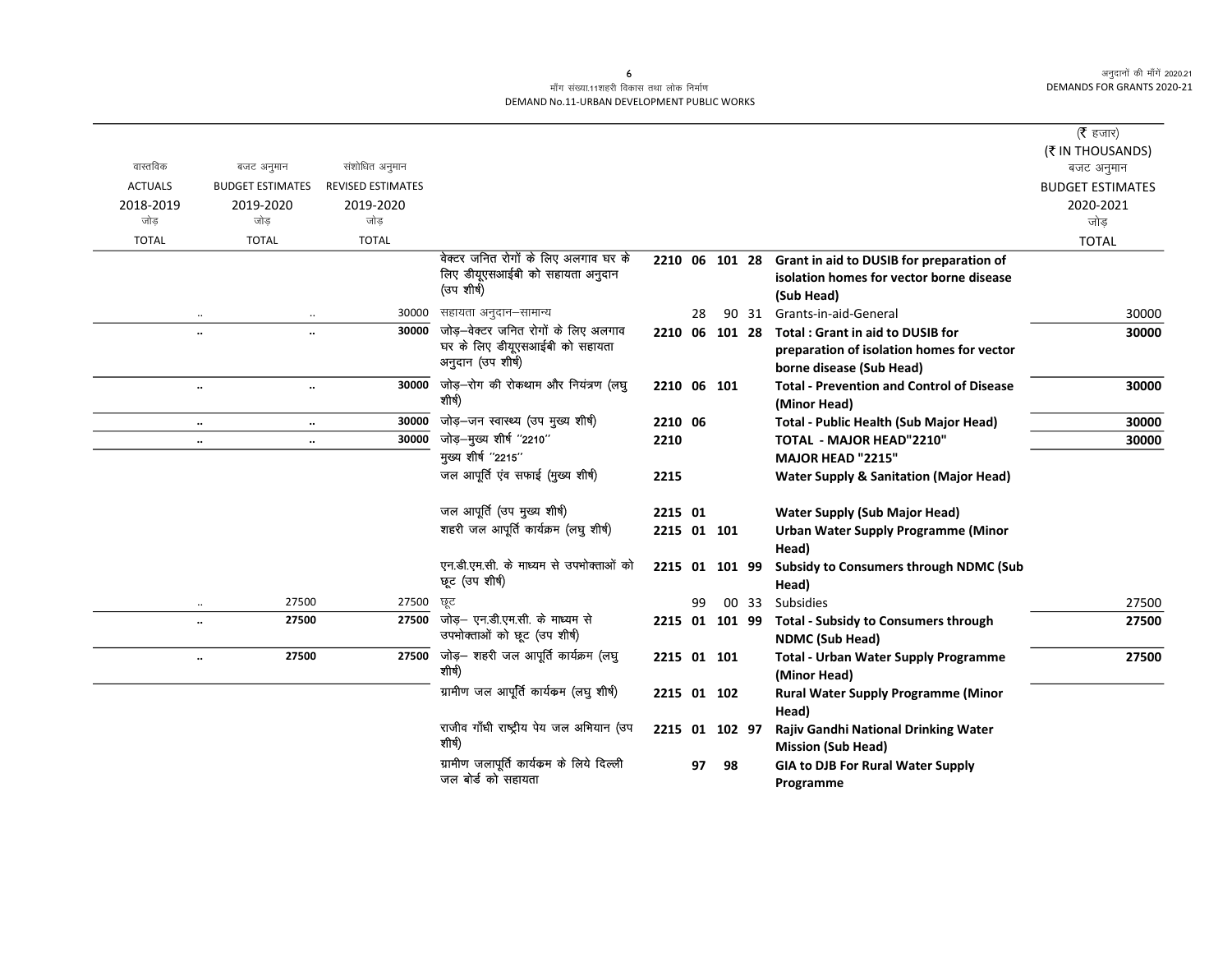#### माँग संख्या.11शहरी विकास तथा लोक निर्माण DEMAND No.11-URBAN DEVELOPMENT PUBLIC WORKS

| वास्तविक<br><b>ACTUALS</b><br>2018-2019<br>जोड<br><b>TOTAL</b><br>100000 | बजट अनुमान<br><b>BUDGET ESTIMATES</b><br>2019-2020<br>जोड<br><b>TOTAL</b><br>100000 | संशोधित अनुमान<br><b>REVISED ESTIMATES</b><br>2019-2020<br>जोड<br><b>TOTAL</b><br>100000 | पूंजीगत परिसम्पतियो के सृजन के लिए<br>अनुदान                                                                            |                | 97 |                | 98 35 | Grants for creation of capital assets                                                                                | (रै हजार)<br>(₹ IN THOUSANDS)<br>बजट अनुमान<br><b>BUDGET ESTIMATES</b><br>2020-2021<br>जोड<br><b>TOTAL</b><br>100000 |
|--------------------------------------------------------------------------|-------------------------------------------------------------------------------------|------------------------------------------------------------------------------------------|-------------------------------------------------------------------------------------------------------------------------|----------------|----|----------------|-------|----------------------------------------------------------------------------------------------------------------------|----------------------------------------------------------------------------------------------------------------------|
| 100000                                                                   | 100000                                                                              | 100000                                                                                   | जोड़— ग्रामीण जलापूर्ति कार्यकम के लिये<br>दिल्ली जल बोर्ड को सहायता                                                    |                | 97 | 98             |       | <b>Total - GIA to DJB For Rural Water Supply</b><br>Programme                                                        | 100000                                                                                                               |
| 100000                                                                   | 100000                                                                              | 100000                                                                                   | जोड़–राजीव गाँधी राष्ट्रीय पेय जल<br>अभियान (उप शीर्ष)                                                                  |                |    | 2215 01 102 97 |       | <b>Total - Rajiv Gandhi National Drinking</b><br><b>Water Mission (Sub Head)</b>                                     | 100000                                                                                                               |
| 100000                                                                   | 100000                                                                              | 100000                                                                                   | जोड़— ग्रामीण जल आपूर्ति कार्यकम (लघु<br>शीर्ष)                                                                         | 2215 01 102    |    |                |       | <b>Total - Rural Water Supply Programme</b><br>(Minor Head)                                                          | 100000                                                                                                               |
|                                                                          |                                                                                     |                                                                                          | स्थानीय निकायों नगर पालिका इत्यादि को<br>सहायता (लघु शीर्ष)                                                             | 2215 01 191    |    |                |       | <b>Assistance to local bodies, Municipalities</b><br>etc. (Minor Head)                                               |                                                                                                                      |
|                                                                          |                                                                                     |                                                                                          | दिल्ली जल बोर्ड को अनाधिकृत कालोनियों<br>में पीने योग्य जल की आपूर्ति के लिए<br>अनुदान (उप शीर्ष)                       | 2215 01 191 98 |    |                |       | <b>Grants-in-aid to Delhi Jal Board for</b><br>providing potable water supply in<br>unauthorised colonies (Sub Head) |                                                                                                                      |
| 1500000                                                                  | 1500000                                                                             | 1600000                                                                                  | सहायता अनुदान–सामान्य                                                                                                   |                | 98 |                |       | 00 31 Grants-in-aid-General                                                                                          | 1750000                                                                                                              |
| 1500000                                                                  | 1500000                                                                             | 1600000                                                                                  | पूंजीगत परिसम्पतियो के सृजन के लिए<br>अनुदान                                                                            |                | 98 |                |       | 00 35 Grants for creation of capital assets                                                                          | 1250000                                                                                                              |
| 3000000                                                                  | 3000000                                                                             | 3200000                                                                                  | जोड़— दिल्ली जल बोर्ड को अनाधिकृत<br>कालोनियों में पीने योग्य जल की आपूर्ति के<br>लिए अनुदान (उप शीर्ष)                 | 2215 01 191 98 |    |                |       | Total: Grants-in-aid to Delhi Jal Board for<br>providing potable water supply in<br>unauthorised colonies (Sub Head) | 3000000                                                                                                              |
|                                                                          |                                                                                     |                                                                                          | दिल्ली जल बोर्ड को झुग्गी झोपड़ी वस्तियों<br>में जल आपूर्ति के लिए सहायता अनुदान<br>(उप शीर्ष)                          | 2215 01 191 80 |    |                |       | Grant in aid to DJB for Water Supply in JJ<br>clusters (Sub Head)                                                    |                                                                                                                      |
| 70000                                                                    | 70000                                                                               | 70000                                                                                    | सहायता अनुदान–सामान्य                                                                                                   |                | 80 |                | 00 31 | Grants-in-aid-General                                                                                                | 70000                                                                                                                |
| 70000                                                                    | 70000                                                                               |                                                                                          | $\overline{70000}$ जोड़- दिल्ली जल बोर्ड को झुग्गी झोपड़ी<br>वस्तियों में जल आपूर्ति के लिए सहायता<br>अनुदान (उप शीर्ष) |                |    | 2215 01 191 80 |       | Total: Grant in aid to DJB for Water<br>Supply in JJ clusters (Sub Head)                                             | 70000                                                                                                                |
|                                                                          |                                                                                     |                                                                                          | दिल्ली जल बोर्ड को कच्चे पानी के लिये<br>अनुदान (उप शीर्ष)                                                              |                |    |                |       | 2215 01 191 72 GIA to DJB For Raw Water (Sub Head)                                                                   |                                                                                                                      |
| 1687500                                                                  | 730000                                                                              | 547500                                                                                   | पूंजीगत परिसम्पतियो के सृजन के लिए<br>अनुदान                                                                            |                | 72 |                |       | 00 35 Grants for creation of capital assets                                                                          | 1300000                                                                                                              |

 $\overline{7}$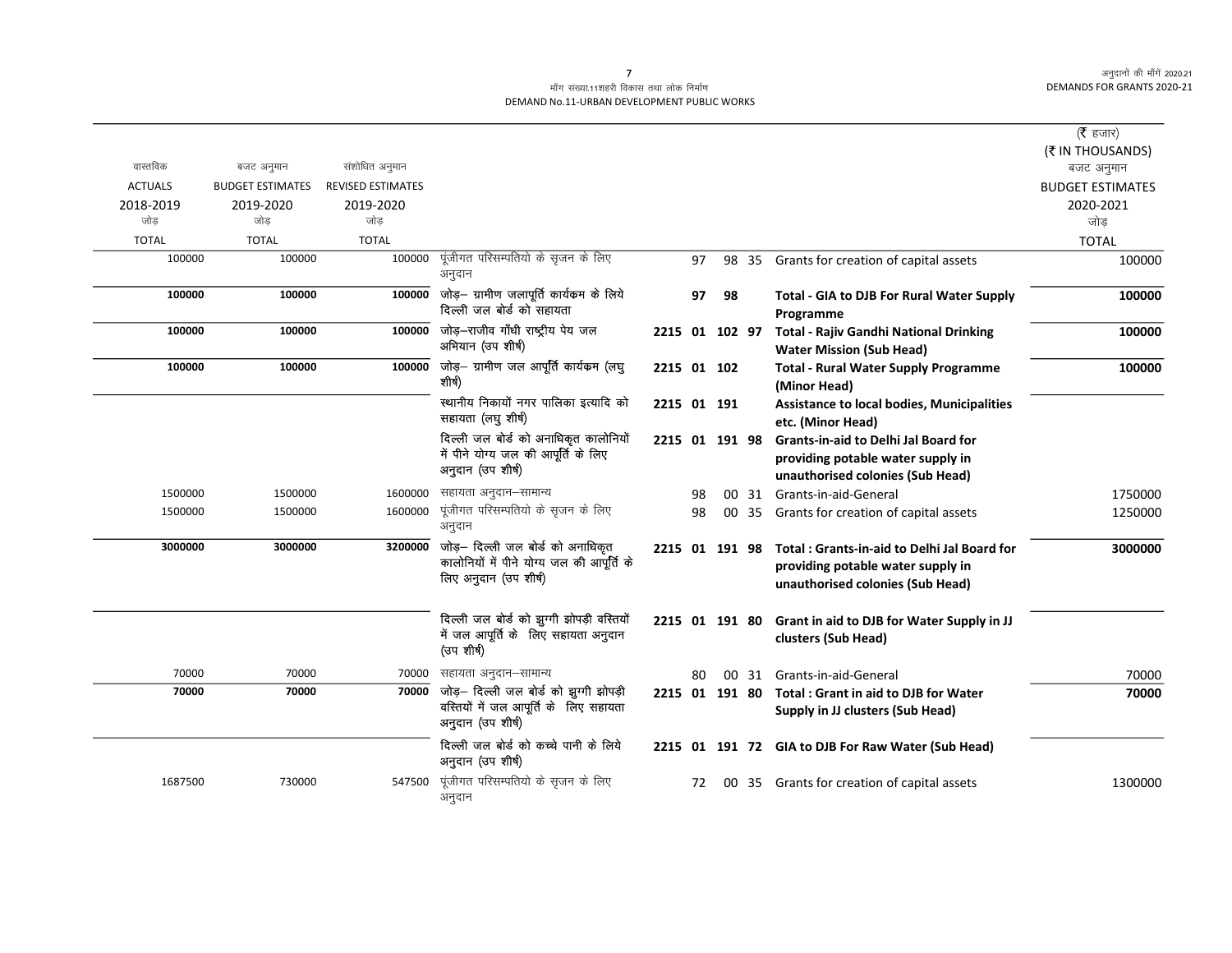|                  |                         |                          |                                                                                                                         |    |    |       |                                                                                                    | ( $\bar{\tau}$ हजार)<br>(₹ IN THOUSANDS) |
|------------------|-------------------------|--------------------------|-------------------------------------------------------------------------------------------------------------------------|----|----|-------|----------------------------------------------------------------------------------------------------|------------------------------------------|
| वास्तविक         | बजट अनुमान              | संशोधित अनुमान           |                                                                                                                         |    |    |       |                                                                                                    | बजट अनुमान                               |
| <b>ACTUALS</b>   | <b>BUDGET ESTIMATES</b> | <b>REVISED ESTIMATES</b> |                                                                                                                         |    |    |       |                                                                                                    | <b>BUDGET ESTIMATES</b>                  |
| 2018-2019<br>जोड | 2019-2020<br>जोड        | 2019-2020<br>जोड         |                                                                                                                         |    |    |       |                                                                                                    | 2020-2021<br>जोड                         |
| <b>TOTAL</b>     | <b>TOTAL</b>            | <b>TOTAL</b>             |                                                                                                                         |    |    |       |                                                                                                    | <b>TOTAL</b>                             |
| 1687500          | 730000                  | 547500                   | जोड़— दिल्ली जल बोर्ड को कच्चे पानी के<br>लिये अनुदान (उप शीर्ष)                                                        |    |    |       | 2215 01 191 72 Total : GIA to DJB For Raw Water (Sub<br>Head)                                      | 1300000                                  |
|                  |                         |                          | दिल्ली जल बोर्ड को पुनर्वास बस्तियों में<br>पानी के लिए अनुदान (उप शीर्ष)                                               |    |    |       | 2215 01 191 70 GIA to DJB for Water in Resettlement<br><b>Colonies (Sub Head)</b>                  |                                          |
| 100000           | 100000                  | 100000                   | पूंजीगत परिसम्पतियो के सृजन के लिए<br>अनुदान                                                                            | 70 |    |       | 00 35 Grants for creation of capital assets                                                        | 100000                                   |
| 100000           | 100000                  |                          | 100000 जोड़- दिल्ली जल बोर्ड को पुनर्वास<br>बस्तियों में पानी के लिए अनुदान (उप शीर्ष)                                  |    |    |       | 2215 01 191 70 Total: GIA to DJB for Water in<br><b>Resettlement Colonies (Sub Head)</b>           | 100000                                   |
|                  |                         |                          | जन जल प्रबंधन योजना के लिए दि.ज.बोर्ड<br>को सहायता अनुदान (उप शीर्ष)                                                    |    |    |       | 2215 01 191 69 GIA to DJB for Jan Jal Prabandhan Yojna<br>(Sub Head)                               |                                          |
| 7500             |                         |                          | पूंजीगत परिसम्पतियो के सृजन के लिए<br>अनुदान                                                                            | 69 | 00 | 35    | Grants for creation of capital assets                                                              |                                          |
| 7500             | $\ddot{\phantom{a}}$    |                          | जोड़- जन जल प्रबंधन योजना के लिए दि.<br>ज.बोर्ड को सहायता अनुदान (उप शीर्ष)                                             |    |    |       | 2215 01 191 69 Total: GIA to DJB for Jan Jal Prabandhan<br>Yojna (Sub Head)                        |                                          |
|                  |                         |                          | अनअधिवासी पुर्नवास कालोनीयों में जल<br>वितरण के लिए दि.ज.बोर्ड को सहायता<br>अनुदान (उप शीर्ष)                           |    |    |       | 2215 01 191 68 GIA to DJB for Water Supply in squatter<br><b>Resettlement colonies (Sub Head)</b>  |                                          |
| 22500            | 200000                  | 200000                   | पूंजीगत परिसम्पतियो के सृजन के लिए<br>अनुदान                                                                            | 68 |    | 00 35 | Grants for creation of capital assets                                                              | 100000                                   |
| 22500            | 200000                  |                          | $\overline{200000}$ जोड़- अनअधिवासी पुर्नवास कालोनीयों में<br>जल वितरण के लिए दि.ज.बोर्ड को<br>सहायता अनुदान (उप शीर्ष) |    |    |       | 2215 01 191 68 Total : GIA to DJB for Water Supply in<br>squatter Resettlement colonies (Sub Head) | 100000                                   |
|                  |                         |                          | जल एवं स्वच्छता में तत्काल और<br>आकस्मिक कार्य के लिए दिल्ली जल बोर्ड<br>को सहायता अनुदान (उप शीर्ष)                    |    |    |       | 2215 01 191 67 GIA to DJB for urgent and emergent work<br>in water and sanitation (Sub Head)       |                                          |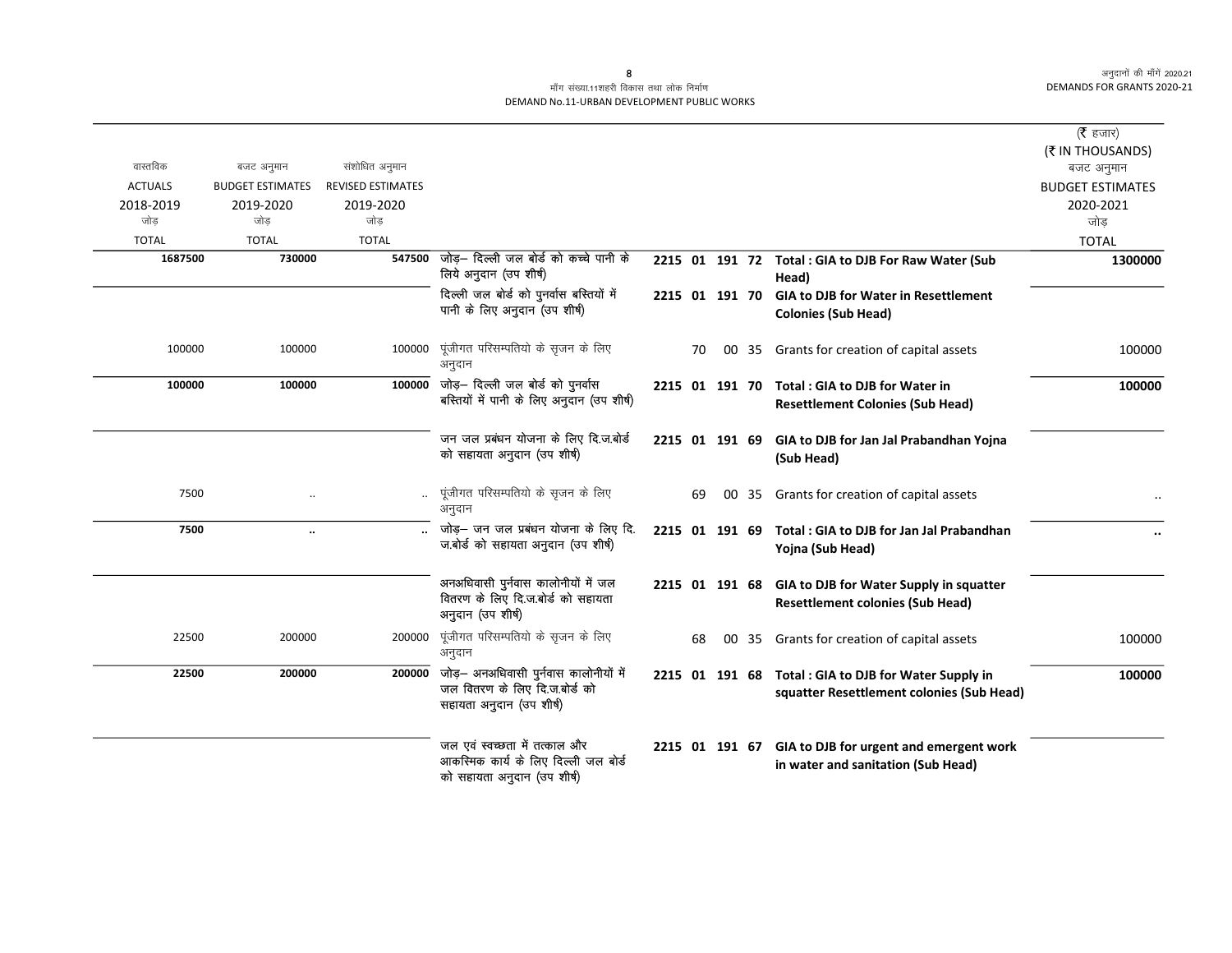#### माँग संख्या.11शहरी विकास तथा लोक निर्माण DEMAND No.11-URBAN DEVELOPMENT PUBLIC WORKS

|                  |                         |                          |                                                                                          |                |    |       |                                                                                  | (रै हजार)               |
|------------------|-------------------------|--------------------------|------------------------------------------------------------------------------------------|----------------|----|-------|----------------------------------------------------------------------------------|-------------------------|
| वास्तविक         | बजट अनुमान              | संशोधित अनुमान           |                                                                                          |                |    |       |                                                                                  | (₹ IN THOUSANDS)        |
| <b>ACTUALS</b>   | <b>BUDGET ESTIMATES</b> | <b>REVISED ESTIMATES</b> |                                                                                          |                |    |       |                                                                                  | बजट अनुमान              |
|                  |                         |                          |                                                                                          |                |    |       |                                                                                  | <b>BUDGET ESTIMATES</b> |
| 2018-2019<br>जोड | 2019-2020<br>जोड        | 2019-2020<br>जोड         |                                                                                          |                |    |       |                                                                                  | 2020-2021<br>जोड        |
| <b>TOTAL</b>     | <b>TOTAL</b>            | <b>TOTAL</b>             |                                                                                          |                |    |       |                                                                                  |                         |
|                  |                         |                          | पूंजीगत परिसम्पतियो के सृजन के लिए                                                       |                |    |       |                                                                                  | <b>TOTAL</b>            |
| 690000           | $\ddots$                | $\ddotsc$                | अनुदान                                                                                   |                | 67 |       | 00 35 Grants for creation of capital assets                                      |                         |
| 690000           | $\ddot{\phantom{a}}$    |                          | जोड़– जल एवं स्वच्छता में तत्काल और                                                      |                |    |       | 2215 01 191 67 Total : GIA to DJB for urgent and emergent                        |                         |
|                  |                         |                          | आकस्मिक कार्य के लिए दिल्ली जल बोर्ड<br>को सहायता अनुदान (उप शीर्ष)                      |                |    |       | work in water and sanitation (Sub Head)                                          |                         |
|                  |                         |                          | जल गुणवत्ता नियंत्रण के लिए दिल्ली जल<br>बोर्ड को सहायता अनुदान (उप शीर्ष)               |                |    |       | 2215 01 191 66 GIA to DJB for Water Quality Control (Sub<br>Head)                |                         |
| 37500            | 40000                   | 40000                    | पूंजीगत परिसम्पतियो के सृजन के लिए<br>अनुदान                                             |                | 66 | 00 35 | Grants for creation of capital assets                                            | 50000                   |
| 37500            | 40000                   | 40000                    | जोड़— जल गुणवत्ता नियंत्रण के लिए<br>दिल्ली जल बोर्ड को सहायता अनुदान (उप<br>शीर्ष)      |                |    |       | 2215 01 191 66 Total : GIA to DJB for Water Quality<br><b>Control (Sub Head)</b> | 50000                   |
|                  |                         |                          | पर्यावरण हरियाली और भूनिर्माण के लिए<br>दिल्ली जल बोर्ड को सहायता अनुदान (उप<br>शीर्ष)   |                |    |       | 2215 01 191 65 GIA to DJB for Environmental Greenry &<br>Landscaping (Sub Head)  |                         |
| 15000            | 20000                   | 20000                    | पूंजीगत परिसम्पतियो के सृजन के लिए<br>अनुदान                                             |                | 65 | 00 35 | Grants for creation of capital assets                                            | 20000                   |
| 15000            | 20000                   | 20000                    | जोड़— पर्यावरण हरियाली और भूनिर्माण के                                                   | 2215 01 191 65 |    |       | <b>Total: GIA to DJB for Environmental</b>                                       | 20000                   |
|                  |                         |                          | लिए दिल्ली जल बोर्ड को सहायता अनुदान<br>(उप शीर्ष)                                       |                |    |       | <b>Greenry &amp; Landscaping (Sub Head)</b>                                      |                         |
|                  |                         |                          | आई.आई.टी. / क्षमता निर्माण के लिए दिल्ली<br>जल बोर्ड को सहायता अनुदान (उप शीर्ष)         |                |    |       | 2215 01 191 64 GIA to DJB for IT/ Capacity Building (Sub<br>Head)                |                         |
| 20000            | 20000                   | 20000                    | सहायता अनुदान–सामान्य                                                                    |                | 64 | 00 31 | Grants-in-aid-General                                                            | 20000                   |
| 280000           | 575000                  | 575000                   | पूंजीगत परिसम्पतियो के सृजन के लिए<br>अनुदान                                             |                | 64 |       | 00 35 Grants for creation of capital assets                                      | 480000                  |
| 300000           | 595000                  | 595000                   | जोड़- आई.आई.टी. /क्षमता निर्माण के लिए<br>दिल्ली जल बोर्ड को सहायता अनुदान (उप<br>शीर्ष) |                |    |       | 2215 01 191 64 Total : GIA to DJB for IT/ Capacity Building<br>(Sub Head)        | 500000                  |

 $\overline{9}$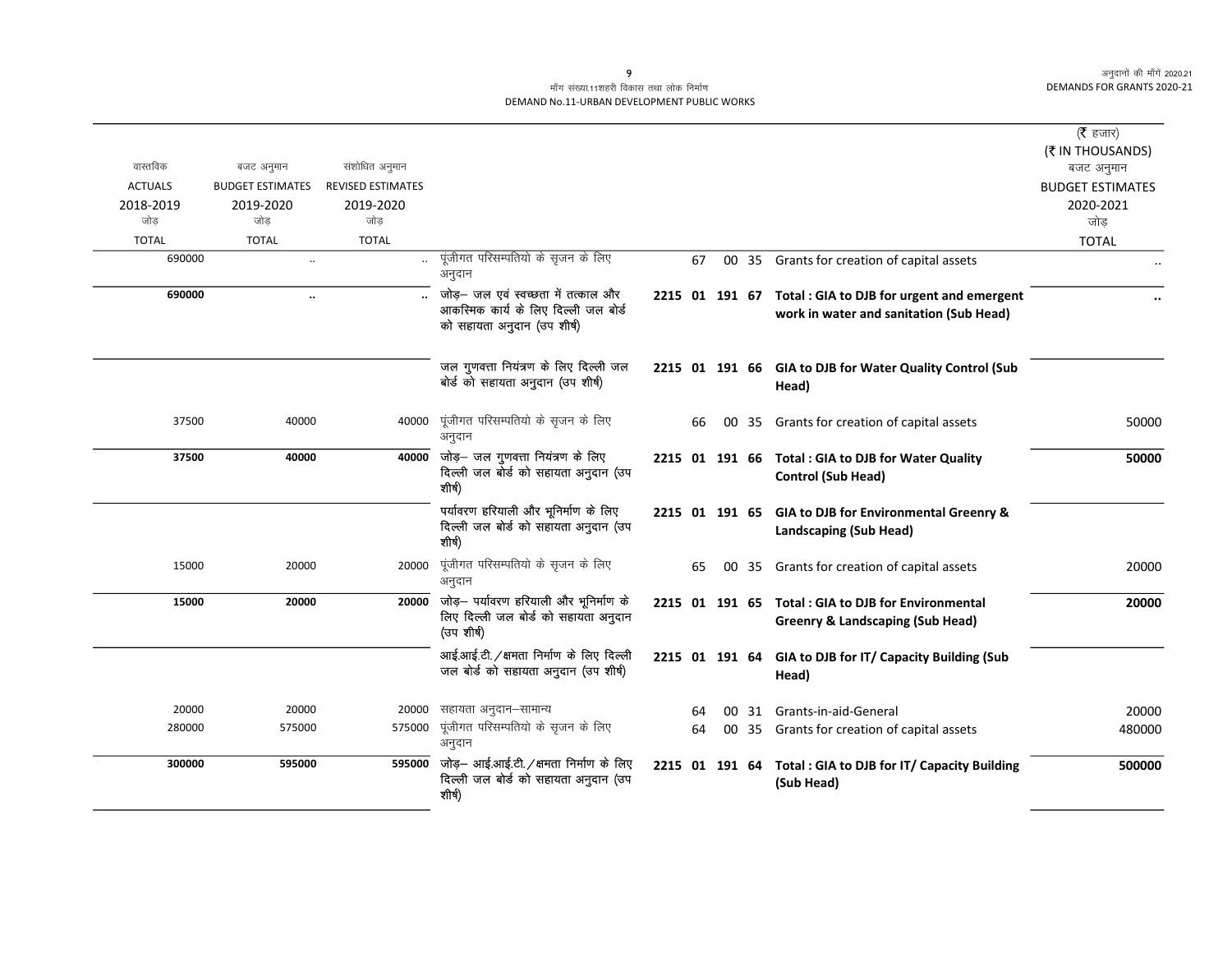|                |                         |                          |                                                                                   |             |    |                |       |                                                                                   | ( $\bar{\tau}$ हजार)    |
|----------------|-------------------------|--------------------------|-----------------------------------------------------------------------------------|-------------|----|----------------|-------|-----------------------------------------------------------------------------------|-------------------------|
|                |                         |                          |                                                                                   |             |    |                |       |                                                                                   | (₹ IN THOUSANDS)        |
| वास्तविक       | बजट अनुमान              | संशोधित अनुमान           |                                                                                   |             |    |                |       |                                                                                   | बजट अनुमान              |
| <b>ACTUALS</b> | <b>BUDGET ESTIMATES</b> | <b>REVISED ESTIMATES</b> |                                                                                   |             |    |                |       |                                                                                   | <b>BUDGET ESTIMATES</b> |
| 2018-2019      | 2019-2020               | 2019-2020                |                                                                                   |             |    |                |       |                                                                                   | 2020-2021               |
| जोड            | जोड                     | जोड                      |                                                                                   |             |    |                |       |                                                                                   | जोड                     |
| <b>TOTAL</b>   | <b>TOTAL</b>            | <b>TOTAL</b>             |                                                                                   |             |    |                |       |                                                                                   | <b>TOTAL</b>            |
|                |                         |                          | पल्ला में लौह अवशेष को अलग करने के                                                |             |    | 2215 01 191 63 |       | <b>Grant-in-aid to DJB for construction of Iron</b>                               |                         |
|                |                         |                          | संयंत्र के निर्माण के लिए दिल्ली जल बोर्ड़<br>को सहायता अनुदान (उप शीर्ष)         |             |    |                |       | Remmovable Plant at Palla (Sub Head)                                              |                         |
|                |                         |                          |                                                                                   |             |    |                |       |                                                                                   |                         |
| $\ddotsc$      |                         | 112500                   | पूंजीगत परिसम्पतियो के सृजन के लिए<br>अनुदान                                      |             | 63 |                |       | 00 35 Grants for creation of capital assets                                       | 100000                  |
| $\ddotsc$      | $\ddot{\phantom{a}}$    | 112500                   | जोड़– पल्ला में लौह अवशेष को अलग                                                  |             |    | 2215 01 191 63 |       | Total: Grant-in-aid to DJB for construction                                       | 100000                  |
|                |                         |                          | करने के संयंत्र के निर्माण के लिए दिल्ली<br>जल बोर्ड़ को सहायता अनुदान (उप शीर्ष) |             |    |                |       | of Iron Remmovable Plant at Palla (Sub<br>Head)                                   |                         |
| 5930000        | 4755000                 | 4885000                  | जोड़– स्थानीय निकायों नगर पालिका                                                  |             |    | 2215 01 191    |       | <b>Total - Assistance to local bodies,</b>                                        | 5240000                 |
|                |                         |                          | इत्यादि को सहायता (लघु शीर्ष)                                                     |             |    |                |       | <b>Municipalities etc. (Minor Head)</b>                                           |                         |
|                |                         |                          | अन्य व्यय (लघु शीर्ष)                                                             | 2215 01 800 |    |                |       | <b>Other Expenditure (Minor Head)</b>                                             |                         |
|                |                         |                          | जल संरक्षण अभियान के लिए दिल्ली जल<br>बोर्ड को सहायता अनुदान (उप शीर्ष)           |             |    | 2215 01 800 94 |       | <b>GIA to DJB for Water Conservation Mission</b><br>(Sub Head)                    |                         |
| 30000          | 30000                   | 30000                    | सहायता अनुदान–सामान्य                                                             |             | 94 |                | 00 31 | Grants-in-aid-General                                                             | 500000                  |
| 30000          | 30000                   | 30000                    | जोड़- जल संरक्षण अभियान के लिए<br>दिल्ली जल बोर्ड को सहायता अनुदान (उप<br>शीर्ष)  |             |    | 2215 01 800 94 |       | <b>Total: GIA to DJB for Water Conservation</b><br><b>Mission (Sub Head)</b>      | 500000                  |
|                |                         |                          | दिल्ली जल बोर्ड के माध्यम से उपभोक्ताओं<br>को छूट (उप शीर्ष)                      |             |    |                |       | 2215 01 800 93 Subsidy to Consumers through Delhi Jal<br><b>Board (Sub Head)</b>  |                         |
| 4250000        | 4675000                 | 4675000                  | छट                                                                                |             | 93 |                | 00 33 | Subsidies                                                                         | 4675000                 |
| 4250000        | 4675000                 | 4675000                  | जोड—दिल्ली जल बोर्ड के माध्यम से<br>उपमोक्ताओं को छूट (उप शीर्ष)                  |             |    |                |       | 2215 01 800 93 Total - Subsidy to Consumers through<br>Delhi Jal Board (Sub Head) | 4675000                 |
| 4280000        | 4705000                 | 4705000                  | जोड़–अन्य व्यय (लघु शीर्ष)                                                        | 2215 01 800 |    |                |       | <b>Total - Other Expenditure (Minor Head)</b>                                     | 5175000                 |
| 10310000       | 9587500                 | 9717500                  | जोड़-जल आपूर्ति (उप मुख्य शीर्ष)                                                  | 2215 01     |    |                |       | <b>Total - Water Supply (Sub Major Head)</b>                                      | 10542500                |
|                |                         |                          | मल व्ययन तथा सफाई (उप मुख्य शीर्ष)                                                | 2215 02     |    |                |       | <b>Sewerage and Sanitation (Sub Major Head)</b>                                   |                         |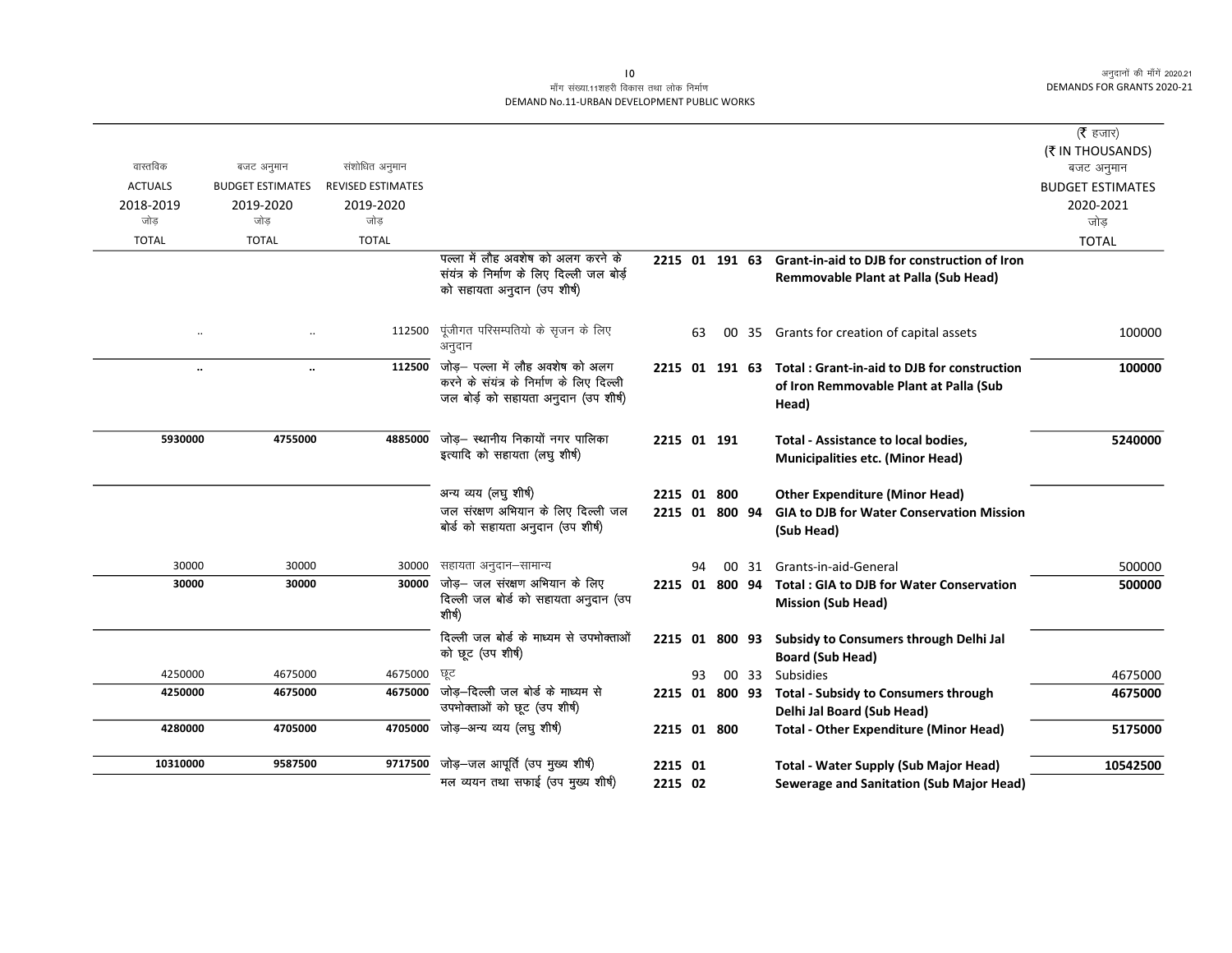## माँग संख्या.11शहरी विकास तथा लोक निर्माण DEMAND No.11-URBAN DEVELOPMENT PUBLIC WORKS

|                |                         |                          |                                                                                                       |                |    |       |                                                                               | ( $\bar{\tau}$ हजार)           |
|----------------|-------------------------|--------------------------|-------------------------------------------------------------------------------------------------------|----------------|----|-------|-------------------------------------------------------------------------------|--------------------------------|
| वास्तविक       | बजट अनुमान              | संशोधित अनुमान           |                                                                                                       |                |    |       |                                                                               | (₹ IN THOUSANDS)<br>बजट अनुमान |
| <b>ACTUALS</b> | <b>BUDGET ESTIMATES</b> | <b>REVISED ESTIMATES</b> |                                                                                                       |                |    |       |                                                                               | <b>BUDGET ESTIMATES</b>        |
| 2018-2019      | 2019-2020               | 2019-2020                |                                                                                                       |                |    |       |                                                                               | 2020-2021                      |
| जोड            | जोड                     | जोड                      |                                                                                                       |                |    |       |                                                                               | जोड                            |
| <b>TOTAL</b>   | <b>TOTAL</b>            | <b>TOTAL</b>             |                                                                                                       |                |    |       |                                                                               | <b>TOTAL</b>                   |
|                |                         |                          | हवा और पानी के प्रदूषण की रोकथाम (लघु                                                                 | 2215 02 106    |    |       | <b>Prevention of air and water Polution</b>                                   |                                |
|                |                         |                          | शीर्ष)                                                                                                |                |    |       | (Minor Head)                                                                  |                                |
|                |                         |                          | पानी के उपचार के लिए दिल्ली जल बोर्ड<br>को सहायता अनुदान (उप शीर्ष)                                   | 2215 02 106 99 |    |       | GIA to DJB for use of Treated Effluent (Sub<br>Head)                          |                                |
| 75000          | 75000                   | 75000                    | पूंजीगत परिसम्पतियो के सृजन के लिए<br>अनुदान                                                          |                | 99 | 00 35 | Grants for creation of capital assets                                         | 500000                         |
| 75000          | 75000                   | 75000                    | जोड़—पानी के उपचार के लिए दिल्ली जल<br>बोर्ड को सहायता अनुदान (उप शीर्ष)                              | 2215 02 106 99 |    |       | <b>Total - GIA to DJB for use of Treated</b><br><b>Effluent (Sub Head)</b>    | 500000                         |
| 75000          | 75000                   | 75000                    | जोड़—हवा और पानी के प्रदूषण की<br>रोकथाम (लघु शीर्ष)                                                  | 2215 02 106    |    |       | <b>Total - Prevention of air and water</b><br><b>Polution (Minor Head)</b>    | 500000                         |
|                |                         |                          | स्थानीय निकायों नगर पालिका को सहायता<br>(लघु शीर्ष)                                                   | 2215 02 191    |    |       | <b>Assistance to local bodies, Municipalities</b><br>etc. (Minor Head)        |                                |
|                |                         |                          | अनाधिकृत बस्तियों में मल व्ययन सविधाओ<br>के लिए दिल्ली जल बोर्ड को सहायता<br>अनुदान (उप शीर्ष)        | 2215 02 191 88 |    |       | GIA to DJB for Sewage Facility in<br>unauthorised Colonies (Sub Head)         |                                |
| 3000000        | 3000000                 | 2982500                  | पूंजीगत परिसम्पतियो के सृजन के लिए<br>अनुदान                                                          |                | 88 |       | 00 35 Grants for creation of capital assets                                   | 6000000                        |
| 3000000        | 3000000                 | 2982500                  | जोड़- अनाधिकृत बस्तियों में मल व्ययन<br>सविधाओं के लिए दिल्ली जल बोर्ड को<br>सहायता अनुदान (उप शीर्ष) | 2215 02 191 88 |    |       | Total : GIA to DJB for Sewage Facility in<br>unauthorised Colonies (Sub Head) | 6000000                        |
|                |                         |                          | ग्रामीण गॉवों में मल व्ययन के लिये दिल्ली<br>जल बोर्ड को अनुदान (उप शीर्ष)                            | 2215 02 191 87 |    |       | <b>GIA to DJB for Sewage in Rural villages</b><br>(Sub Head)                  |                                |
| 60000          | 55000                   | 55000                    | पूंजीगत परिसम्पतियो के सृजन के लिए<br>अनुदान                                                          |                | 87 | 00 35 | Grants for creation of capital assets                                         | 55000                          |
| 60000          | 55000                   | 55000                    | जोड़— ग्रामीण गॉवों में मल व्ययन के लिये<br>दिल्ली जल बोर्ड को अनुदान (उप शीर्ष)                      | 2215 02 191 87 |    |       | Total : GIA to DJB for Sewage in Rural<br>villages (Sub Head)                 | 55000                          |

 $\overline{\mathbf{H}}$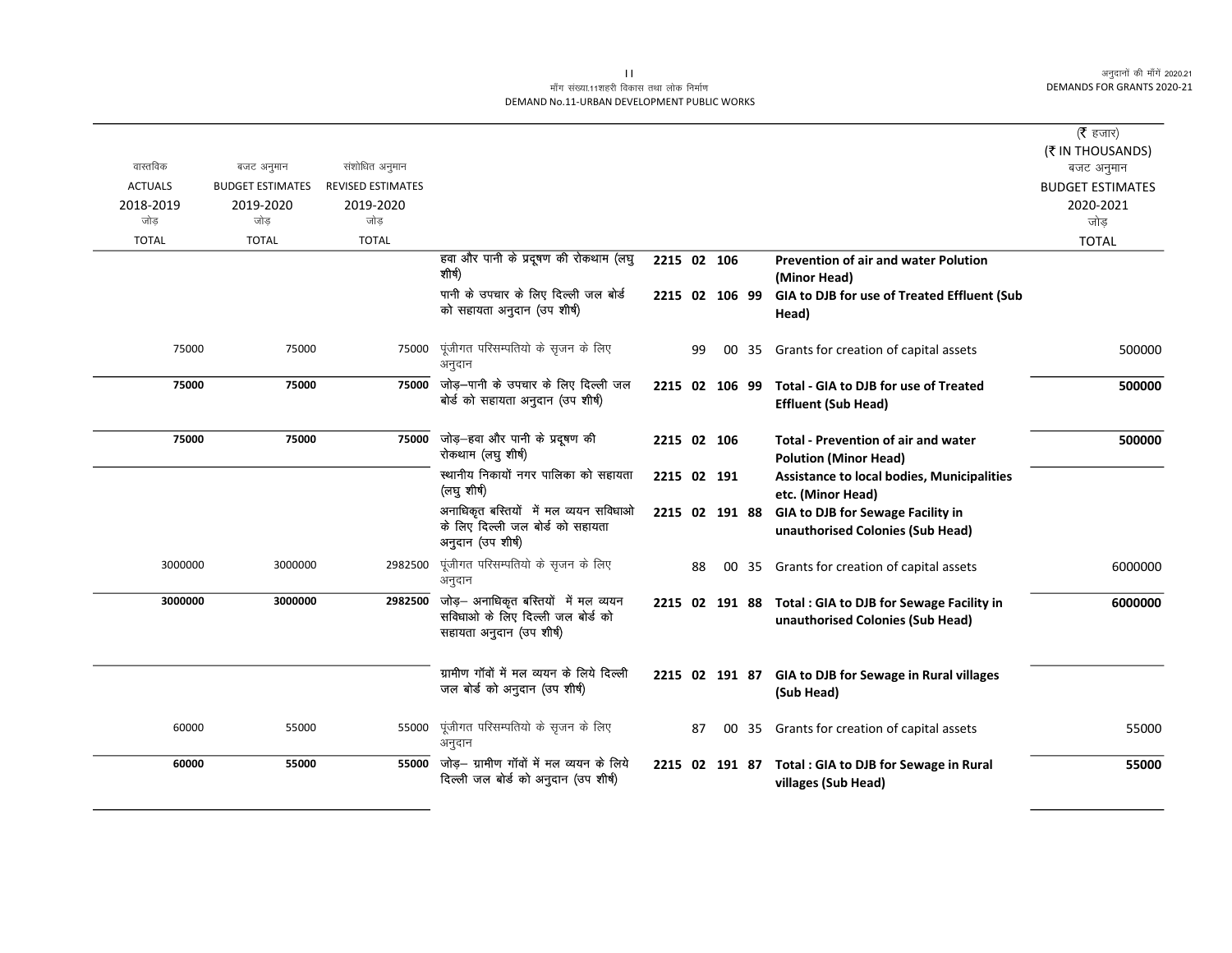|                            |                                       |                                            |                                                                                                           |                |    |    |       |                                                                         | ( $\bar{\tau}$ हजार)                 |
|----------------------------|---------------------------------------|--------------------------------------------|-----------------------------------------------------------------------------------------------------------|----------------|----|----|-------|-------------------------------------------------------------------------|--------------------------------------|
|                            |                                       |                                            |                                                                                                           |                |    |    |       |                                                                         | (₹ IN THOUSANDS)                     |
| वास्तविक<br><b>ACTUALS</b> | बजट अनुमान<br><b>BUDGET ESTIMATES</b> | संशोधित अनुमान<br><b>REVISED ESTIMATES</b> |                                                                                                           |                |    |    |       |                                                                         | बजट अनुमान                           |
| 2018-2019                  | 2019-2020                             | 2019-2020                                  |                                                                                                           |                |    |    |       |                                                                         | <b>BUDGET ESTIMATES</b><br>2020-2021 |
| जोड                        | जोड                                   | जोड                                        |                                                                                                           |                |    |    |       |                                                                         | जोड                                  |
| <b>TOTAL</b>               | <b>TOTAL</b>                          | <b>TOTAL</b>                               |                                                                                                           |                |    |    |       |                                                                         | <b>TOTAL</b>                         |
|                            |                                       |                                            | अनअधिवासी पुर्नवास कालोनीयों में मल                                                                       |                |    |    |       | 2215 02 191 85 GIA to DJB for Sewerage facility in                      |                                      |
|                            |                                       |                                            | व्ययन की सुविधा के लिए दि.ज.बोर्ड को<br>सहायता अनुदान (उप शीर्ष)                                          |                |    |    |       | squatter Resettlement colonies (Sub Head)                               |                                      |
|                            | 1000                                  | 1000                                       | पूंजीगत परिसम्पतियो के सृजन के लिए<br>अनुदान                                                              |                | 85 |    |       | 00 35 Grants for creation of capital assets                             | 1000                                 |
| $\ldots$                   | 1000                                  | 1000                                       | जोड़—अनअधिवासी पुर्नवास कालोनीयों में<br>मल व्ययन की सुविधा के लिए दि.ज.बोर्ड                             | 2215 02 191 85 |    |    |       | Total: GIA to DJB for Sewerage facility in                              | 1000                                 |
|                            |                                       |                                            | को सहायता अनुदान (उप शीर्ष)                                                                               |                |    |    |       | squatter Resettlement colonies (Sub Head)                               |                                      |
|                            |                                       |                                            | कटरों में मल व्ययन की सुविधा के लिए दि.<br>ज.बोर्ड को सहायता अनुदान (उप शीर्ष)                            |                |    |    |       | 2215 02 191 84 GIA to DJB for Sewerage facility in Katras<br>(Sub Head) |                                      |
| 50000                      | 50000                                 | 50000                                      | पूंजीगत परिसम्पतियो के सृजन के लिए<br>अनुदान                                                              |                | 84 | 00 | -35   | Grants for creation of capital assets                                   | 50000                                |
| 50000                      | 50000                                 |                                            | $\overline{50000}$ जोड़- कटरों में मल व्ययन की सुविधा के<br>लिए दि.ज.बोर्ड को सहायता अनुदान (उप<br>शीर्ष) | 2215 02 191 84 |    |    |       | Total : GIA to DJB for Sewerage facility in<br>Katras (Sub Head)        | 50000                                |
|                            |                                       |                                            | यमुना कायाकल्प के लिए दिल्ली जल बोर्ड<br>को सहायता अनुदान (उप शीर्ष)                                      |                |    |    |       | 2215 02 191 83 GIA to DJB for Yamuna Rejuvenation (Sub<br>Head)         |                                      |
|                            | 50000                                 | 50000                                      | सहायता अनुदान–सामान्य                                                                                     |                | 83 | 00 | 31    | Grants-in-aid-General                                                   | 50000                                |
|                            | 700000                                | 700000                                     | पूंजीगत परिसम्पतियो के सृजन के लिए                                                                        |                | 83 |    | 00 35 | Grants for creation of capital assets                                   | 500000                               |
|                            |                                       |                                            | अनुदान                                                                                                    |                |    |    |       |                                                                         |                                      |
| $\ddot{\phantom{0}}$       | 750000                                |                                            | 750000 जोड़-यमुना कायाकल्प के लिए दिल्ली जल<br>बोर्ड को सहायता अनुदान (उप शीर्ष)                          | 2215 02 191 83 |    |    |       | Total: GIA to DJB for Yamuna<br><b>Rejuvenation (Sub Head)</b>          | 550000                               |
|                            |                                       |                                            | घर सेवा कनेक्शन (मल) के लिए दिल्ली<br>जल बोर्ड को छूट (उप शीर्ष)                                          | 2215 02 191 81 |    |    |       | Subsidy to DJB for house service<br>connections (Sewerage) (Sub Head)   |                                      |
| $\ddotsc$                  |                                       | $\ddotsc$                                  | छूट                                                                                                       |                | 81 |    |       | 00 33 Subsidies                                                         | $\bullet$ .                          |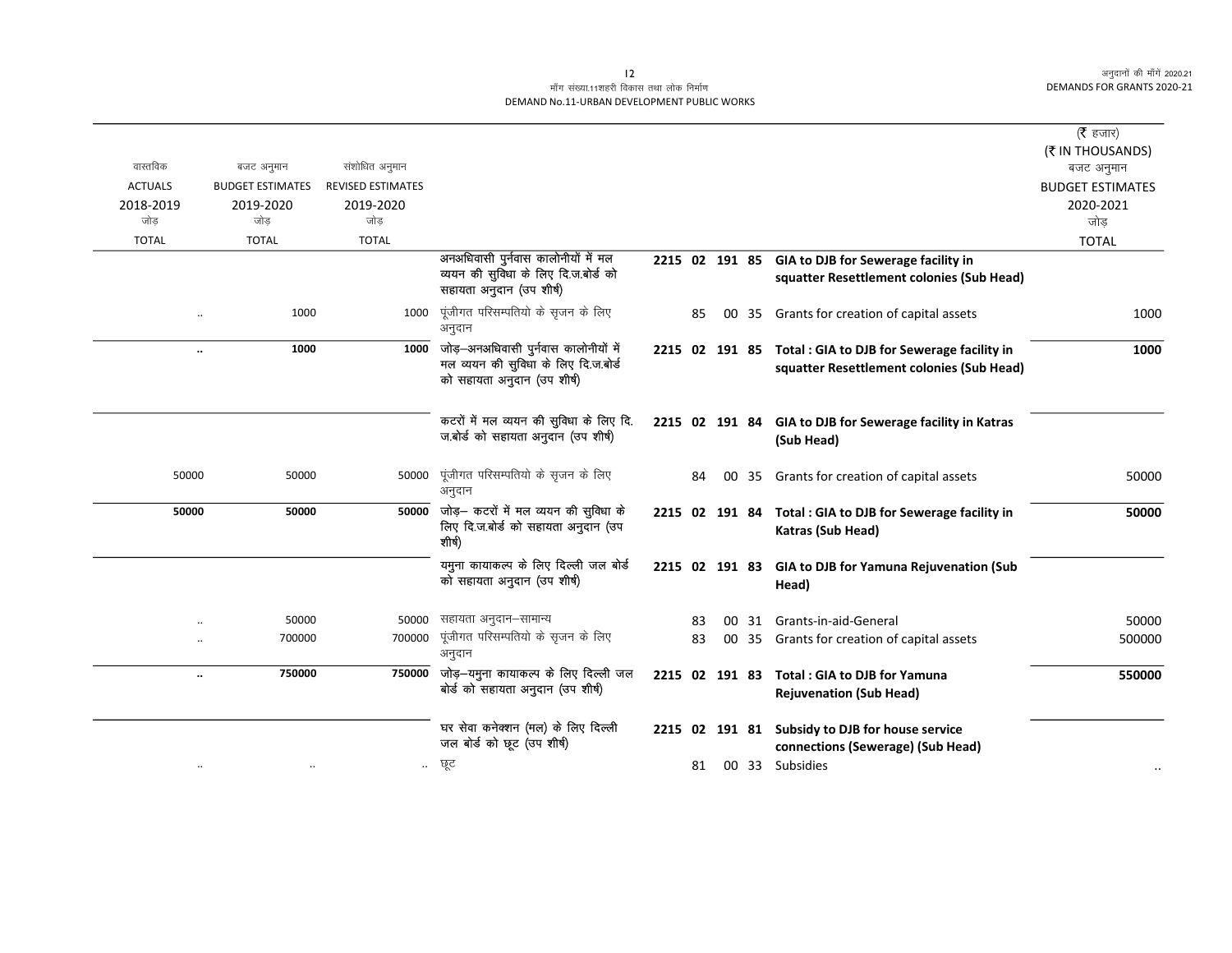## माँग संख्या.11शहरी विकास तथा लोक निर्माण DEMAND No.11-URBAN DEVELOPMENT PUBLIC WORKS

| वास्तविक<br><b>ACTUALS</b><br>2018-2019<br>जोड<br><b>TOTAL</b> | बजट अनुमान<br><b>BUDGET ESTIMATES</b><br>2019-2020<br>जोड<br><b>TOTAL</b> | संशोधित अनुमान<br><b>REVISED ESTIMATES</b><br>2019-2020<br>जोड<br><b>TOTAL</b> |                                                                                                                                                                                                                                                 |                                                          |          |       |                                                                                                                                                                                                                                                                                       | ( <b>रै</b> हजार)<br>(₹ IN THOUSANDS)<br>बजट अनुमान<br><b>BUDGET ESTIMATES</b><br>2020-2021<br>जोड<br><b>TOTAL</b> |
|----------------------------------------------------------------|---------------------------------------------------------------------------|--------------------------------------------------------------------------------|-------------------------------------------------------------------------------------------------------------------------------------------------------------------------------------------------------------------------------------------------|----------------------------------------------------------|----------|-------|---------------------------------------------------------------------------------------------------------------------------------------------------------------------------------------------------------------------------------------------------------------------------------------|--------------------------------------------------------------------------------------------------------------------|
|                                                                | $\ddotsc$<br>$\ldots$                                                     |                                                                                | जोड़—घर सेवा कनेक्शन (मल) के लिए<br>दिल्ली जल बोर्ड को छूट (उप शीर्ष)                                                                                                                                                                           |                                                          |          |       | 2215 02 191 81 Total - Subsidy to DJB for house service<br>connections (Sewerage) (Sub Head)                                                                                                                                                                                          |                                                                                                                    |
|                                                                |                                                                           |                                                                                | मुख्यमंत्री मुफ्त सीवर कनेक्शन योजना के<br>लिए छूट (उप शीर्ष)                                                                                                                                                                                   |                                                          |          |       | 2215 02 191 79 Subsidy to Mukhyamantri Muft Sewer<br><b>Connection Yojna (Sub Head)</b>                                                                                                                                                                                               |                                                                                                                    |
|                                                                | $\ddotsc$<br>$\ddotsc$<br>$\ddotsc$<br>$\ddotsc$                          | 500000<br>500000                                                               | ਯੂਟ<br>जोड़- मुख्यमंत्री मुफ्त सीवर कनेक्शन<br>योजना के लिए छूट (उप शीष)                                                                                                                                                                        |                                                          | 79       |       | 00 33 Subsidies<br>2215 02 191 79 Total - Subsidy to Mukhyamantri Muft<br><b>Sewer Connection Yojna (Sub Head)</b>                                                                                                                                                                    | 1100000<br>1100000                                                                                                 |
|                                                                |                                                                           |                                                                                | सेप्टेज प्रबंध के लिए दिल्ली जल बोर्ड को<br>सहायता अनुदान (उप शीर्ष)                                                                                                                                                                            |                                                          |          |       | 2215 02 191 62 Grant-in-aid to DJB for Septage<br><b>Management (Sub Head)</b>                                                                                                                                                                                                        |                                                                                                                    |
|                                                                | $\ddotsc$<br>$\ldots$                                                     | 50000                                                                          | सहायता अनुदान–सामान्य                                                                                                                                                                                                                           |                                                          | 62       |       | 00 31 Grants-in-aid-General                                                                                                                                                                                                                                                           | 400000                                                                                                             |
|                                                                | $\ddotsc$<br>$\ddotsc$                                                    | 50000                                                                          | जोड़—सेप्टेज प्रबंध के लिए दिल्ली जल<br>बोर्ड को सहायता अनुदान (उप शीर्ष)                                                                                                                                                                       |                                                          |          |       | 2215 02 191 62 Total: Grant-in-aid to DJB for Septage<br><b>Management (Sub Head)</b>                                                                                                                                                                                                 | 400000                                                                                                             |
| 3110000                                                        | 3856000                                                                   | 4388500                                                                        | जोड़– स्थानीय निकायों नगर पालिका को<br>सहायता (लघु शीर्ष)                                                                                                                                                                                       | 2215 02 191                                              |          |       | Total - Assistance to local bodies,<br><b>Municipalities etc. (Minor Head)</b>                                                                                                                                                                                                        | 8156000                                                                                                            |
| 3185000                                                        | 3931000                                                                   |                                                                                | 4463500 जोड़-मल व्ययन तथा सफाई (उप मुख्य<br>शीर्ष)                                                                                                                                                                                              | 2215 02                                                  |          |       | <b>Total - Sewerage and Sanitation (Sub</b><br>Major Head)                                                                                                                                                                                                                            | 8656000                                                                                                            |
| 13495000                                                       | 13518500                                                                  | 14181000                                                                       | जोड़—मुख्य शीर्ष "2215"<br>मुख्य शीर्ष "2216"<br>आवास (मुख्य शीर्ष)<br>सामान्य (उप मुख्य शीर्ष)<br>सार्वजनिक क्षेत्र व अन्य उपक्रमों को<br>सहायता (लघु शीर्ष)<br>रात्रि विश्राम स्थलों के निर्माण के लिए डी<br>यू एस आई बी को अनुदान (उप शीर्ष) | 2215<br>2216<br>2216 80<br>2216 80 190<br>2216 80 190 95 |          |       | <b>TOTAL - MAJOR HEAD"2215"</b><br><b>MAJOR HEAD "2216"</b><br><b>Housing (Major Head)</b><br><b>General (Sub Major Head)</b><br><b>Assistance to Public sector and other</b><br>undertakings (Minor Head)<br>Grants to DUSIB for construction of Night<br><b>Shelters (Sub Head)</b> | 19198500                                                                                                           |
| 139500<br>37500                                                | 150000<br>50000                                                           | 150000<br>50000                                                                | सहायता अनुदान–सामान्य<br>पूंजीगत परिसम्पतियो के सृजन के लिए<br>अनुदान                                                                                                                                                                           |                                                          | 95<br>95 | 00 31 | Grants-in-aid-General<br>00 35 Grants for creation of capital assets                                                                                                                                                                                                                  | 150000<br>50000                                                                                                    |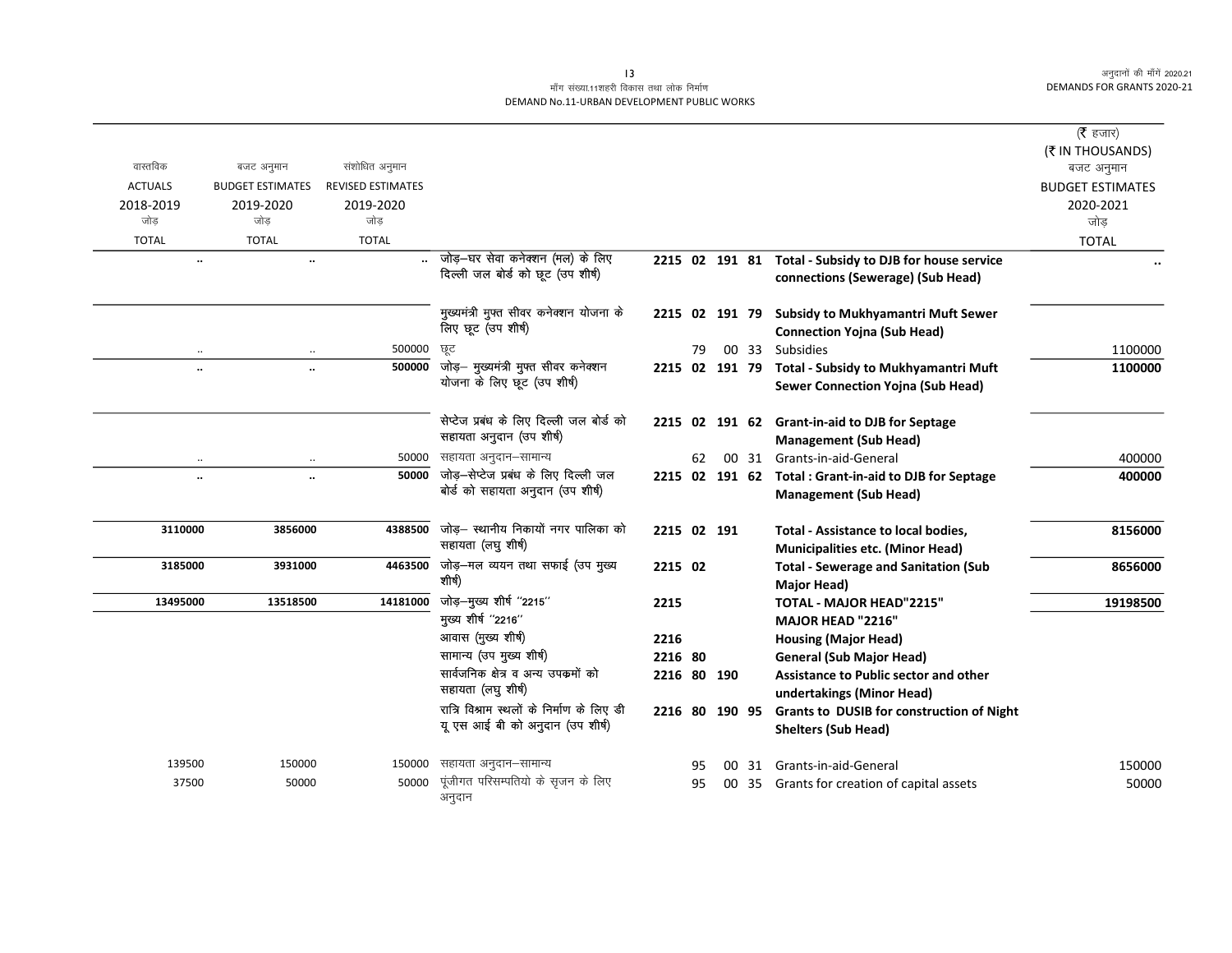| ( $\bar{\mathfrak{F}}$ हजार) |                                                                                                               |       |    |    |                |                                                                                                                              |                          |                         |                      |
|------------------------------|---------------------------------------------------------------------------------------------------------------|-------|----|----|----------------|------------------------------------------------------------------------------------------------------------------------------|--------------------------|-------------------------|----------------------|
| (₹ IN THOUSANDS)             |                                                                                                               |       |    |    |                |                                                                                                                              |                          |                         |                      |
| बजट अनुमान                   |                                                                                                               |       |    |    |                |                                                                                                                              | संशोधित अनुमान           | बजट अनुमान              | वास्तविक             |
| <b>BUDGET ESTIMATES</b>      |                                                                                                               |       |    |    |                |                                                                                                                              | <b>REVISED ESTIMATES</b> | <b>BUDGET ESTIMATES</b> | <b>ACTUALS</b>       |
| 2020-2021<br>जोड             |                                                                                                               |       |    |    |                |                                                                                                                              | 2019-2020<br>जोड         | 2019-2020<br>जोड        | 2018-2019<br>जोड     |
| <b>TOTAL</b>                 |                                                                                                               |       |    |    |                |                                                                                                                              | <b>TOTAL</b>             | <b>TOTAL</b>            | <b>TOTAL</b>         |
| 200000                       | Total: Grants to DUSIB for construction of                                                                    |       |    |    | 2216 80 190 95 | जोड़— रात्रि विश्राम स्थलों के निर्माण के                                                                                    | 200000                   | 200000                  | 177000               |
|                              | <b>Night Shelters (Sub Head)</b>                                                                              |       |    |    |                | लिए डी यू एस आई बी को अनुदान (उप<br>शीर्ष)                                                                                   |                          |                         |                      |
|                              | 2216 80 190 92 Grants to DSIDC for construction of houses                                                     |       |    |    |                | कमजोर वर्ग हेतु मकान बनाने के लिए दि.रा.                                                                                     |                          |                         |                      |
|                              | for weaker section (JNNURM) (Sub Head)                                                                        |       |    |    |                | औ.वि.नि. को अनुदान (जे.एन.एन.यू.आर.एम.)<br>(उप शीर्ष)                                                                        |                          |                         |                      |
| 40000                        | 00 35 Grants for creation of capital assets                                                                   |       |    | 92 |                | पूंजीगत परिसम्पतियो के सृजन के लिए<br>अनुदान                                                                                 | 100                      | 80000                   | 3202400              |
| 40000                        | 2216 80 190 92 Total: Grants to DSIDC for construction of<br>houses for weaker section (JNNURM) (Sub<br>Head) |       |    |    |                | जोड़— कमजोर वर्ग हेतु मकान बनाने के<br>लिए दि.रा.औ.वि.नि. को अनुदान (जे.एन.एन.<br>यू.आर.एम.) (उप शीर्ष)                      | 100                      | 80000                   | 3202400              |
|                              | <b>Grants to NDMC for construction of</b><br>houses for weaker section (JNNURM) (Sub<br>Head)                 |       |    |    | 2216 80 190 88 | कमजोर वर्ग हेतु मकान बनाने के लिए नई<br>दिल्ली नगर परिषद को अनुदान (जे.एन.एन.<br>यू.आर.एम.) (उप शीर्ष)                       |                          |                         |                      |
| 100                          | Grants for creation of capital assets                                                                         | 35    | 00 | 88 |                | पूंजीगत परिसम्पतियो के सृजन के लिए<br>अनुदान                                                                                 | 100                      | 900                     | $\ddot{\phantom{0}}$ |
| 100                          | Total: Grants to NDMC for construction of<br>houses for weaker section (JNNURM) (Sub<br>Head)                 |       |    |    | 2216 80 190 88 | $\overline{100}$ जोड़- कमजोर वर्ग हेतु मकान बनाने के<br>लिए नई दिल्ली नगर परिषद को अनुदान<br>(जे.एन.एन.यू.आर.एम.) (उप शीर्ष) |                          | 900                     | $\ddot{\phantom{a}}$ |
|                              | 2216 80 190 87 GIA to DUSIB for housing for all-PMAY<br>(Sub Head)                                            |       |    |    |                | सभी के लिए घर प्र.म.आ.यों. के लिए दि.श.<br>आ.सु.बोर्ड को सहायता अनुदान (उप शीर्ष)                                            |                          |                         |                      |
| 100                          | Grants for creation of capital assets                                                                         | 00 35 |    | 87 |                | पूंजीगत परिसम्पतियो के सृजन के लिए<br>अनुदान                                                                                 | 100                      | 100                     | $\ddotsc$            |
| 100                          | 2216 80 190 87 Total : GIA to DUSIB for housing for all-<br><b>PMAY (Sub Head)</b>                            |       |    |    |                | $\overline{100}$ जोड़- सभी के लिए घर प्र.म.आ.यों. के<br>लिए दि.श.आ.सु.बोर्ड को सहायता अनुदान<br>(उप शीर्ष)                   |                          | 100                     | $\ldots$             |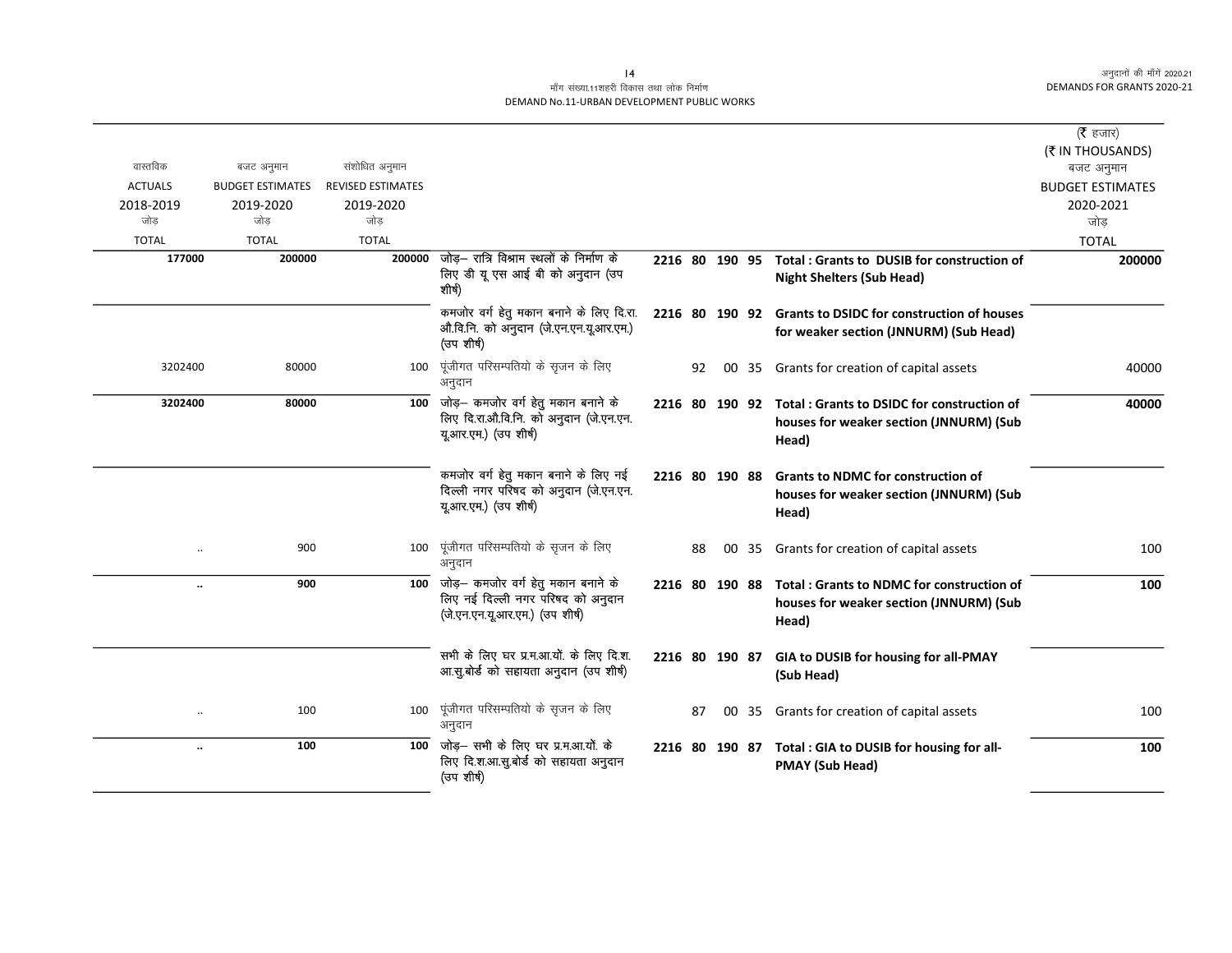| ( $\bar{\tau}$ हजार)    |                                                                                                     |       |    |                |                                                                                                                      |                          |                         |                |
|-------------------------|-----------------------------------------------------------------------------------------------------|-------|----|----------------|----------------------------------------------------------------------------------------------------------------------|--------------------------|-------------------------|----------------|
| (₹ IN THOUSANDS)        |                                                                                                     |       |    |                |                                                                                                                      |                          |                         |                |
| बजट अनुमान              |                                                                                                     |       |    |                |                                                                                                                      | संशोधित अनुमान           | बजट अनुमान              | वास्तविक       |
| <b>BUDGET ESTIMATES</b> |                                                                                                     |       |    |                |                                                                                                                      | <b>REVISED ESTIMATES</b> | <b>BUDGET ESTIMATES</b> | <b>ACTUALS</b> |
| 2020-2021               |                                                                                                     |       |    |                |                                                                                                                      | 2019-2020                | 2019-2020               | 2018-2019      |
| जोड                     |                                                                                                     |       |    |                |                                                                                                                      | जोड                      | जोड                     | जोड            |
| <b>TOTAL</b>            |                                                                                                     |       |    |                |                                                                                                                      | <b>TOTAL</b>             | <b>TOTAL</b>            | <b>TOTAL</b>   |
|                         | 2216 80 190 86 GIA to DUSIB for housing for all-PMAY                                                |       |    |                | सभी के लिए घर प्र.म.आ.यों. के लिए दि.श.                                                                              |                          |                         |                |
|                         | (State Share) (Sub Head)                                                                            |       |    |                | आ.सु.बोर्ड को सहायता अनुदान (उप<br>शीर्ष)(राज्य अंश)                                                                 |                          |                         |                |
| 100                     | Grants for creation of capital assets                                                               | 00 35 | 86 |                | पूंजीगत परिसम्पतियो के सृजन के लिए<br>अनुदान                                                                         | 100                      | 100                     |                |
| 100                     | Total : GIA to DUSIB for housing for all-                                                           |       |    | 2216 80 190 86 | जोड़– सभी के लिए घर प्र.म.आ.यों. के                                                                                  | 100                      | 100                     | $\ldots$       |
|                         | <b>PMAY (State Share) (Sub Head)</b>                                                                |       |    |                | लिए दि.श.आ.सु.बोर्ड को सहायता अनुदान<br>(उप शीर्ष)(राज्य अंश)                                                        |                          |                         |                |
| 240300                  | <b>Total - Assistance to Public sector and</b><br>other undertakings (Minor Head)                   |       |    | 2216 80 190    | जोड़- सार्वजनिक क्षेत्र व अन्य उपकर्मो को<br>सहायता (लघु शीर्ष)                                                      | 200400                   | 281100                  | 3379400        |
|                         | <b>Special Component Plan for Scheduled</b><br><b>Caste (Minor Head)</b>                            |       |    | 2216 80 789    | अनूसूचित जाति के लिए विशेष घटक<br>योजना (लघु शीर्ष)                                                                  |                          |                         |                |
|                         | <b>Grants to DSIDC for construction of houses</b>                                                   |       |    | 2216 80 789 98 | कमजोर वर्ग के लिए मकान बनाने हेतु दि.रा.                                                                             |                          |                         |                |
|                         | for weaker section (JNNURM)(SCSP)(Sub<br>Head)                                                      |       |    |                | औ.वि.नि. को अनुदान (जे.एन.एन.यू.आर.एम.<br>)(एस.सी.एस.पी) (उप शीर्ष)                                                  |                          |                         |                |
| 20000                   | Grants for creation of capital assets                                                               | 00 35 | 98 |                | पूंजीगत परिसम्पतियो के सृजन के लिए<br>अनुदान                                                                         | 100                      | 20000                   | 508200         |
| 20000                   | Total: Grants to DSIDC for construction of<br>houses for weaker section<br>(JNNURM)(SCSP)(Sub Head) |       |    | 2216 80 789 98 | जोड़— कमजोर वर्ग के लिए मकान बनाने<br>हेतू दि.रा.औ.वि.नि. को अनुदान (जे.एन.एन.यू.<br>आर.एम.)(एस.सी.एस.पी) (उप शीर्ष) | 100                      | 20000                   | 508200         |
|                         | <b>Grants to NDMC for construction of</b><br>houses for weaker section                              |       |    | 2216 80 789 96 | कमजोर वर्ग हेतु मकान बनाने के लिए नई<br>दिल्ली नगर परिषद को अनुदान (जे.एन.एन.<br>यूआर.एम.)(एस.सी.एस.पी) (उप शीर्ष)   |                          |                         |                |
| 100                     | (JNNURM)(SCSP)(Sub Head)<br>Grants for creation of capital assets                                   | 00 35 | 96 |                | पूंजीगत परिसम्पतियो के सृजन के लिए<br>अनुदान                                                                         | 100                      | 900                     | $\cdot\cdot$   |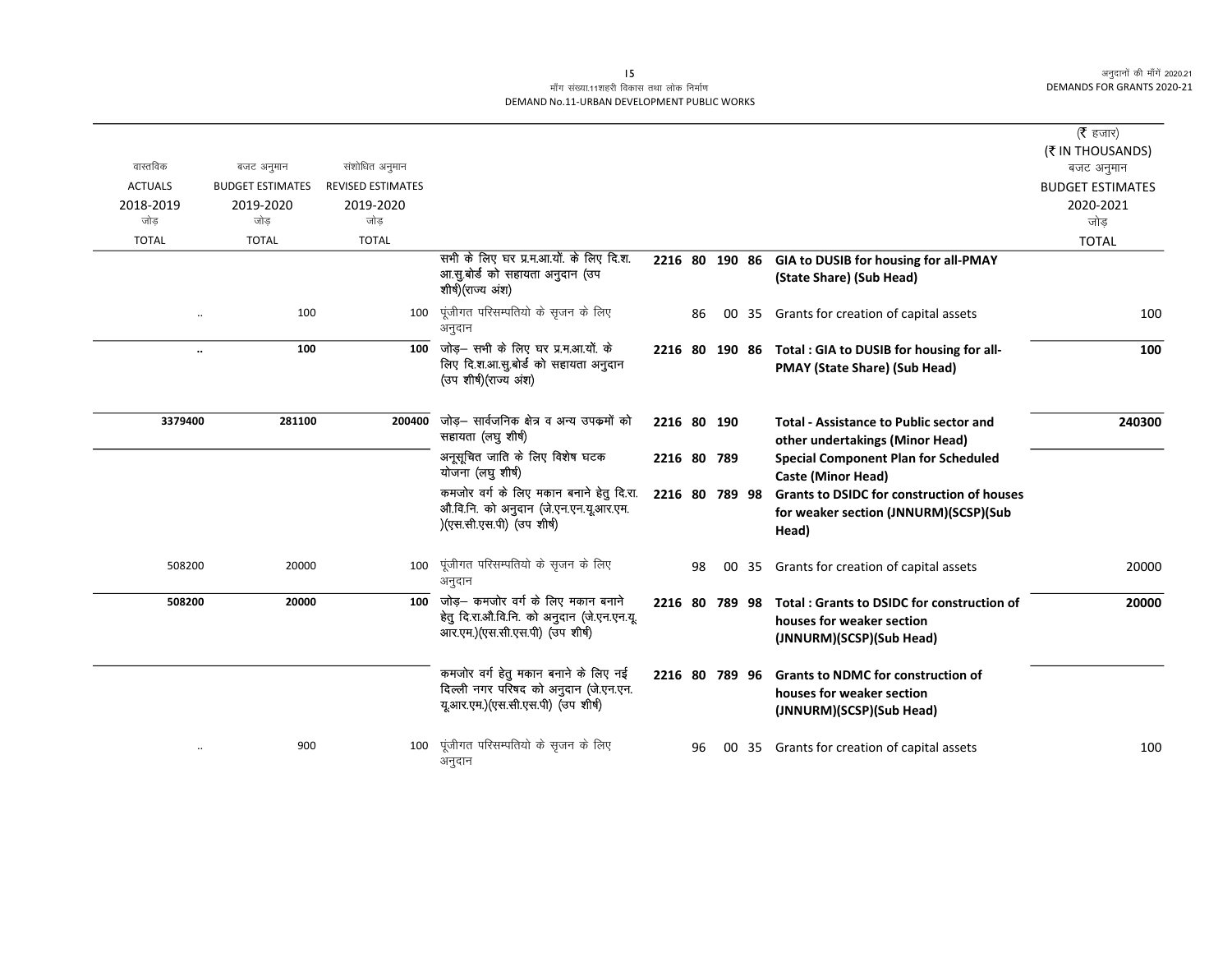## माँग संख्या.11शहरी विकास तथा लोक निर्माण DEMAND No.11-URBAN DEVELOPMENT PUBLIC WORKS

|                |                                |                          |                                                                          |                |    |           |       |                                                          | (रै हजार)<br>(₹ IN THOUSANDS) |
|----------------|--------------------------------|--------------------------|--------------------------------------------------------------------------|----------------|----|-----------|-------|----------------------------------------------------------|-------------------------------|
| वास्तविक       | बजट अनुमान                     | संशोधित अनुमान           |                                                                          |                |    |           |       |                                                          | बजट अनुमान                    |
| <b>ACTUALS</b> | <b>BUDGET ESTIMATES</b>        | <b>REVISED ESTIMATES</b> |                                                                          |                |    |           |       |                                                          | <b>BUDGET ESTIMATES</b>       |
| 2018-2019      | 2019-2020                      | 2019-2020                |                                                                          |                |    |           |       |                                                          | 2020-2021                     |
| जोड            | जोड                            | जोड                      |                                                                          |                |    |           |       |                                                          | जोड़                          |
| <b>TOTAL</b>   | <b>TOTAL</b>                   | <b>TOTAL</b>             |                                                                          |                |    |           |       |                                                          | <b>TOTAL</b>                  |
|                | 900<br>$\ddot{\phantom{0}}$    | 100                      | जोड़- कमजोर वर्ग हेतु मकान बनाने के<br>लिए नई दिल्ली नगर परिषद को अनुदान | 2216 80 789 96 |    |           |       | <b>Total: Grants to NDMC for construction of</b>         | 100                           |
|                |                                |                          | (जे.एन.एन.यू.आर.एम.)(एस.सी.एस.पी) (उप                                    |                |    |           |       | houses for weaker section                                |                               |
|                |                                |                          | शीर्ष)                                                                   |                |    |           |       | (JNNURM)(SCSP)(Sub Head)                                 |                               |
| 508200         | 20900                          | 200                      | जोड़- अनूसूचित जाति के लिए विशेष                                         | 2216 80 789    |    |           |       | <b>Total - Special Component Plan for</b>                | 20100                         |
|                |                                |                          | घटक योजना (लघु शीर्ष)                                                    |                |    |           |       | <b>Scheduled Caste (Minor Head)</b>                      |                               |
| 3887600        | 302000                         | 200600                   | जोड़–सामान्य (उप मुख्य शीर्ष)                                            | 2216 80        |    |           |       | <b>Total - General (Sub Major Head)</b>                  | 260400                        |
| 3887600        | 302000                         | 200600                   | जोड़-मुख्य शीर्ष "2216"                                                  | 2216           |    |           |       | <b>TOTAL - MAJOR HEAD"2216"</b>                          | 260400                        |
|                |                                |                          | मुख्य शीर्ष "2217"                                                       |                |    |           |       | <b>MAJOR HEAD "2217"</b>                                 |                               |
|                |                                |                          | शहरी विकास (मुख्य शीर्ष)                                                 | 2217           |    |           |       | <b>Urban Development (Major Head)</b>                    |                               |
|                |                                |                          | स्लमबस्ती सुधार (उप मुख्य शीर्ष)                                         | 2217 04        |    |           |       | Slum Area Improvement (Sub Major Head)                   |                               |
|                |                                |                          | रखरखाव और मरम्मत (लघु शीर्ष)                                             | 2217           | 04 | 053       |       | <b>Maintenance &amp; Repairs (Minor Head)</b>            |                               |
|                |                                |                          | स्लम पुर्नवास पॉकेट में सेवाओं में सुधार                                 | 2217           |    | 04 053 98 |       | <b>Improvement of Services in Slum</b>                   |                               |
|                |                                |                          | (उप शीर्ष)                                                               |                |    |           |       | <b>Resettlement Pockets (Sub Head)</b>                   |                               |
|                | 100000<br>$\ldots$             | 50000                    | सहायता अनुदान–सामान्य                                                    |                | 98 |           | 00 31 | Grants-in-aid-General                                    | 50000                         |
|                | 100000<br>                     | 50000                    | जोड़-स्लम पुर्नवास पॉकेट में सेवाओं में                                  | 2217 04 053 98 |    |           |       | <b>Total: Improvement of Services in Slum</b>            | 50000                         |
|                |                                |                          | सुधार (उप शीर्ष)                                                         |                |    |           |       | <b>Resettlement Pockets (Sub Head)</b>                   |                               |
|                |                                |                          |                                                                          |                |    |           |       |                                                          |                               |
|                | 100000<br>$\ddot{\phantom{0}}$ | 50000                    | जोड़-रखरखाव और मरम्मत (लघु शीर्ष)                                        | 2217 04 053    |    |           |       | <b>Total - Maintenance &amp; Repairs (Minor</b><br>Head) | 50000                         |
|                |                                |                          | स्थानीय निकायों, निगमों, शहरी विकास                                      | 2217           |    | 04 191    |       | Assistance to Local Bodies, Corporations,                |                               |
|                |                                |                          | प्राधिकरण, नगर सुधार बोर्डों आदि के लिए                                  |                |    |           |       | Urban Development Authorities, Town                      |                               |
|                |                                |                          | सहायता (लघु शीर्ष)                                                       |                |    |           |       | Improvement Boards etc. (Minor Head)                     |                               |
|                |                                |                          |                                                                          |                |    |           |       |                                                          |                               |
|                |                                |                          | पुर्नवास कालोनियों के रख-रखाव के लिए                                     | 2217 04 191 98 |    |           |       | <b>Grant to MCD for maintenance of Re-</b>               |                               |
|                |                                |                          | दि.न.नि. को अनुदान (उप शीर्ष)                                            |                |    |           |       | settlement colonies (Sub Head)                           |                               |
|                |                                |                          | दक्षिण दिल्ली नगर निगम                                                   |                | 98 | 98        |       | South Delhi Municipal Corporation                        |                               |
| 126187         |                                |                          | सहायता अनुदान–सामान्य                                                    |                | 98 | 98        | 31    | Grants-in-aid-General                                    |                               |
| 126187         |                                |                          | सहायता अनुदान–वेतन                                                       |                | 98 | 98        | -36   | Grants-in-aid-Salaries                                   | $\ldots$                      |
|                |                                |                          |                                                                          |                |    |           |       |                                                          |                               |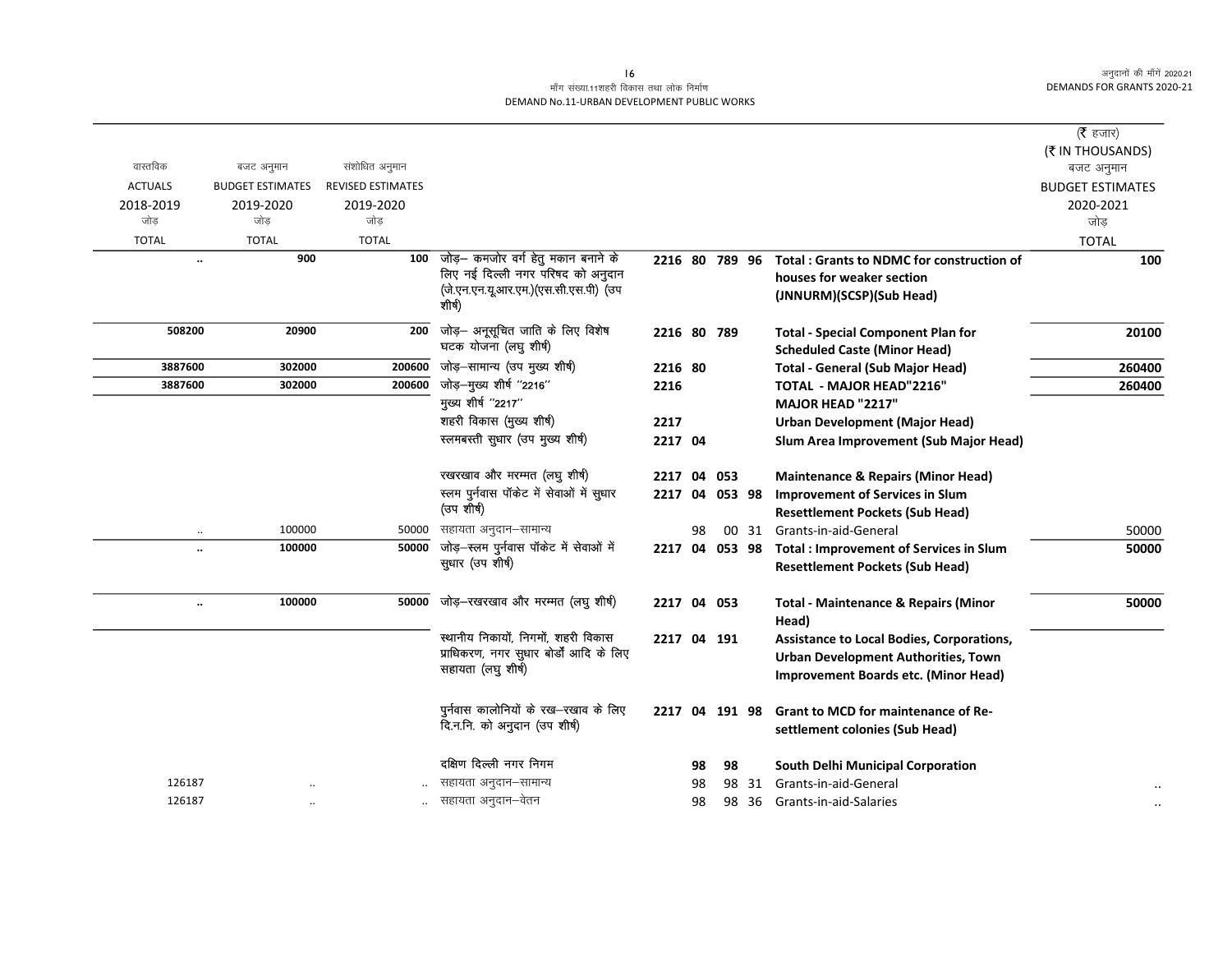## माँग संख्या.11शहरी विकास तथा लोक निर्माण DEMAND No.11-URBAN DEVELOPMENT PUBLIC WORKS

|                  |                                   |                          |                                                                                                         |         |          |          |       |                                                                                                                     | ( <b>रै</b> हजार)<br>(₹ IN THOUSANDS) |
|------------------|-----------------------------------|--------------------------|---------------------------------------------------------------------------------------------------------|---------|----------|----------|-------|---------------------------------------------------------------------------------------------------------------------|---------------------------------------|
| वास्तविक         | बजट अनुमान                        | संशोधित अनुमान           |                                                                                                         |         |          |          |       |                                                                                                                     | बजट अनुमान                            |
| <b>ACTUALS</b>   | <b>BUDGET ESTIMATES</b>           | <b>REVISED ESTIMATES</b> |                                                                                                         |         |          |          |       |                                                                                                                     | <b>BUDGET ESTIMATES</b>               |
| 2018-2019<br>जोड | 2019-2020<br>जोड                  | 2019-2020<br>जोड         |                                                                                                         |         |          |          |       |                                                                                                                     | 2020-2021<br>जोड़                     |
| <b>TOTAL</b>     | <b>TOTAL</b>                      | <b>TOTAL</b>             |                                                                                                         |         |          |          |       |                                                                                                                     | <b>TOTAL</b>                          |
| 252374           | $\ddot{\phantom{a}}$              |                          | जोड़- दक्षिण दिल्ली नगर निगम                                                                            |         | 98       | 98       |       | <b>Total: South Delhi Municipal Corporation</b>                                                                     |                                       |
|                  |                                   |                          | पूर्वी दिल्ली नगर निगम                                                                                  |         |          |          |       |                                                                                                                     |                                       |
| 83588            |                                   |                          | सहायता अनुदान–सामान्य                                                                                   |         | 98<br>98 | 97<br>97 | 31    | <b>East Delhi Municipal Corporation</b><br>Grants-in-aid-General                                                    |                                       |
| 83588            |                                   |                          | सहायता अनुदान–वेतन                                                                                      |         | 98       | 97       | 36    | Grants-in-aid-Salaries                                                                                              |                                       |
| 167176           | $\ddotsc$<br>$\ddot{\phantom{a}}$ |                          | जोड़- पूर्वी दिल्ली नगर निगम                                                                            |         | 98       | 97       |       | <b>Total: East Delhi Municipal Corporation</b>                                                                      |                                       |
|                  |                                   |                          |                                                                                                         |         |          |          |       |                                                                                                                     |                                       |
|                  |                                   |                          | उत्तरी दिल्ली नगर निगम                                                                                  |         | 98       | 96       |       | North Delhi Municipal Corporation                                                                                   |                                       |
| 33045            |                                   |                          | सहायता अनुदान–सामान्य                                                                                   |         | 98       |          | 96 31 | Grants-in-aid-General                                                                                               |                                       |
| 297405           |                                   |                          | सहायता अनुदान-वेतन                                                                                      |         | 98       |          | 96 36 | Grants-in-aid-Salaries                                                                                              |                                       |
| 330450           | $\ddotsc$                         |                          | जोड़-उत्तरी दिल्ली नगर निगम                                                                             |         | 98       | 96       |       | <b>Total: North Delhi Municipal Corporation</b>                                                                     |                                       |
| 750000           | $\ddotsc$                         |                          | जोड़-पुर्नवास कालोनियों के रख-रखाव के<br>लिए दि.न.नि. को अनुदान (उप शीर्ष)                              | 2217 04 |          | 191 98   |       | Total - Grant to MCD for maintenance of<br><b>Re-settlement colonies (Sub Head)</b>                                 |                                       |
|                  |                                   |                          | कटरा वासियो के पुर्नस्थापन एवं ढाचागत<br>सुधार के लिए डी यू एस आई बी को<br>अनुदान (उप शीर्ष)            |         |          |          |       | 2217 04 191 64 Grant to DUSIB for structural<br>improvement & rehabilitation of Katra<br>dwellers (Sub Head)        |                                       |
| 20000            | 20000                             | 20000                    | पूंजीगत परिसम्पतियो के सृजन के लिए<br>अनुदान                                                            |         | 64       |          | 00 35 | Grants for creation of capital assets                                                                               | 20000                                 |
| 20000            | 20000                             |                          | 20000 जोड़-कटरा वासियो के पुर्नस्थापन एवं<br>ढाचागत सुधार के लिए डी यू एस आई बी<br>को अनुदान (उप शीर्ष) |         |          |          |       | 2217 04 191 64 Total: Grant to DUSIB for structural<br>improvement & rehabilitation of Katra<br>dwellers (Sub Head) | 20000                                 |
|                  |                                   |                          | डीयूएसआईबी के मौजूदा ढाँचे के लिये<br>सहायता अनुदान (उप शीर्ष)                                          |         |          |          |       | 2217 04 191 58 GIA to DUSIB for Existing Infrastructure<br>(Sub Head)                                               |                                       |
| 50000            | 50000                             | 50000                    | पूंजीगत परिसम्पतियो के सृजन के लिए<br>अनुदान                                                            |         | 58       |          | 00 35 | Grants for creation of capital assets                                                                               | 50000                                 |
| 50000            | 50000                             | 50000                    | जोड़— डीयूएसआईबी के मौजूदा ढाँचे के<br>लिये सहायता अनुदान (उप शीर्ष)                                    | 2217 04 |          |          |       | 191 58 Total : GIA to DUSIB for Existing<br>Infrastructure (Sub Head)                                               | 50000                                 |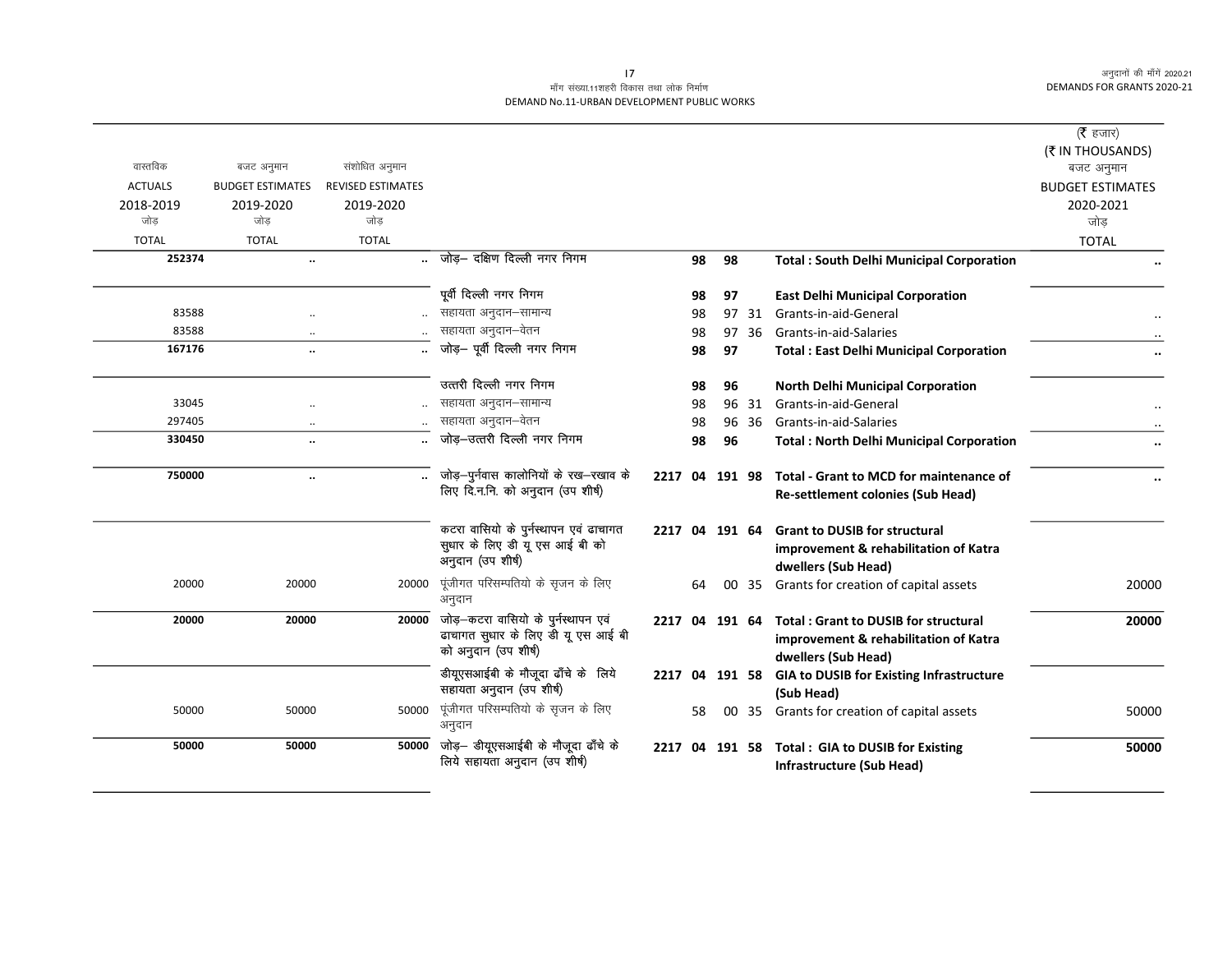## माँग संख्या.11शहरी विकास तथा लोक निर्माण DEMAND No.11-URBAN DEVELOPMENT PUBLIC WORKS

|                      |                         |                          |                                                                                                                    |                |    |    |    |                                                                                                                                                          | ( $\bar{\tau}$ हजार)<br>(₹ IN THOUSANDS) |
|----------------------|-------------------------|--------------------------|--------------------------------------------------------------------------------------------------------------------|----------------|----|----|----|----------------------------------------------------------------------------------------------------------------------------------------------------------|------------------------------------------|
| वास्तविक             | बजट अनुमान              | संशोधित अनुमान           |                                                                                                                    |                |    |    |    |                                                                                                                                                          | बजट अनुमान                               |
| <b>ACTUALS</b>       | <b>BUDGET ESTIMATES</b> | <b>REVISED ESTIMATES</b> |                                                                                                                    |                |    |    |    |                                                                                                                                                          | <b>BUDGET ESTIMATES</b>                  |
| 2018-2019            | 2019-2020               | 2019-2020                |                                                                                                                    |                |    |    |    |                                                                                                                                                          | 2020-2021                                |
| जोड                  | जोड                     | जोड                      |                                                                                                                    |                |    |    |    |                                                                                                                                                          | जोड                                      |
| <b>TOTAL</b>         | <b>TOTAL</b>            | <b>TOTAL</b>             |                                                                                                                    |                |    |    |    |                                                                                                                                                          | <b>TOTAL</b>                             |
|                      |                         |                          | स्मार्ट सिटी के लिए नई दिल्ली नगर<br>पालिको को सहायता अनुदान (सी.एस.<br>एस)(उप शीर्ष)                              |                |    |    |    | 2217 04 191 57 GIA to NDMC for Smart City (CSS) (Sub<br>Head)                                                                                            |                                          |
|                      | 500000                  | 10000                    | पूंजीगत परिसम्पतियो के सृजन के लिए<br>अनुदान                                                                       |                | 57 | 00 | 35 | Grants for creation of capital assets                                                                                                                    | 400000                                   |
| $\ldots$             | 500000                  |                          | $10000$ जोड़- स्मार्ट सिटी के लिए नई दिल्ली<br>नगर पालिर्का को सहायता अनुदान (सी.एस.<br>एस)(उप शीर्ष)              |                |    |    |    | 2217 04 191 57 Total : GIA to NDMC for Smart City (CSS)<br>(Sub Head)                                                                                    | 400000                                   |
|                      |                         |                          | अमृत योजना के लिए दि.न.नि. / न.दि.न.पा.<br>को सहायता अनुदान (सी.एस.एस)(उप शीर्ष)                                   |                |    |    |    | 2217 04 191 55 GIA to MCD's/ NDMC for AMRUT (CSS)<br>(Sub Head)                                                                                          |                                          |
| $\ddot{\phantom{a}}$ | 1500000                 | 1500000                  | पूंजीगत परिसम्पतियो के सृजन के लिए<br>अनुदान                                                                       |                | 55 | 00 | 35 | Grants for creation of capital assets                                                                                                                    | 1500000                                  |
| $\ddotsc$            | 1500000                 |                          | 1500000 जोड़- अमृत योजना के लिए दि.न.नि. / न.<br>दि.न.पा.को सहायता अनुदान (सी.एस.<br>एस)(उप शीर्ष)                 |                |    |    |    | 2217 04 191 55 Total: GIA to MCD's/ NDMC for AMRUT<br>(CSS) (Sub Head)                                                                                   | 1500000                                  |
| 820000               | 2070000                 |                          | 1580000 जोड़- स्थानीय निकायों, निगमों, शहरी<br>विकास प्राधिकरण, नगर सुधार बोर्डों आदि<br>के लिए सहायता (लघु शीर्ष) | 2217 04 191    |    |    |    | <b>Total - Assistance to Local Bodies,</b><br><b>Corporations, Urban Development</b><br><b>Authorities, Town Improvement Boards</b><br>etc. (Minor Head) | 1970000                                  |
|                      |                         |                          | अनूसुचित जातियों के लिए विशेष घटक<br>योजना (लघु शीर्ष)                                                             | 2217 04 789    |    |    |    | <b>Special Component Plan for Scheduled</b><br><b>Castes (Minor Head)</b>                                                                                |                                          |
|                      |                         |                          | शहरी भीड़ वालें क्षेत्र में पर्यावरण सुधार के<br>लिए डी यू एस आई बी को अनुदान (एस.सी.<br>एस.पी) (उप शीर्ष)         | 2217 04 789 99 |    |    |    | <b>Grant to DUSIB for environmental</b><br>improvement in Urban Slums (SCSP) (Sub<br>Head)                                                               |                                          |
| 525000               | 180000                  | 165000                   | सहायता अनुदान–सामान्य                                                                                              |                | 99 | 00 | 31 | Grants-in-aid-General                                                                                                                                    | 180000                                   |
| 75000                | 20000                   | 15000                    | पूंजीगत परिसम्पतियो के सृजन के लिए<br>अनुदान                                                                       |                | 99 |    |    | 00 35 Grants for creation of capital assets                                                                                                              | 20000                                    |

 $|8$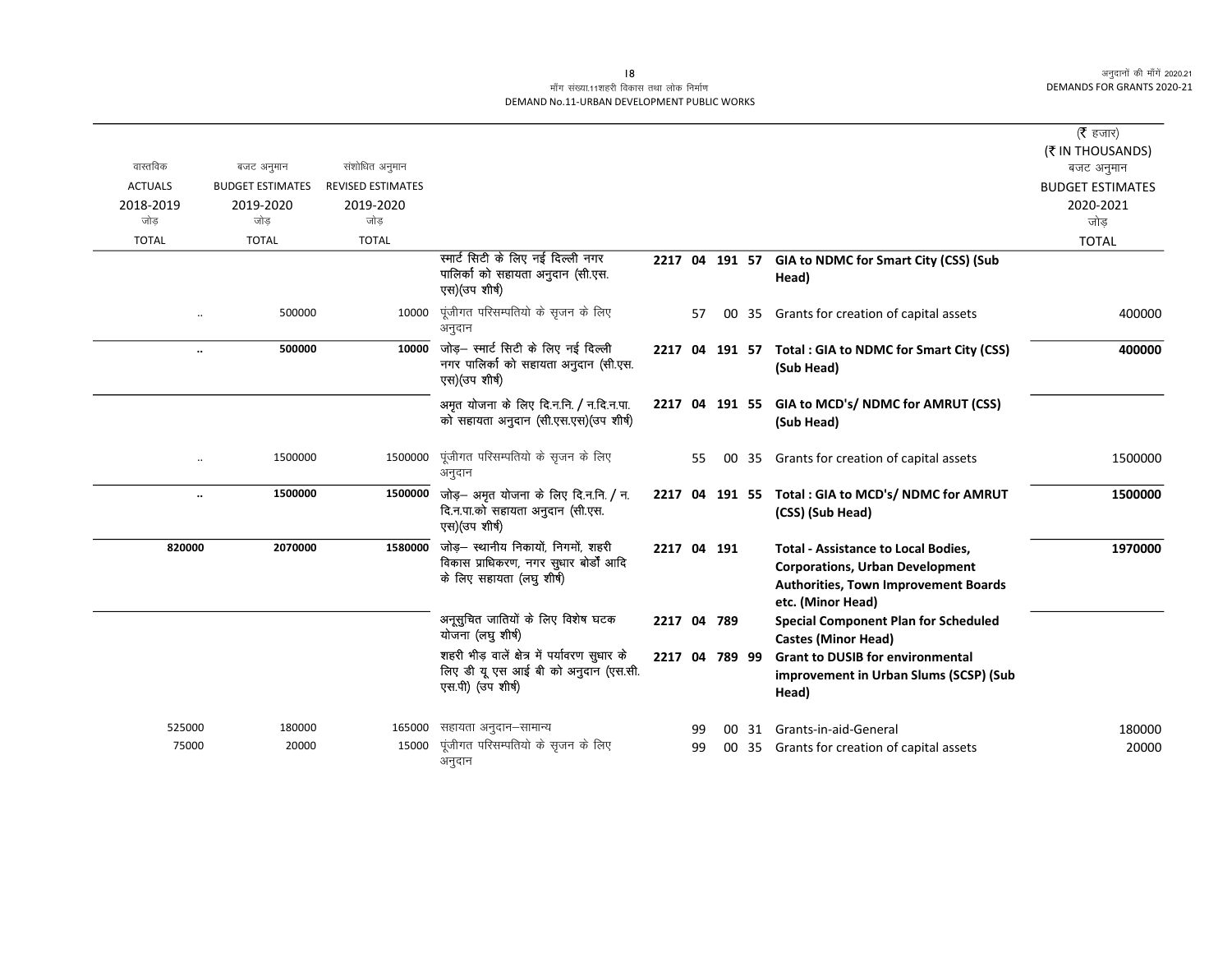# माँग संख्या.11शहरी विकास तथा लोक निर्माण DEMAND No.11-URBAN DEVELOPMENT PUBLIC WORKS

|                |                         |                          |                                                                              |                |    |                |       |                                                | ( $\bar{\tau}$ हजार)    |
|----------------|-------------------------|--------------------------|------------------------------------------------------------------------------|----------------|----|----------------|-------|------------------------------------------------|-------------------------|
|                |                         |                          |                                                                              |                |    |                |       |                                                | (₹ IN THOUSANDS)        |
| वास्तविक       | बजट अनुमान              | संशोधित अनुमान           |                                                                              |                |    |                |       |                                                | बजट अनुमान              |
| <b>ACTUALS</b> | <b>BUDGET ESTIMATES</b> | <b>REVISED ESTIMATES</b> |                                                                              |                |    |                |       |                                                | <b>BUDGET ESTIMATES</b> |
| 2018-2019      | 2019-2020               | 2019-2020                |                                                                              |                |    |                |       |                                                | 2020-2021               |
| जोड            | जोड                     | जोड                      |                                                                              |                |    |                |       |                                                | जोड                     |
| <b>TOTAL</b>   | <b>TOTAL</b>            | <b>TOTAL</b>             |                                                                              |                |    |                |       |                                                | <b>TOTAL</b>            |
| 600000         | 200000                  | 180000                   | जोड़- शहरी भीड़ वालें क्षेत्र में पर्यावरण<br>सुधार के लिए डी यू एस आई बी को | 2217 04 789 99 |    |                |       | <b>Total: Grant to DUSIB for environmental</b> | 200000                  |
|                |                         |                          | अनुदान (एस.सी.एस.पी) (उप शीर्ष)                                              |                |    |                |       | improvement in Urban Slums (SCSP) (Sub         |                         |
|                |                         |                          |                                                                              |                |    |                |       | Head)                                          |                         |
|                |                         |                          | पुर्नस्थापित झोपड़ी कालोनियों में अतिरिक्त                                   | 2217 04 789 97 |    |                |       | Grant-in-aid to MCD for addl, facilities in    |                         |
|                |                         |                          | सुविधाओं हेतु दि.न.नि. को अनुदान (एस.सी.                                     |                |    |                |       | <b>JJR colonies (SCSP) (Sub Head)</b>          |                         |
|                |                         |                          | एस.पी) (उप शीर्ष)                                                            |                |    |                |       |                                                |                         |
|                |                         |                          | कटरा वासियो के पुर्नस्थापन एवं ढाचागत                                        |                | 97 | 96             |       | <b>Grant to DUSIB for structural</b>           |                         |
|                |                         |                          | सुधार के लिए डी यू एस आई बी को<br>अनुदान (एस.सी.एस.पी)                       |                |    |                |       | improvement & rehabilitation of Katra          |                         |
|                |                         |                          |                                                                              |                |    |                |       | dwellers (SCSP)                                |                         |
| 5000           |                         |                          | सहायता अनुदान–सामान्य                                                        |                | 97 |                | 96 31 | Grants-in-aid-General                          |                         |
| 5000           | $\ddot{\phantom{1}}$    |                          | जोड़- कटरा वासियो के पुर्नस्थापन एवं<br>ढाचागत सुधार के लिए डी यू एस आई बी   |                | 97 | 96             |       | <b>Total: Grant to DUSIB for structural</b>    | $\ddot{\phantom{0}}$    |
|                |                         |                          | को अनुदान (एस.सी.एस.पी)                                                      |                |    |                |       | improvement & rehabilitation of Katra          |                         |
|                |                         |                          |                                                                              |                |    |                |       | dwellers (SCSP)                                |                         |
| 5000           | $\ddot{\phantom{1}}$    |                          | जोड़–पुर्नस्थापित झोपड़ी कालोनियों में                                       |                |    | 2217 04 789 97 |       | Total - Grant-in-aid to MCD for addl.          |                         |
|                |                         |                          | अतिरिक्त सुविधाओं हेतु दि.न.नि. को                                           |                |    |                |       | facilities in JJR colonies (SCSP) (Sub Head)   |                         |
|                |                         |                          | अनुदान (एस.सी.एस.पी) (उप शीर्ष)                                              |                |    |                |       |                                                |                         |
|                |                         |                          | कटरा वासियो के पुर्नस्थापन एवं ढाचागत                                        |                |    | 2217 04 789 95 |       | <b>Grant to DUSIB for structural</b>           |                         |
|                |                         |                          | सुधार के लिए डी यू एस आई बी को                                               |                |    |                |       | improvement & rehabilitation of Katra          |                         |
|                |                         |                          | अनुदान (एस.सी.एस.पी)                                                         |                |    |                |       | dwellers (SCSP) (Sub Head)                     |                         |
|                | 20000                   |                          | 20000 सहायता अनुदान–सामान्य                                                  |                | 95 |                |       | 00 31 Grants-in-aid-General                    | 20000                   |
| $\ddotsc$      | 20000                   | 20000                    | जोड़- कटरा वासियो के पुर्नस्थापन एवं                                         | 2217 04 789 95 |    |                |       | <b>Total: Grant to DUSIB for structural</b>    | 20000                   |
|                |                         |                          | ढाचागत सुधार के लिए डी यू एस आई बी                                           |                |    |                |       | improvement & rehabilitation of Katra          |                         |
|                |                         |                          | को अनुदान (एस.सी.एस.पी)                                                      |                |    |                |       | dwellers (SCSP) (Sub Head)                     |                         |
| 605000         | 220000                  | 200000                   | जोड़— अनूसुचित जातियों के लिए विशेष                                          | 2217 04 789    |    |                |       | <b>Total - Special Component Plan for</b>      | 220000                  |
|                |                         |                          | घटक योजना (लघु शीर्ष)                                                        |                |    |                |       | <b>Scheduled Castes (Minor Head)</b>           |                         |
|                |                         |                          |                                                                              |                |    |                |       |                                                |                         |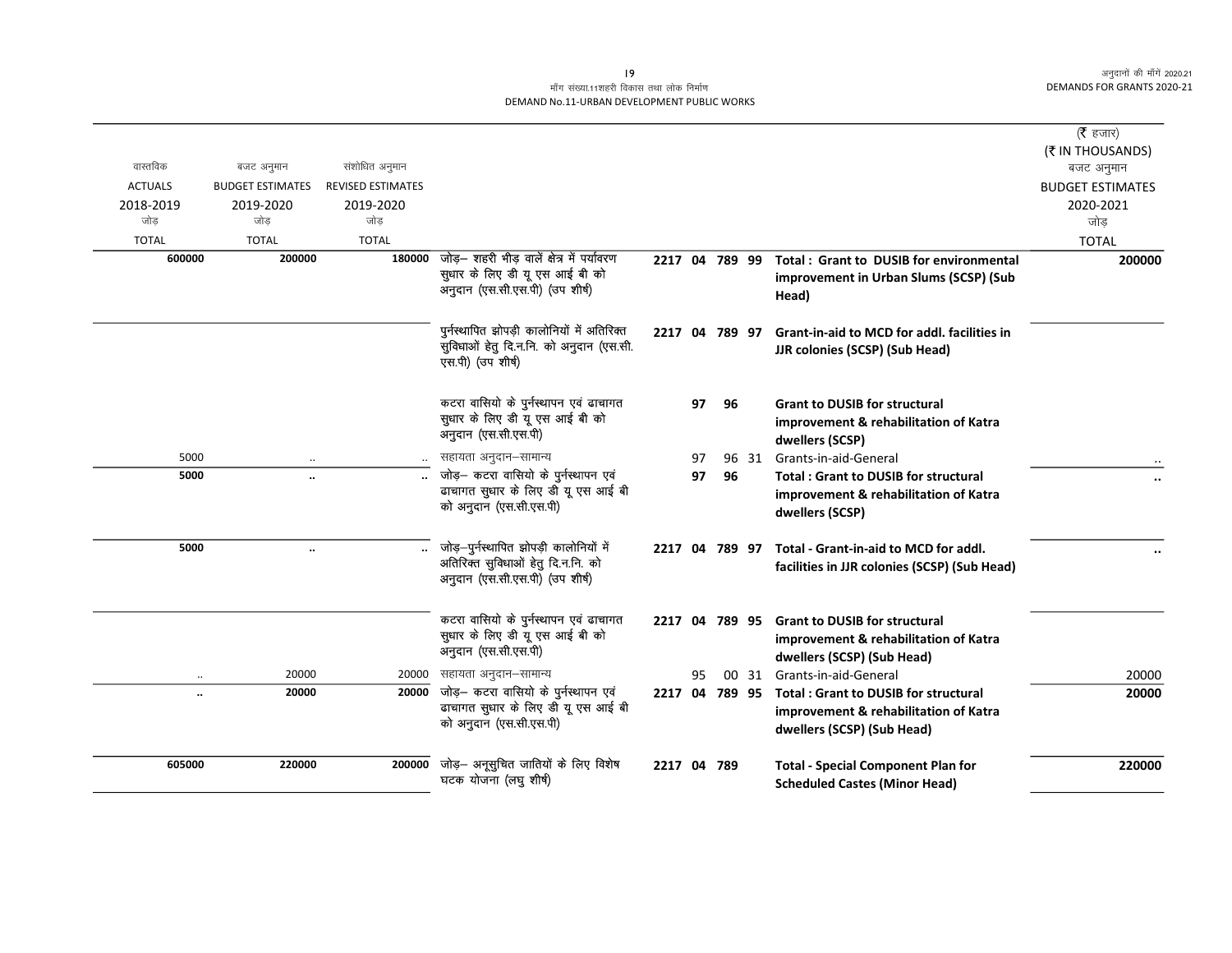|                |                         |                          |                                               |                |    |           |       |                                                          | (रै हजार)               |
|----------------|-------------------------|--------------------------|-----------------------------------------------|----------------|----|-----------|-------|----------------------------------------------------------|-------------------------|
|                |                         |                          |                                               |                |    |           |       |                                                          | (₹ IN THOUSANDS)        |
| वास्तविक       | बजट अनुमान              | संशोधित अनुमान           |                                               |                |    |           |       |                                                          | बजट अनुमान              |
| <b>ACTUALS</b> | <b>BUDGET ESTIMATES</b> | <b>REVISED ESTIMATES</b> |                                               |                |    |           |       |                                                          | <b>BUDGET ESTIMATES</b> |
| 2018-2019      | 2019-2020               | 2019-2020                |                                               |                |    |           |       |                                                          | 2020-2021               |
| जोड            | जोड                     | जोड                      |                                               |                |    |           |       |                                                          | जोड                     |
| <b>TOTAL</b>   | <b>TOTAL</b>            | <b>TOTAL</b>             |                                               |                |    |           |       |                                                          | <b>TOTAL</b>            |
| 1425000        | 2390000                 |                          | 1830000 जोड़-स्लमबस्ती सुधार (उप मुख्य शीर्ष) | 2217 04        |    |           |       | <b>Total - Slum Area Improvement (Sub</b><br>Major Head) | 2240000                 |
|                |                         |                          | अन्य शहरी विकास योजनाएं (उप मुख्य             | 2217 05        |    |           |       | Other Urban development scheme (Sub                      |                         |
|                |                         |                          | शीर्ष)                                        |                |    |           |       | Major Head)                                              |                         |
|                |                         |                          | स्थानीय निकायों, निगमों, शहरी विकास           | 2217 05 191    |    |           |       | <b>Assistance to Local Bodies, Corporations,</b>         |                         |
|                |                         |                          | प्राधिकरण, नगर सुधार बोर्डों आदि के लिए       |                |    |           |       | Urban Development Authorities, Town                      |                         |
|                |                         |                          | सहायता (लघु शीर्ष)                            |                |    |           |       | Improvement Boards etc. (Minor Head)                     |                         |
|                |                         |                          |                                               |                |    |           |       |                                                          |                         |
|                |                         |                          | शाहजनाबाद पुर्नविकास निगम को सहायता           | 2217 05 191 99 |    |           |       | <b>GIA to Shahjanabad Redevelopment</b>                  |                         |
|                |                         |                          | अनुदान (उप शीर्ष)                             |                |    |           |       | <b>Corporation (Sub Head)</b>                            |                         |
| 5000           | 5000                    | 5000                     | सहायता अनुदान–सामान्य                         |                | 99 |           | 00 31 | Grants-in-aid-General                                    | 5000                    |
| 395000         | 485000                  | 30000                    | पूंजीगत परिसम्पतियो के सृजन के लिए            |                | 99 |           | 00 35 | Grants for creation of capital assets                    | 335000                  |
|                |                         |                          | अनुदान                                        |                |    |           |       |                                                          |                         |
| $\ddotsc$      | 10000                   | 10000                    | सहायता अनुदान–वेतन                            |                | 99 |           | 00 36 | Grants-in-aid-Salaries                                   | 10000                   |
| 400000         | 500000                  | 45000                    | जोड़–शाहजनाबाद पुर्नविकास निगम को             | 2217 05 191 99 |    |           |       | <b>Total: GIA to Shahjanabad</b>                         | 350000                  |
|                |                         |                          | सहायता अनुदान (उप शीर्ष)                      |                |    |           |       | <b>Redevelopment Corporation (Sub Head)</b>              |                         |
|                |                         |                          |                                               |                |    |           |       |                                                          |                         |
|                |                         |                          | स्थानीय निकायों को वित्तीय सहायता (उप         | 2217 05 191 98 |    |           |       | <b>Financial Assistance to Local Bodies (Sub</b>         |                         |
|                |                         |                          | शीर्ष)                                        |                |    |           |       | Head)                                                    |                         |
| 609165         | $\cdot$ .               |                          | सहायता अनुदान-सामान्य                         |                | 98 |           | 00 31 | Grants-in-aid-General                                    |                         |
| 609165         | $\ldots$                |                          | जोड़– स्थानीय निकायों को वित्तीय              | 2217           |    | 05 191 98 |       | <b>Total - Financial Assistance to Local Bodies</b>      | $\cdots$                |
|                |                         |                          | सहायता (उप शीर्ष)                             |                |    |           |       | (Sub Head)                                               |                         |
|                |                         |                          | अनधिकृत कॉलोनियों में मूलभूत सुविधाओं         | 2217 05 191 97 |    |           |       | <b>Provision of Essential Services in</b>                |                         |
|                |                         |                          | का प्रावधान – दि.रा.औ.वि.नि. – केन्द्रीय      |                |    |           |       | <b>Unauthorised Colonies - DSIIDC - CRF (Sub</b>         |                         |
|                |                         |                          | सड़क निधि योजना (उप शीर्ष)                    |                |    |           |       | Head)                                                    |                         |
|                |                         |                          |                                               |                |    |           |       |                                                          |                         |
|                | 106000                  | 100                      | पूंजीगत परिसम्पतियो के सृजन के लिए<br>अनुदान  |                | 97 |           | 00 35 | Grants for creation of capital assets                    | 15000                   |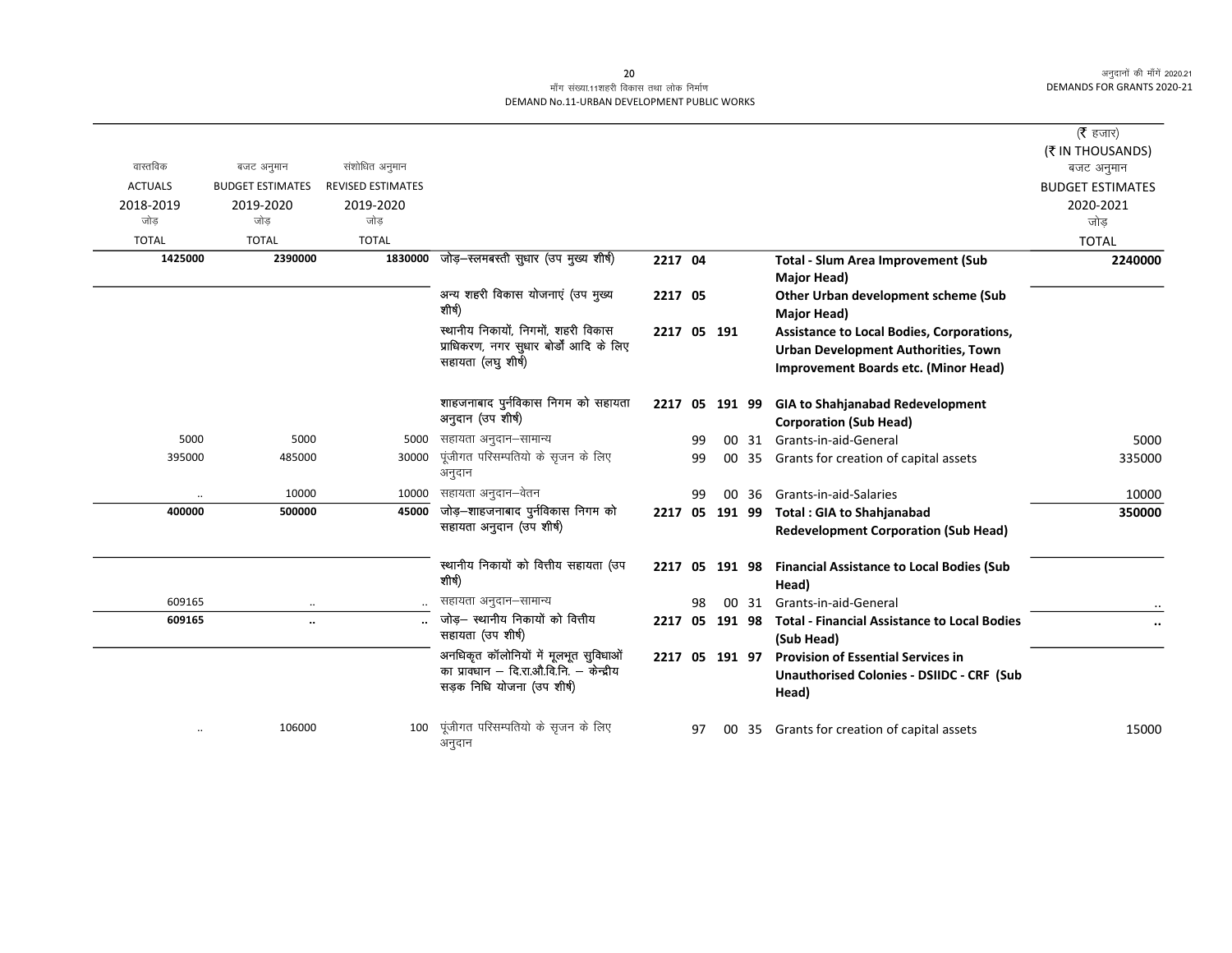|                      |                         |                          |                                                                                                                                                 |                |    |        |       |                                                                                                                                                             | ( $\bar{\tau}$ हजार)    |
|----------------------|-------------------------|--------------------------|-------------------------------------------------------------------------------------------------------------------------------------------------|----------------|----|--------|-------|-------------------------------------------------------------------------------------------------------------------------------------------------------------|-------------------------|
|                      |                         |                          |                                                                                                                                                 |                |    |        |       |                                                                                                                                                             | (₹ IN THOUSANDS)        |
| वास्तविक             | बजट अनुमान              | संशोधित अनुमान           |                                                                                                                                                 |                |    |        |       |                                                                                                                                                             | बजट अनुमान              |
| <b>ACTUALS</b>       | <b>BUDGET ESTIMATES</b> | <b>REVISED ESTIMATES</b> |                                                                                                                                                 |                |    |        |       |                                                                                                                                                             | <b>BUDGET ESTIMATES</b> |
| 2018-2019            | 2019-2020               | 2019-2020                |                                                                                                                                                 |                |    |        |       |                                                                                                                                                             | 2020-2021               |
| जोड                  | जोड                     | जोड                      |                                                                                                                                                 |                |    |        |       |                                                                                                                                                             | जोड                     |
| <b>TOTAL</b>         | <b>TOTAL</b>            | <b>TOTAL</b>             |                                                                                                                                                 |                |    |        |       |                                                                                                                                                             | <b>TOTAL</b>            |
| $\ldots$             | 106000                  | 100                      | जोड़— अनधिकृत कॉलोनियों में मूलभूत<br>सुविधाओं का प्रावधान – दि.रा.औ.वि.नि. –                                                                   | 2217 05 191 97 |    |        |       | <b>Total - Provision of Essential Services in</b>                                                                                                           | 15000                   |
|                      |                         |                          | र्केन्द्रीय सड़क निधि योजना (उप शीर्ष)                                                                                                          |                |    |        |       | <b>Unauthorised Colonies - DSIIDC - CRF (Sub</b><br>Head)                                                                                                   |                         |
| 1009165              | 606000                  | 45100                    | जोड़–स्थानीय निकायों, निगमों, शहरी<br>विकास प्राधिकरण, नगर सुधार बोर्डों आदि<br>के लिए सहायता (लघु शीर्ष)                                       | 2217 05 191    |    |        |       | <b>Total -Assistance to Local Bodies,</b><br><b>Corporations, Urban Development</b><br><b>Authorities, Town Improvement Boards</b><br>etc. (Minor Head)     | 365000                  |
|                      |                         |                          | अनूसुचित जातियों के लिए विशेष घटक<br>योजना (लघु शीर्ष)                                                                                          | 2217 05 789    |    |        |       | <b>Special Component Plan for Scheduled</b><br><b>Caste (Minor Head)</b>                                                                                    |                         |
| 606680               |                         |                          | प्रत्येक विधान सभा क्षेत्र में सड़कों गलियों,<br>इलाकों, गलियों की बत्ती इत्यादी ढाँचों का<br>सुदृढ़ीकरण एव संवर्धन (एस.सी.एस.पी) (उप<br>शीर्ष) |                | 99 |        | 00 42 | Strengthning and augmentation of<br>infrastructure i.e. roads streets, localities,<br>street lights etc. in each assembly<br>constituency (SCSP) (Sub Head) |                         |
| 606680               | $\ddotsc$               |                          | जोड़-अनूसुचित जातियों के लिए विशेष<br>घटक योजना (लघु शीर्ष)                                                                                     | 2217 05 789    |    |        |       | <b>Total - Special Component Plan for</b><br><b>Scheduled Castes (Minor Head)</b>                                                                           |                         |
|                      |                         |                          | अन्य व्यय (लघु शीर्ष)                                                                                                                           | 2217 05        |    | 800    |       | <b>Other Expenditure (Minor Head)</b>                                                                                                                       |                         |
|                      |                         |                          | अनधिकृत कालोनियों में आवश्यक सेवाओं                                                                                                             | 2217 05        |    | 800 88 |       | Provision of essential services in                                                                                                                          |                         |
|                      |                         |                          | के लिए प्रावधान (उप शीर्ष)                                                                                                                      |                |    |        |       | unauthorised colonies (Sub Head)                                                                                                                            |                         |
| 238                  | 50000                   | 20000                    | व्यावसायिक सेवायें                                                                                                                              |                | 88 |        | 00 28 | <b>Professional Services</b>                                                                                                                                | 50000                   |
| 238                  | 50000                   | 20000                    | जोड़—अनधिकृत कालोनियों में आवश्यक<br>सेवाओं के लिए प्रावधान (उप शीर्ष)                                                                          | 2217 05        |    | 800 88 |       | Total - Provision of essential services in<br>unauthorised colonies (Sub Head)                                                                              | 50000                   |
|                      |                         |                          | बाजार विकास कोष (उप शीर्ष)                                                                                                                      | 2217 05        |    | 800 85 |       | <b>Market Development Fund (Sub Head)</b>                                                                                                                   |                         |
| $\ddot{\phantom{0}}$ | 500000                  | 9900                     | सहायता अनुदान–सामान्य                                                                                                                           |                | 85 |        | 00 31 | Grants-in-aid-General                                                                                                                                       | 300000                  |
| $\ddotsc$            | 500000                  | 9900                     | जोड़-बाजार विकास कोष (उप शीर्ष)                                                                                                                 | 2217           | 05 | 800 85 |       | <b>Total - Market Development Fund (Sub</b>                                                                                                                 | 300000                  |
|                      |                         |                          |                                                                                                                                                 |                |    |        |       | Head)                                                                                                                                                       |                         |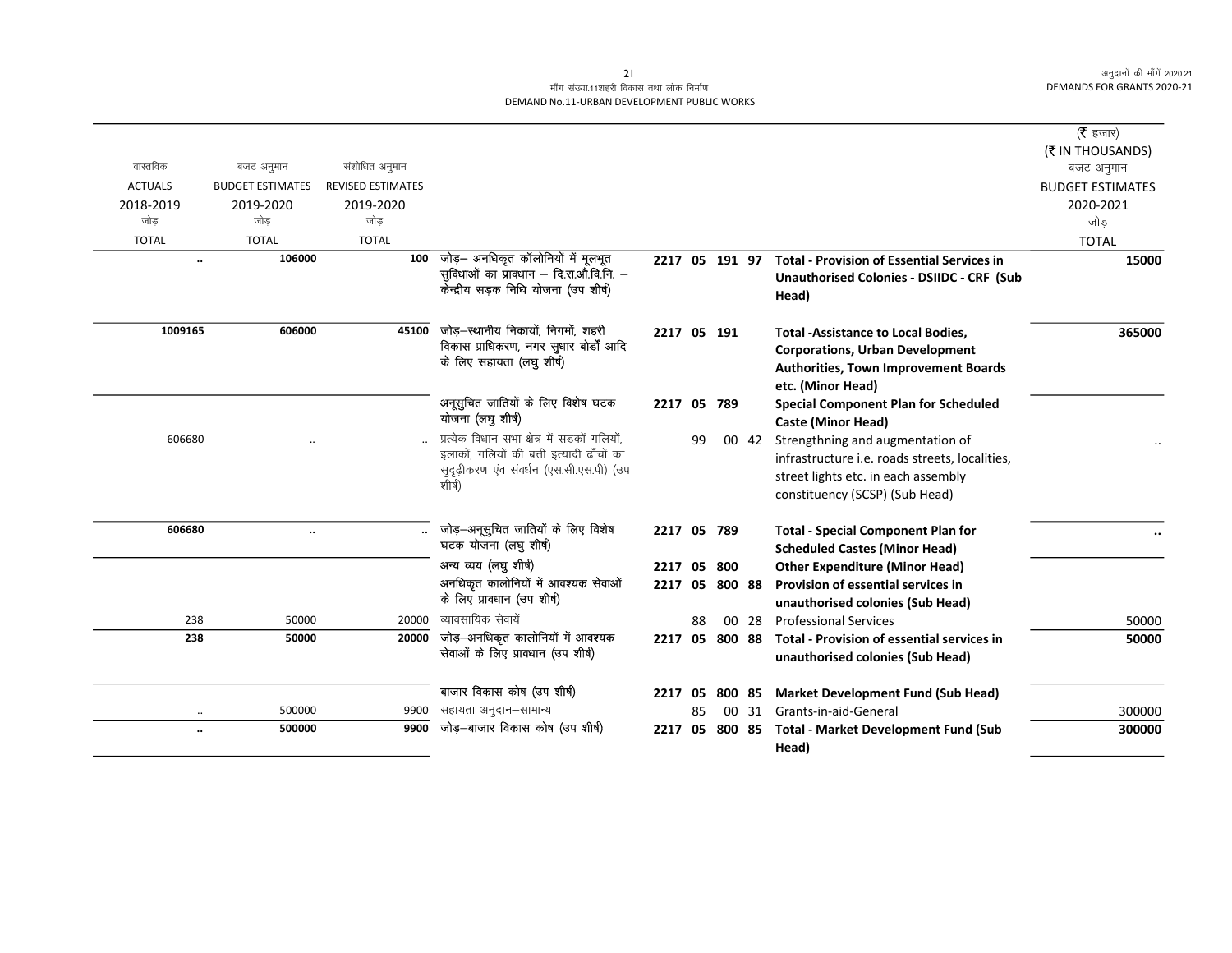# माँग संख्या.11शहरी विकास तथा लोक निर्माण DEMAND No.11-URBAN DEVELOPMENT PUBLIC WORKS

| वास्तविक<br><b>ACTUALS</b><br>2018-2019<br>जोड | बजट अनुमान<br><b>BUDGET ESTIMATES</b><br>2019-2020<br>जोड | संशोधित अनुमान<br><b>REVISED ESTIMATES</b><br>2019-2020<br>जोड |                                                                                                                                  |                        |    |        |       |                                                                                                                                                                           | ( $\bar{\tau}$ हजार)<br>(₹ IN THOUSANDS)<br>बजट अनुमान<br><b>BUDGET ESTIMATES</b><br>2020-2021<br>जोड |
|------------------------------------------------|-----------------------------------------------------------|----------------------------------------------------------------|----------------------------------------------------------------------------------------------------------------------------------|------------------------|----|--------|-------|---------------------------------------------------------------------------------------------------------------------------------------------------------------------------|-------------------------------------------------------------------------------------------------------|
| <b>TOTAL</b>                                   | <b>TOTAL</b>                                              | <b>TOTAL</b>                                                   |                                                                                                                                  |                        |    |        |       |                                                                                                                                                                           | <b>TOTAL</b>                                                                                          |
| 2882827                                        | $\ddotsc$                                                 |                                                                | प्रत्येक विधान सभा क्षेत्र में सड़कों गलियों,<br>इलाकों, गलियों की बत्ती इत्यादी ढाँचों का<br>सुदृढ़ीकरण एंव संवर्धन (उप शीर्ष)  |                        | 80 |        |       | 00 42 Strengthning and augmentation of<br>infrastructure i.e. roads streets, localities,<br>street lights etc. in each assembly<br>constituency (Sub Head)                |                                                                                                       |
| 2883065                                        | 550000                                                    | 29900                                                          | जोड़–अन्य व्यय                                                                                                                   | 2217 05 800            |    |        |       | <b>Total - Other Expenditure (Minor Head)</b>                                                                                                                             | 350000                                                                                                |
| 4498910                                        | 1156000                                                   | 75000                                                          | जोड़-अन्य शहरी विकास योजनाएं (उप<br>मुख्य शीर्ष)                                                                                 | 2217 05                |    |        |       | Total - Other Urban development scheme<br>(Sub Major Head)                                                                                                                | 715000                                                                                                |
|                                                |                                                           |                                                                | सामान्य (उप मुख्य शीर्ष)<br>स्थानीय निकायों, निगमों, शहरी विकास<br>प्राधिकरण, नगर सुधार बोर्डों आदि के लिए<br>सहायता (लघु शीर्ष) | 2217 80<br>2217 80 191 |    |        |       | <b>General (Sub Major Head)</b><br><b>Assistance to Local Bodies, Corporations,</b><br><b>Urban Development Authorities, Town</b><br>Improvement Boards etc. (Minor Head) |                                                                                                       |
|                                                |                                                           |                                                                | शहरी सेवाओ पर आधारित कार्यकम (उप<br>शीर्ष)                                                                                       | 2217 80 191 79         |    |        |       | <b>Urban Basic Services Programme (Sub</b><br>Head)                                                                                                                       |                                                                                                       |
| 17596                                          | 25000                                                     | 23000                                                          | वेतन                                                                                                                             |                        | 79 |        | 00 01 | Salaries                                                                                                                                                                  | 26000                                                                                                 |
| 196                                            | 500                                                       | 300                                                            | चिकित्सा उपचार                                                                                                                   |                        | 79 |        | 00 06 | <b>Medical Treatment</b>                                                                                                                                                  | 300                                                                                                   |
| $\ldots$                                       | 100                                                       | 40                                                             | घरेलू यात्रा व्यय                                                                                                                |                        | 79 |        | 00 11 | <b>Domestic Travel Expenses</b>                                                                                                                                           | 50                                                                                                    |
| 417                                            | 1880                                                      | 200                                                            | कार्यालय व्यय                                                                                                                    |                        | 79 |        | 00 13 | <b>Office Expenses</b>                                                                                                                                                    | 1700                                                                                                  |
| $\cdot\cdot$                                   | 100                                                       | 100                                                            | अन्य प्रभार                                                                                                                      |                        | 79 | 00 50  |       | <b>Other Charges</b>                                                                                                                                                      | 100                                                                                                   |
| 18209                                          | 27580                                                     | 23640                                                          | जोड़—शहरी सेवाओ पर आधारित कार्यकम<br>(उप शीर्ष)                                                                                  | 2217 80                |    | 191 79 |       | <b>Total - Urban Basic Services Programme</b><br>(Sub Head)                                                                                                               | 28150                                                                                                 |
|                                                |                                                           |                                                                | दि.न.नि. को मलवाहन व सफाई सेवा के<br>मशीनीकरण व सुदृढीकरण हेतु अनुदान<br>(उप शीर्ष)                                              |                        |    |        |       | 2217 80 191 22 Grant to Delhi Municipal Corporation for<br><b>Strengthening &amp; Mechanisation of</b><br><b>Conservancy and Sanitation Services (Sub</b><br>Head)        |                                                                                                       |
|                                                |                                                           |                                                                | दक्षिण दि.न.नि. को मलवाहन व सफाई सेवा<br>के मशीनीकरण व सुदृढीकरण हेतु अनुदान                                                     |                        | 22 | 98     |       | <b>Grant to South Delhi Municipal</b><br><b>Corporation for Strengthening &amp;</b><br><b>Mechanisation of Conservancy and</b><br><b>Sanitation Services</b>              |                                                                                                       |
|                                                | 377300                                                    |                                                                | 377300 सहायता अनुदान–सामान्य                                                                                                     |                        | 22 |        |       | 98 31 Grants-in-aid-General                                                                                                                                               | 757300                                                                                                |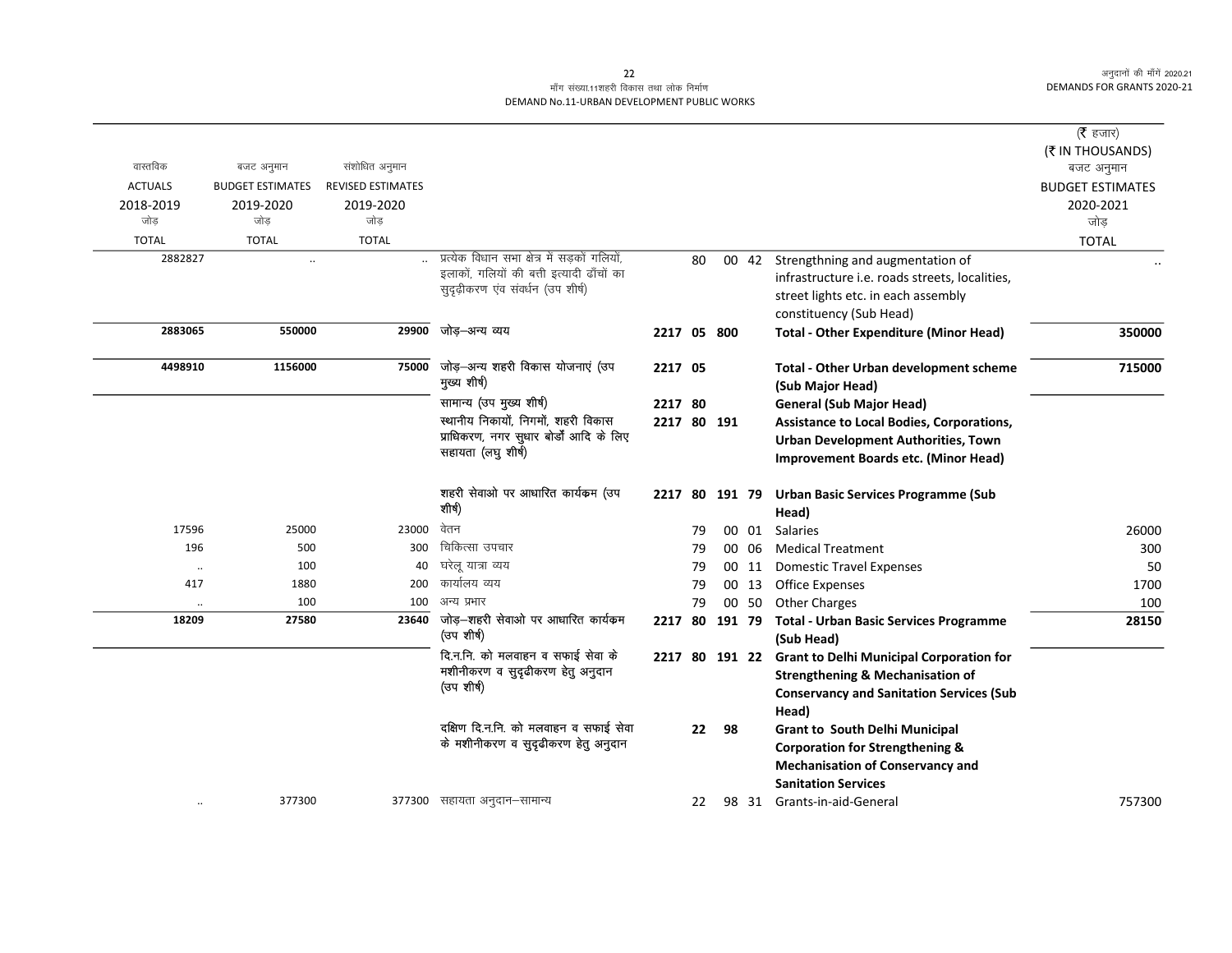# माँग संख्या.11शहरी विकास तथा लोक निर्माण DEMAND No.11-URBAN DEVELOPMENT PUBLIC WORKS

|                |                         |                          |                                        |    |    |       |                                                  | ( $\bar{\tau}$ हजार)           |
|----------------|-------------------------|--------------------------|----------------------------------------|----|----|-------|--------------------------------------------------|--------------------------------|
|                |                         |                          |                                        |    |    |       |                                                  |                                |
| वास्तविक       | बजट अनुमान              | संशोधित अनुमान           |                                        |    |    |       |                                                  | (₹ IN THOUSANDS)<br>बजट अनुमान |
| <b>ACTUALS</b> | <b>BUDGET ESTIMATES</b> | <b>REVISED ESTIMATES</b> |                                        |    |    |       |                                                  | <b>BUDGET ESTIMATES</b>        |
| 2018-2019      | 2019-2020               | 2019-2020                |                                        |    |    |       |                                                  | 2020-2021                      |
| जोड            | जोड                     | जोड                      |                                        |    |    |       |                                                  | जोड़                           |
| <b>TOTAL</b>   | <b>TOTAL</b>            | <b>TOTAL</b>             |                                        |    |    |       |                                                  | <b>TOTAL</b>                   |
|                | 125700                  | 125700                   | पूंजीगत परिसम्पतियो के सृजन के लिए     | 22 |    |       | 98 35 Grants for creation of capital assets      | 125700                         |
|                | $\ddotsc$               |                          | अनुदान                                 |    |    |       |                                                  |                                |
|                | 297000                  | 297000                   | सहायता अनुदान–वेतन                     | 22 |    | 98 36 | Grants-in-aid-Salaries                           | 297000                         |
|                | 800000<br>              | 800000                   | जोड़- दक्षिण दि.न.नि. को मलवाहन व      | 22 | 98 |       | <b>Total: Grant to South Delhi Municipal</b>     | 1180000                        |
|                |                         |                          | सफाई सेवा के मशीनीकरण व सुदृढीकरण      |    |    |       | <b>Corporation for Strengthening &amp;</b>       |                                |
|                |                         |                          | हेतु अनुदान                            |    |    |       | <b>Mechanisation of Conservancy and</b>          |                                |
|                |                         |                          |                                        |    |    |       | <b>Sanitation Services</b>                       |                                |
|                |                         |                          | पूर्वी दि.न.नि. को मलवाहन व सफाई सेवा  | 22 | 97 |       | <b>Grant to East Delhi Municipal Corporation</b> |                                |
|                |                         |                          | के मशीनीकरण व सुदृढीकरण हेतु अनुदान    |    |    |       | for Strengthening & Mechanisation of             |                                |
|                |                         |                          |                                        |    |    |       | <b>Conservancy and Sanitation Services</b>       |                                |
|                |                         |                          |                                        |    |    |       |                                                  |                                |
|                | 592000<br>$\ddotsc$     | 592000                   | सहायता अनुदान–सामान्य                  | 22 | 97 |       | 31 Grants-in-aid-General                         | 692000                         |
|                | 288000<br>$\ddotsc$     | 288000                   | पूंजीगत परिसम्पतियो के सृजन के लिए     | 22 | 97 |       | 35 Grants for creation of capital assets         | 288000                         |
|                |                         |                          | अनुदान                                 |    |    |       |                                                  |                                |
|                | 1120000<br>$\cdot\cdot$ | 1120000                  | सहायता अनुदान–वेतन                     | 22 |    | 97 36 | Grants-in-aid-Salaries                           | 1120000                        |
|                | 2000000<br>$\ddotsc$    | 2000000                  | जोड़- पूर्वी दि.न.नि. को मलवाहन व सफाई | 22 | 97 |       | <b>Total: Grant to East Delhi Municipal</b>      | 2100000                        |
|                |                         |                          | सेवा के मशीनीकरण व सुदृढीकरण हेतु      |    |    |       | <b>Corporation for Strengthening &amp;</b>       |                                |
|                |                         |                          | अनुदान                                 |    |    |       | <b>Mechanisation of Conservancy and</b>          |                                |
|                |                         |                          |                                        |    |    |       | <b>Sanitation Services</b>                       |                                |
|                |                         |                          | उत्तरी दि.न.नि. को मलवाहन व सफाई       | 22 | 96 |       | <b>Grant to North Delhi Municipal</b>            |                                |
|                |                         |                          | सेवा के मशीनीकरण व सुदृढीकरण हेतु      |    |    |       | <b>Corporation for Strengthening &amp;</b>       |                                |
|                |                         |                          | अनुदान                                 |    |    |       | <b>Mechanisation of Conservancy and</b>          |                                |
|                |                         |                          |                                        |    |    |       | <b>Sanitation Services</b>                       |                                |
|                | 822100                  | 822100                   | सहायता अनुदान-सामान्य                  | 22 |    | 96 31 | Grants-in-aid-General                            | 2422100                        |
|                | 211400                  | 211400                   | पूंजीगत परिसम्पतियो के सृजन के लिए     | 22 |    | 96 35 | Grants for creation of capital assets            | 211400                         |
|                |                         |                          | अनुदान                                 |    |    |       |                                                  |                                |
|                | 990500<br>$\ddotsc$     | 990500                   | सहायता अनुदान–वेतन                     | 22 |    | 96 36 | Grants-in-aid-Salaries                           | 990500                         |
|                | 2024000<br>$\ddotsc$    | 2024000                  | जोड़- उत्तरी दि.न.नि. को मलवाहन व      | 22 | 96 |       | <b>Total: Grant to North Delhi Municipal</b>     | 3624000                        |
|                |                         |                          | सफाई सेवा के मशीनीकरण व सुदृढीकरण      |    |    |       | <b>Corporation for Strengthening &amp;</b>       |                                |
|                |                         |                          | हेतु अनुदान                            |    |    |       | <b>Mechanisation of Conservancy and</b>          |                                |
|                |                         |                          |                                        |    |    |       | <b>Sanitation Services</b>                       |                                |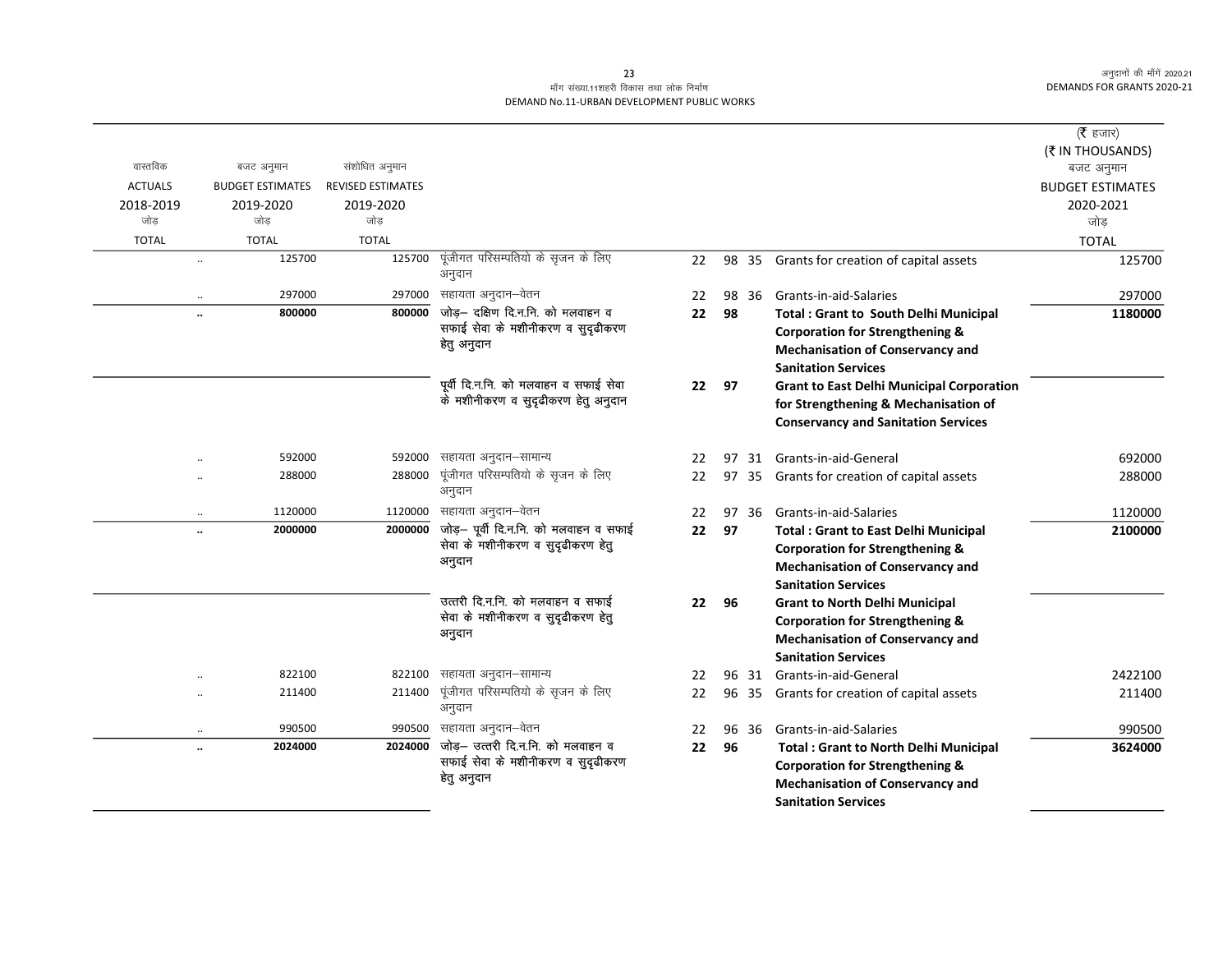# माँग संख्या.11शहरी विकास तथा लोक निर्माण DEMAND No.11-URBAN DEVELOPMENT PUBLIC WORKS

|                      |                         |                          |                                                                        |                |    |    |       |                                                                                        | ( $\bar{\tau}$ हजार)           |
|----------------------|-------------------------|--------------------------|------------------------------------------------------------------------|----------------|----|----|-------|----------------------------------------------------------------------------------------|--------------------------------|
| वास्तविक             | बजट अनुमान              | संशोधित अनुमान           |                                                                        |                |    |    |       |                                                                                        | (₹ IN THOUSANDS)<br>बजट अनुमान |
| <b>ACTUALS</b>       | <b>BUDGET ESTIMATES</b> | <b>REVISED ESTIMATES</b> |                                                                        |                |    |    |       |                                                                                        | <b>BUDGET ESTIMATES</b>        |
| 2018-2019            | 2019-2020               | 2019-2020                |                                                                        |                |    |    |       |                                                                                        | 2020-2021                      |
| जोड                  | जोड                     | जोड                      |                                                                        |                |    |    |       |                                                                                        | जोड                            |
| <b>TOTAL</b>         | <b>TOTAL</b>            | <b>TOTAL</b>             |                                                                        |                |    |    |       |                                                                                        | <b>TOTAL</b>                   |
| $\ddot{\phantom{a}}$ | 4824000                 | 4824000                  | जोड़-दि.न.नि. को मलवाहन व सफाई सेवा                                    |                |    |    |       | 2217 80 191 22 Total - Grant to Delhi Municipal                                        | 6904000                        |
|                      |                         |                          | के मशीनीकरण व सुदृढीकरण हेतु अनुदान                                    |                |    |    |       | <b>Corporation for Strengthening &amp;</b>                                             |                                |
|                      |                         |                          | (उप शीर्ष)                                                             |                |    |    |       | <b>Mechanisation of Conservancy and</b>                                                |                                |
|                      |                         |                          |                                                                        |                |    |    |       | <b>Sanitation Services (Sub Head)</b>                                                  |                                |
|                      |                         |                          | पूंजीगत संपतियो के रख— रखाव के लिए<br>सहायता अनुदान (उप शीर्ष)         | 2217 80 191 14 |    |    |       | Grant for maintenance of capital assets<br>(Sub Head)                                  |                                |
|                      |                         |                          | पूंजीगत संपतियो के रख- रखाव के लिए                                     |                | 14 | 98 |       | <b>Grant to New Delhi Municipal Corporation</b>                                        |                                |
|                      |                         |                          | नई दिल्ली नगर निगम को सहायता अनुदान                                    |                |    |    |       | for maintenance of capital assets                                                      |                                |
| 15465                |                         |                          | सहायता अनुदान–सामान्य                                                  |                | 14 |    | 98 31 | Grants-in-aid-General                                                                  |                                |
| 15465                | $\ddotsc$               |                          | जोड़- पूंजीगत संपतियो के रख- रखाव के                                   |                | 14 | 98 |       | <b>Total: Grant to New Delhi Municipal</b>                                             |                                |
|                      |                         |                          | लिए नई दिल्ली नगर निगम को सहायता                                       |                |    |    |       | Corporation for maintenance of capital                                                 |                                |
|                      |                         |                          | अनुदान                                                                 |                |    |    |       | assets                                                                                 |                                |
|                      |                         |                          | पूंजीगत संपतियो के रख- रखाव के लिए                                     |                | 14 | 97 |       | <b>Grant to North Delhi Municipal</b>                                                  |                                |
|                      |                         |                          | उत्तरी दिल्ली नगर निगम को सहायता                                       |                |    |    |       | Corporation for maintenance of capital                                                 |                                |
|                      |                         |                          | अनुदान                                                                 |                |    |    |       | assets                                                                                 |                                |
| 180696               |                         |                          | सहायता अनुदान–सामान्य                                                  |                | 14 |    |       | 97 31 Grants-in-aid-General                                                            |                                |
| 180696               | $\ddot{\phantom{a}}$    |                          | जोड़- पूंजीगत संपतियो के रख- रखाव के                                   |                | 14 | 97 |       | <b>Total: Grant to North Delhi Municipal</b>                                           |                                |
|                      |                         |                          | लिए उत्तरी दिल्ली नगर निगम को<br>सहायता अनुदान                         |                |    |    |       | Corporation for maintenance of capital                                                 |                                |
|                      |                         |                          |                                                                        |                |    |    |       | assets                                                                                 |                                |
|                      |                         |                          | पूंजीगत संपतियो के रख- रखाव के लिए<br>दक्षिण दिल्ली नगर निगम को सहायता |                | 14 | 96 |       | <b>Grant to South Delhi Municipal</b>                                                  |                                |
|                      |                         |                          | अनुदान                                                                 |                |    |    |       | Corporation for maintenance of capital                                                 |                                |
| 180696               |                         |                          | सहायता अनुदान-सामान्य                                                  |                |    |    |       | assets                                                                                 |                                |
| 180696               |                         |                          | जोड़- पूंजीगत संपतियो के रख- रखाव के                                   |                | 14 | 96 | 96 31 | Grants-in-aid-General                                                                  |                                |
|                      | $\ddot{\phantom{a}}$    |                          | लिए दक्षिण दिल्ली नगर निगम को                                          |                | 14 |    |       | <b>Total: Grant to South Delhi Municipal</b><br>Corporation for maintenance of capital |                                |
|                      |                         |                          | सहायता अनुदान                                                          |                |    |    |       | assets                                                                                 |                                |
|                      |                         |                          | पूंजीगत संपतियो के रख- रखाव के लिए                                     |                | 14 | 95 |       | <b>Grant to East Delhi Municipal Corporation</b>                                       |                                |
|                      |                         |                          | पूर्वी दिल्ली नगर निगम को सहायता अनुदान                                |                |    |    |       | for maintenance of capital assets                                                      |                                |
| 117125               |                         |                          | सहायता अनुदान–सामान्य                                                  |                | 14 |    |       | 95 31 Grants-in-aid-General                                                            |                                |
|                      |                         |                          |                                                                        |                |    |    |       |                                                                                        |                                |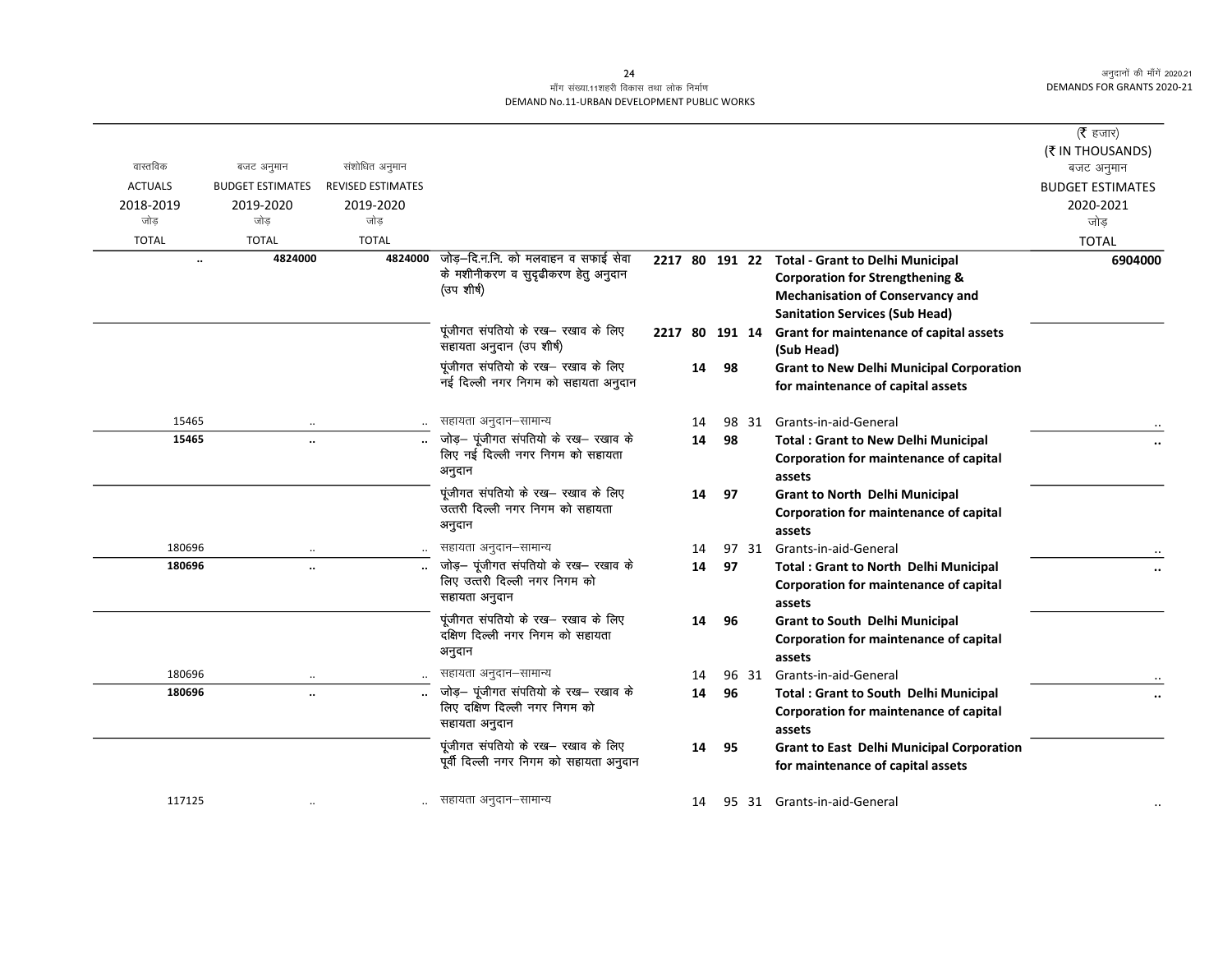# माँग संख्या.11शहरी विकास तथा लोक निर्माण DEMAND No.11-URBAN DEVELOPMENT PUBLIC WORKS

|                |                         |                          |                                                                                         |                |    |    |       |                                                                                                | ( <b>रै</b> हजार)<br>(₹ IN THOUSANDS) |
|----------------|-------------------------|--------------------------|-----------------------------------------------------------------------------------------|----------------|----|----|-------|------------------------------------------------------------------------------------------------|---------------------------------------|
| वास्तविक       | बजट अनुमान              | संशोधित अनुमान           |                                                                                         |                |    |    |       |                                                                                                | बजट अनुमान                            |
| <b>ACTUALS</b> | <b>BUDGET ESTIMATES</b> | <b>REVISED ESTIMATES</b> |                                                                                         |                |    |    |       |                                                                                                | <b>BUDGET ESTIMATES</b>               |
| 2018-2019      | 2019-2020               | 2019-2020                |                                                                                         |                |    |    |       |                                                                                                | 2020-2021                             |
| जोड            | जोड                     | जोड                      |                                                                                         |                |    |    |       |                                                                                                | जोड                                   |
| <b>TOTAL</b>   | <b>TOTAL</b>            | <b>TOTAL</b>             |                                                                                         |                |    |    |       |                                                                                                | <b>TOTAL</b>                          |
| 117125         | $\ddot{\phantom{a}}$    |                          | जोड़— पूंजीगत संपतियो के रख— रखाव के<br>लिए पूर्वी दिल्ली नगर निगम को सहायता            |                | 14 | 95 |       | <b>Total: Grant to East Delhi Municipal</b>                                                    |                                       |
|                |                         |                          | अनुदान                                                                                  |                |    |    |       | Corporation for maintenance of capital<br>assets                                               |                                       |
| 493982         | $\ddot{\phantom{a}}$    |                          | जोड़-पूंजीगत संपतियो के रख-रखाव के                                                      | 2217 80 191 14 |    |    |       | Total: Grant for maintenance of capital                                                        |                                       |
|                |                         |                          | लिए सहायता अनुदान (उप शीर्ष)                                                            |                |    |    |       | assets (Sub Head)                                                                              |                                       |
|                |                         |                          | नगर सुधारों के लिए सहायता अनूदान (उप<br>शीर्ष)                                          |                |    |    |       | 2217 80 191 13 Grant-in-aid for municipal reforms (Sub<br>Head)                                |                                       |
| 4900000        |                         |                          | सहायता अनुदान–सामान्य                                                                   |                | 13 |    |       | 00 31 Grants-in-aid-General                                                                    |                                       |
| 4900000        | $\ddot{\phantom{a}}$    |                          | जोड़- नगर सुधारों के लिए सहायता<br>अनूदान (उप शीर्ष)                                    |                |    |    |       | 2217 80 191 13 Total: Grant-in-aid for municipal reforms<br>(Sub Head)                         | $\ddot{\phantom{0}}$                  |
|                |                         |                          | स्वच्छ भारत अभियान (सी.एस.एस) (उप शीर्ष)                                                | 2217           |    |    |       | 80 191 04 Swachh Bharat Mission (CSS)(Sub Head)                                                |                                       |
|                | 50000                   | 105000                   | सहायता अनुदान–सामान्य                                                                   |                | 04 |    |       | 00 31 Grants-in-aid-General                                                                    | 50000                                 |
| 531200         | 900000                  | 135000                   | पूंजीगत परिसम्पतियो के सृजन के लिए<br>अनुदान                                            |                | 04 |    |       | 00 35 Grants for creation of capital assets                                                    | 900000                                |
|                |                         |                          | क्षमता निर्माण एंव ए. व ओई के लिए शहरी<br>विकास विभाग (सी.एस.एस)                        |                | 04 | 95 |       | <b>Urban Development Department for</b><br>capacity Building and A & OE (CSS)                  |                                       |
|                | 15000                   | 30000                    | अन्य प्रभार                                                                             |                | 04 |    | 95 50 | <b>Other Charges</b>                                                                           | 15000                                 |
|                | 15000                   | 30000                    | जोड़— क्षमता निर्माण एंव ए. व ओई के                                                     |                | 04 | 95 |       | <b>Total: Urban Development Department</b>                                                     | 15000                                 |
|                |                         |                          | लिए शहरी विकास विभाग (सी.एस.एस)                                                         |                |    |    |       | for capacity Building and A & OE (CSS)                                                         |                                       |
|                |                         |                          | जन जागरूकता व आई.ई.सी. कार्यकलापों                                                      |                | 04 | 91 |       | <b>Urban Development Department for</b>                                                        |                                       |
|                |                         |                          | के लिए शहरी विकास विभाग (सी.एस.एस)                                                      |                |    |    |       | <b>Public awareness and IEC activities (CSS)</b>                                               |                                       |
|                | 35000                   | 60000                    | अन्य प्रभार                                                                             |                | 04 |    | 91 50 | <b>Other Charges</b>                                                                           | 35000                                 |
|                | 35000                   |                          | 60000 जोड़- जन जागरूकता व आई.ई.सी.<br>कार्यकलापों के लिए शहरी विकास विभाग<br>(सी.एस.एस) |                | 04 | 91 |       | <b>Total: Urban Development Department</b><br>for Public awareness and IEC activities<br>(CSS) | 35000                                 |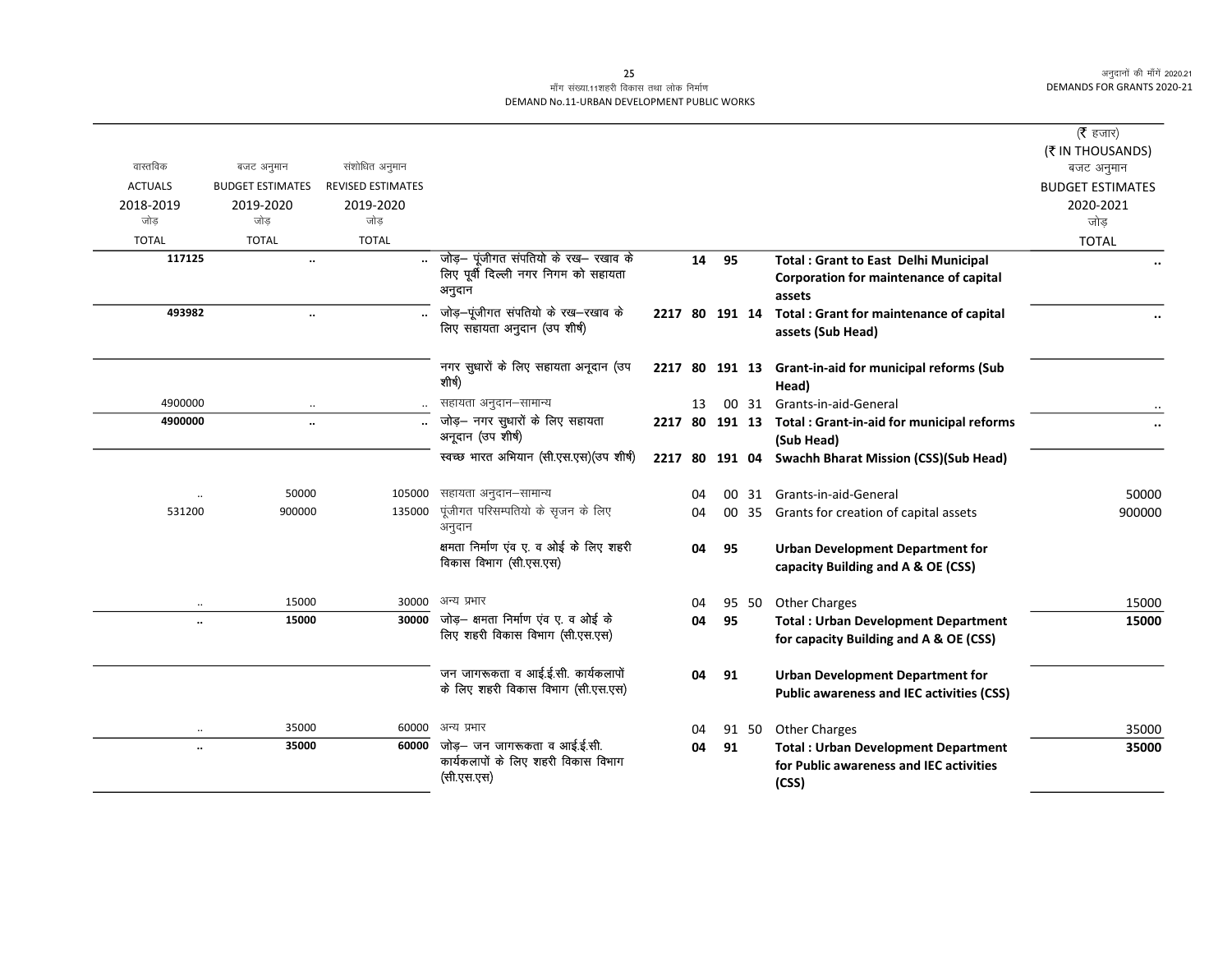|                  |                         |                          |                                                                                                         |                |    |                |       |                                                                                                                                    | ( $\bar{\tau}$ हजार)           |
|------------------|-------------------------|--------------------------|---------------------------------------------------------------------------------------------------------|----------------|----|----------------|-------|------------------------------------------------------------------------------------------------------------------------------------|--------------------------------|
| वास्तविक         | बजट अनुमान              | संशोधित अनुमान           |                                                                                                         |                |    |                |       |                                                                                                                                    | (₹ IN THOUSANDS)<br>बजट अनुमान |
| <b>ACTUALS</b>   | <b>BUDGET ESTIMATES</b> | <b>REVISED ESTIMATES</b> |                                                                                                         |                |    |                |       |                                                                                                                                    | <b>BUDGET ESTIMATES</b>        |
| 2018-2019<br>जोड | 2019-2020<br>जोड        | 2019-2020<br>जोड         |                                                                                                         |                |    |                |       |                                                                                                                                    | 2020-2021<br>जोड               |
| <b>TOTAL</b>     | <b>TOTAL</b>            | <b>TOTAL</b>             |                                                                                                         |                |    |                |       |                                                                                                                                    | <b>TOTAL</b>                   |
| 531200           | 1000000                 | 330000                   | जोड़- स्वच्छ भारत अभियान (सी.एस.<br>एस)(उप शीर्ष)                                                       | 2217 80 191 04 |    |                |       | <b>Total - Swachh Bharat Mission (CSS)(Sub</b><br>Head)                                                                            | 1000000                        |
|                  |                         |                          | स्वच्छ भारत अभियान (राज्य अंश) (उप शीर्ष)                                                               | 2217 80        |    | 191 03         |       | <b>Swachh Bharat Mission (State Share)(Sub</b><br>Head)                                                                            |                                |
| $\ddotsc$        | 30000                   | 35000                    | सहायता अनुदान–सामान्य                                                                                   |                | 03 |                | 00 31 | Grants-in-aid-General                                                                                                              | 30000                          |
| 177100           | 270000                  | 65000                    | पूंजीगत परिसम्पतियो के सृजन के लिए<br>अनुदान                                                            |                | 03 |                | 00 35 | Grants for creation of capital assets                                                                                              | 270000                         |
| 177100           | 300000                  | 100000                   | जोड़- स्वच्छ भारत अभियान (राज्य<br>अंश)(उप शीर्ष)                                                       | 2217 80 191 03 |    |                |       | <b>Total - Swachh Bharat Mission (State</b><br>Share)(Sub Head)                                                                    | 300000                         |
| 6120491          | 6151580                 | 5277640                  | जोड़–स्थानीय निकायों निगम, नगर विकास<br>प्राधिकरण, शहर सुधार बोर्ड को सहायता<br>(लघु शीर्ष)             | 2217 80 191    |    |                |       | <b>Total - Assistance to Local Bodies,</b><br><b>Corporations, Development Authorities</b><br>Town Improvement Boards (Minor Head) | 8232150                        |
|                  |                         |                          | अनूसूचित जातियों के लिए विशेष घटक<br>योजना (लघु शीर्ष)                                                  | 2217 80 789    |    |                |       | <b>Special Component Plan for Scheduled</b><br><b>Castes (Minor Head)</b>                                                          |                                |
|                  |                         |                          | घोबी घाटों के निर्माण एवं सुधार के लिए न.<br>दि.न.प. को सहायता अनुदान (एस.सी.एस.<br>पी) (उप शीर्ष)      | 2217 80 789 96 |    |                |       | <b>Grant-in-aid to NDMC for construction and</b><br>improvement of Dhobi Ghats (SCSP) (Sub<br>Head)                                |                                |
| 750              | $\ddotsc$               |                          | सहायता अनुदान–सामान्य                                                                                   |                | 96 |                | 00 31 | Grants-in-aid-General                                                                                                              |                                |
| 750              | $\ddotsc$               |                          | जोड़- घोबी घाटों के निर्माण एवं सुधार के<br>लिए न.दि.न.प. को सहायता अनुदान (एस.सी.<br>एस.पी) (उप शीर्ष) | 2217 80 789 96 |    |                |       | <b>Total: Grant-in-aid to NDMC for</b><br>construction and improvement of Dhobi<br>Ghats (SCSP) (Sub Head)                         |                                |
|                  |                         |                          | सामुदायिक भवन के निर्माण के लिए डी यू<br>एस आई बी को सहायता अनुदान (एस.सी.<br>एस.पी) (उप शीर्ष)         |                |    | 2217 80 789 95 |       | <b>Grant-in-aid to DUSIB for construction of</b><br><b>Community Halls (SCSP) (Sub Head)</b>                                       |                                |
| 35000            | 40000                   | 40000                    | सहायता अनुदान–सामान्य                                                                                   |                | 95 |                | 00 31 | Grants-in-aid-General                                                                                                              | 40000                          |
| 40000            | 50000                   | 50000                    | पूंजीगत परिसम्पतियो के सृजन के लिए<br>अनुदान                                                            |                | 95 |                |       | 00 35 Grants for creation of capital assets                                                                                        | 50000                          |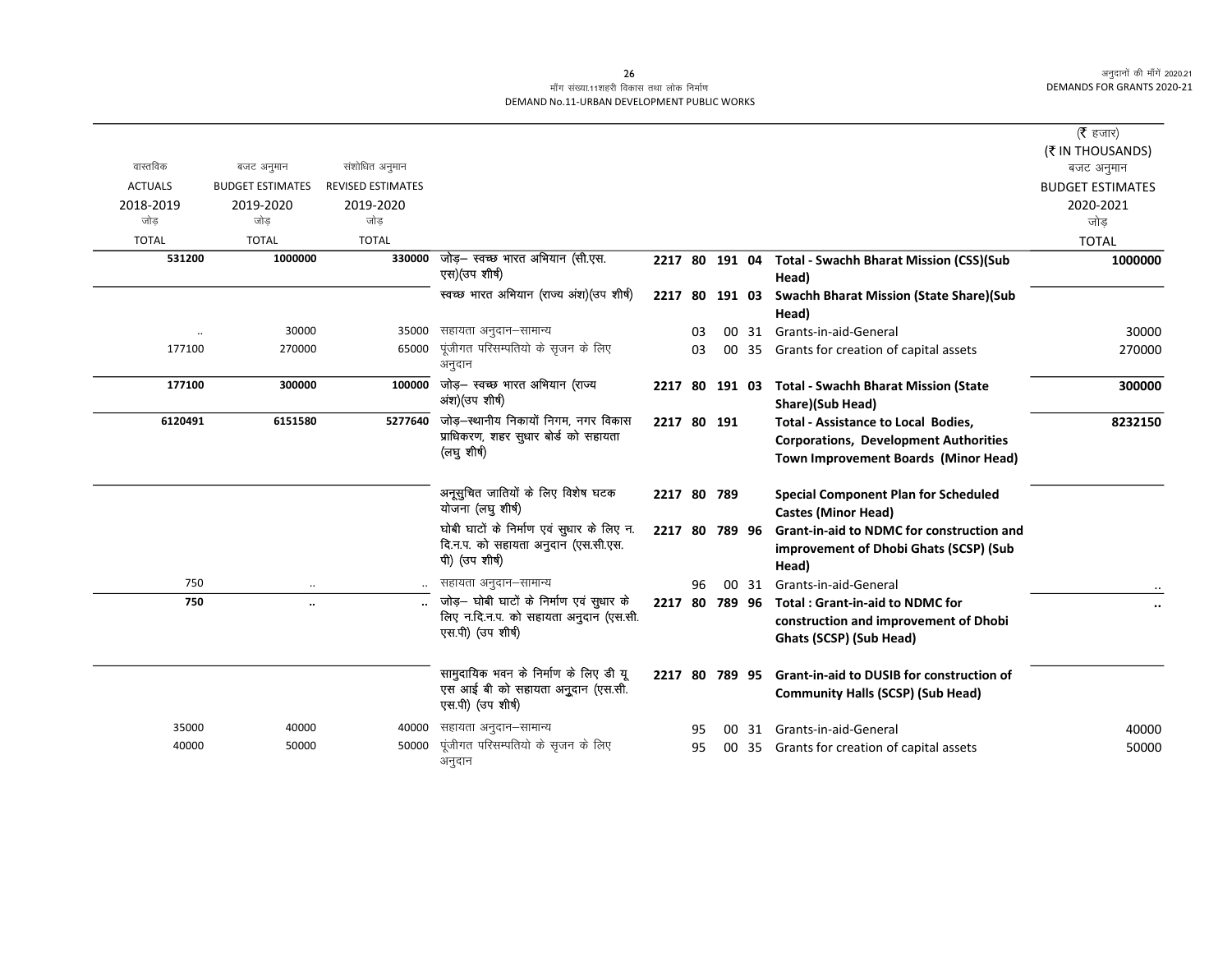# माँग संख्या.11शहरी विकास तथा लोक निर्माण DEMAND No.11-URBAN DEVELOPMENT PUBLIC WORKS

|                |                         |                          |                                                                                                                                       |                |    |  |                                                                                                                 | ( $\bar{\tau}$ हजार)<br>(₹ IN THOUSANDS) |
|----------------|-------------------------|--------------------------|---------------------------------------------------------------------------------------------------------------------------------------|----------------|----|--|-----------------------------------------------------------------------------------------------------------------|------------------------------------------|
| वास्तविक       | बजट अनुमान              | संशोधित अनुमान           |                                                                                                                                       |                |    |  |                                                                                                                 | बजट अनुमान                               |
| <b>ACTUALS</b> | <b>BUDGET ESTIMATES</b> | <b>REVISED ESTIMATES</b> |                                                                                                                                       |                |    |  |                                                                                                                 | <b>BUDGET ESTIMATES</b>                  |
| 2018-2019      | 2019-2020               | 2019-2020                |                                                                                                                                       |                |    |  |                                                                                                                 | 2020-2021                                |
| जोड            | जोड                     | जोड                      |                                                                                                                                       |                |    |  |                                                                                                                 | जोड़                                     |
| <b>TOTAL</b>   | <b>TOTAL</b>            | <b>TOTAL</b>             |                                                                                                                                       |                |    |  |                                                                                                                 | <b>TOTAL</b>                             |
| 75000          | 90000                   | 90000                    | जोड़— सामुदायिक भवन के निर्माण के लिए                                                                                                 | 2217 80 789 95 |    |  | Total: Grant-in-aid to DUSIB for                                                                                | 90000                                    |
|                |                         |                          | डी यू एस आई बी को सहायता अनुदान<br>(एस.सी.एस.पी) (उप शीर्ष)                                                                           |                |    |  | construction of Community Halls (SCSP)<br>(Sub Head)                                                            |                                          |
|                |                         |                          | झूग्गी झोपड़ी बस्तियों में शिशू                                                                                                       | 2217 80 789 94 |    |  | <b>Grant-in-aid to DUSIB for Shishu</b>                                                                         |                                          |
|                |                         |                          | वाटिका / सांझा क्षैत्र के लिए डी यू एस                                                                                                |                |    |  | Vatika/Common spaces in JJ clusters                                                                             |                                          |
|                |                         |                          | आई बी को अनुदान (एस.सी.एस.पी) (उप<br>शीर्ष)                                                                                           |                |    |  | (SCSP) (Sub Head)                                                                                               |                                          |
| 10000          | 10000                   | 10000                    | सहायता अनुदान–सामान्य                                                                                                                 |                | 94 |  | 00 31 Grants-in-aid-General                                                                                     | 10000                                    |
| 30000          | 30000                   | 30000                    | पूंजीगत परिसम्पतियो के सृजन के लिए                                                                                                    |                | 94 |  | 00 35 Grants for creation of capital assets                                                                     | 30000                                    |
|                |                         |                          | अनुदान                                                                                                                                |                |    |  |                                                                                                                 |                                          |
| 40000          | 40000                   | 40000                    | जोड़- झुग्गी झोपड़ी बस्तियों में शिशु<br>वाटिका / सांझा क्षैत्र के लिए डी यू एस<br>आई बी को अनुदान (एस.सी.एस.पी) (उप<br>शीर्ष)        | 2217 80 789 94 |    |  | Total: Grant-in-aid to DUSIB for Shishu<br>Vatika/Common spaces in JJ clusters<br>(SCSP) (Sub Head)             | 40000                                    |
|                |                         |                          | पैसे दो और प्रयोग करो जन-सुविधा<br>परिसरो के निर्माण हेतु डी यू एस आई बी<br>को सहायता अनुदान (एस.सी.एस.पी) (उप                        | 2217 80 789 90 |    |  | <b>Grant-in-aid to DUSIB for construction of</b><br>pay & use Jan Suvidha complexes (SCSP)                      |                                          |
|                |                         |                          | शीर्ष)                                                                                                                                |                |    |  | (Sub Head)                                                                                                      |                                          |
| 600000         | 700000                  | 680000                   | सहायता अनुदान–सामान्य                                                                                                                 |                | 90 |  | 00 31 Grants-in-aid-General                                                                                     | 680000                                   |
| 200000         | 200000                  | 250000                   | पूंजीगत परिसम्पतियो के सृजन के लिए<br>अनुदान                                                                                          |                | 90 |  | 00 35 Grants for creation of capital assets                                                                     | 250000                                   |
| 800000         | 900000                  |                          | 930000 जोड़- पैसे दो और प्रयोग करो जन-सुविधा<br>परिसरो के निर्माण हेतु डी यू एस आई बी<br>को सहायता अनुदान (एस.सी.एस.पी) (उप<br>शीर्ष) | 2217 80 789 90 |    |  | <b>Total: Grant-in-aid to DUSIB for</b><br>construction of pay & use Jan Suvidha<br>complexes (SCSP) (Sub Head) | 930000                                   |
| 915750         | 1030000                 | 1060000                  | जोड़-अनूसुचित जातियों के लिए विशेष<br>घटक योजना (लघु शीर्ष)                                                                           | 2217 80 789    |    |  | <b>Total - Special Component Plan for</b><br><b>Scheduled Castes (Minor Head)</b>                               | 1060000                                  |
|                |                         |                          | अन्य व्यय (लघु शीर्ष)                                                                                                                 | 2217 80 800    |    |  | <b>Other Expenditure (Minor Head)</b>                                                                           |                                          |
|                |                         |                          | विभिन्न डंपिंग स्थलों पर पड़े कचरों का                                                                                                | 2217 80 800 76 |    |  | Disposal of legacy waste dumped at                                                                              |                                          |
|                |                         |                          | निपटान (उप शीर्ष)                                                                                                                     |                |    |  | various dumping sites (Sub Head)                                                                                |                                          |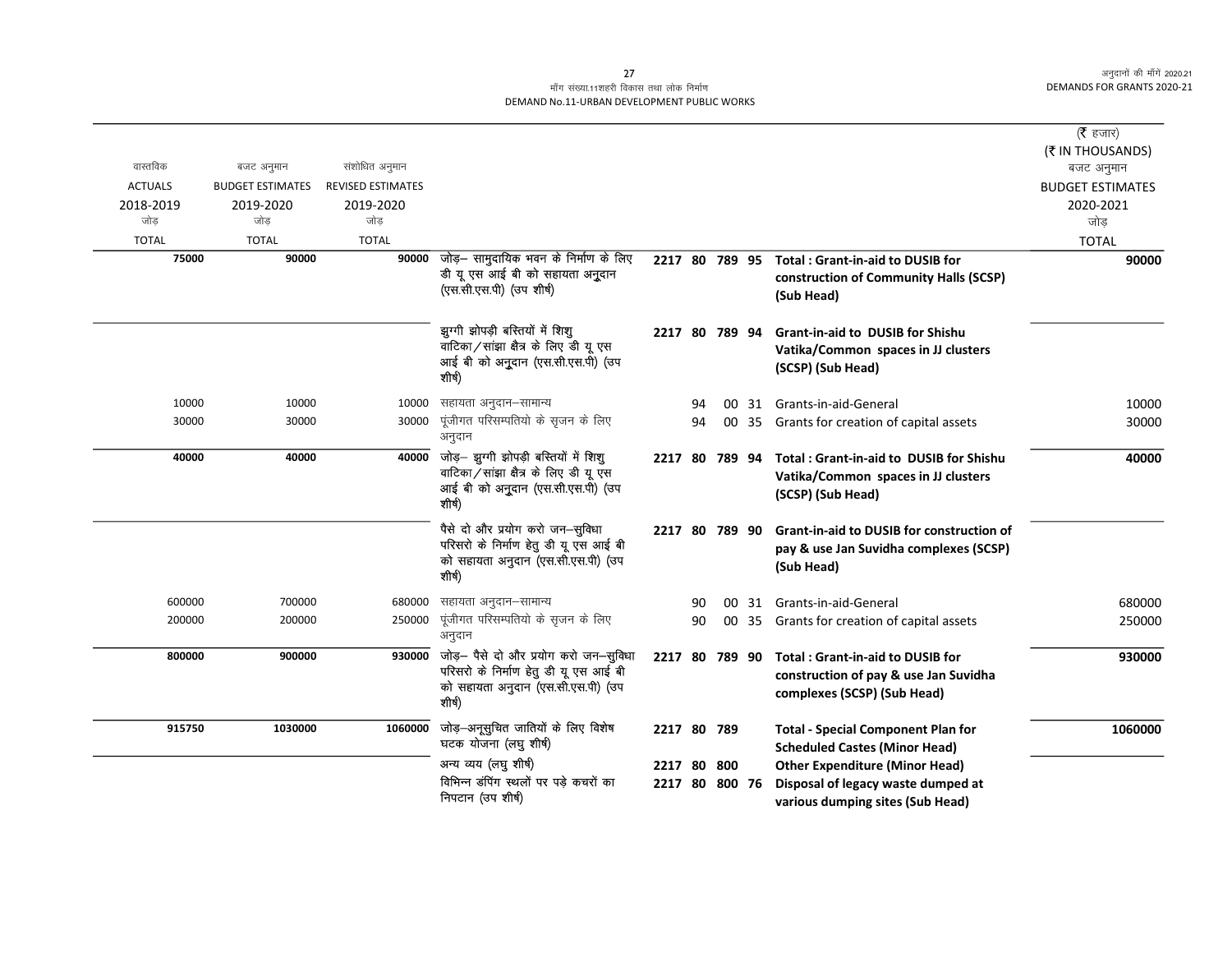# माँग संख्या.11शहरी विकास तथा लोक निर्माण DEMAND No.11-URBAN DEVELOPMENT PUBLIC WORKS

|                      |                         |                          |                                               |             |    |                |       |                                                            | ( $\bar{\tau}$ हजार)    |
|----------------------|-------------------------|--------------------------|-----------------------------------------------|-------------|----|----------------|-------|------------------------------------------------------------|-------------------------|
|                      |                         |                          |                                               |             |    |                |       |                                                            | (₹ IN THOUSANDS)        |
| वास्तविक             | बजट अनुमान              | संशोधित अनुमान           |                                               |             |    |                |       |                                                            | बजट अनुमान              |
| <b>ACTUALS</b>       | <b>BUDGET ESTIMATES</b> | <b>REVISED ESTIMATES</b> |                                               |             |    |                |       |                                                            | <b>BUDGET ESTIMATES</b> |
| 2018-2019            | 2019-2020               | 2019-2020                |                                               |             |    |                |       |                                                            | 2020-2021               |
| जोड                  | जोड                     | जोड़                     |                                               |             |    |                |       |                                                            | जोड़                    |
| <b>TOTAL</b>         | <b>TOTAL</b>            | <b>TOTAL</b>             |                                               |             |    |                |       |                                                            | <b>TOTAL</b>            |
| $\ldots$             | $\cdot\cdot$            | 750000                   | लघु कार्य                                     |             | 76 |                | 00 27 | <b>Minor Works</b>                                         | 500000                  |
| $\ddot{\phantom{0}}$ | $\ddot{\phantom{a}}$    | 750000                   | जोड़- विभिन्न डंपिंग स्थलों पर पड़े कचरों     |             |    | 2217 80 800 76 |       | Total - Disposal of legacy waste dumped at                 | 500000                  |
|                      |                         |                          | का निपटान (उप शीर्ष)                          |             |    |                |       | various dumping sites (Sub Head)                           |                         |
|                      | $\ddotsc$               | 750000                   | जोड़-अन्य व्यय (लघु शीर्ष)                    | 2217 80 800 |    |                |       | <b>Total - Other Expenditure (Minor Head)</b>              | 500000                  |
| 7036241              | 7181580                 | 7087640                  | जोड़-सामान्य (उप मुख्य शीर्ष)                 | 2217 80     |    |                |       | <b>Total - General (Sub Major Head)</b>                    | 9792150                 |
| 12960151             | 10727580                | 8992640                  | जोड़-मुख्य शीर्ष "2217"                       | 2217        |    |                |       | TOTAL - MAJOR HEAD"2217"                                   | 12747150                |
|                      |                         |                          | मुख्य शीर्ष "3054"                            |             |    |                |       | <b>MAJOR HEAD "3054"</b>                                   |                         |
|                      |                         |                          | सड़के तथा पुल (मुख्य शीर्ष)                   | 3054        |    |                |       | Roads & Bridges (Major Head)                               |                         |
|                      |                         |                          | जिला तथा अन्य सड़के (उप मुख्य शीर्ष)          | 3054 04     |    |                |       | District and other Roads (Sub Major Head)                  |                         |
|                      |                         |                          | अन्य व्यय (लघु शीर्ष)                         | 3054 04     |    | 800            |       | <b>Other Expenditure (Minor Head)</b>                      |                         |
|                      |                         |                          | आरओबी / आरयूबी के लिए उत्तरी दिल्ली           |             |    | 3054 04 800 77 |       | Grant in aid to North Delhi Municipal                      |                         |
|                      |                         |                          | नगर निगम को सहायता अनुदान (उप शीर्ष)          |             |    |                |       | <b>Corporation for ROB/RUB (Sub Head)</b>                  |                         |
| $\cdot\cdot$         |                         | 473100                   | पूंजीगत परिसम्पतियो के सृजन के लिए<br>अनुदान  |             | 77 |                | 00 35 | Grants for creation of capital assets                      |                         |
| $\ldots$             | $\ddotsc$               | 473100                   | जोड़— आरओबी /आरयूबी के लिए उत्तरी             |             |    | 3054 04 800 77 |       | <b>Total: Grant in aid to North Delhi</b>                  | $\cdot \cdot$           |
|                      |                         |                          | दिल्ली नगर निगम को सहायता अनुदान              |             |    |                |       | <b>Municipal Corporation for ROB/RUB (Sub</b>              |                         |
|                      |                         |                          | (उप शीर्ष)                                    |             |    |                |       | Head)                                                      |                         |
| $\ldots$             | $\ddotsc$               | 473100                   | जोड़-अन्य व्यय (लघु शीर्ष)                    | 3054 04 800 |    |                |       | <b>Total - Other Expenditure (Minor Head)</b>              | $\cdot\cdot$            |
| $\ldots$             | $\ddotsc$               | 473100                   | जोड़–जिला तथा अन्य सड़के (उप मुख्य<br>शीर्ष)  | 3054 04     |    |                |       | <b>Total - District and other Roads (Sub Major</b>         | $\cdot\cdot$            |
|                      |                         |                          |                                               |             |    |                |       | Head)                                                      |                         |
| $\ddotsc$            | $\ddotsc$               | 473100                   | जोड़-मुख्य शीर्ष "3054"<br>मुख्य शीर्ष "3475" | 3054        |    |                |       | <b>TOTAL - MAJOR HEAD"3054"</b>                            | $\ddotsc$               |
|                      |                         |                          | अन्य सामान्य आर्थिक सेवाये (मुख्य शीर्ष)      |             |    |                |       | MAJOR HEAD "3475"                                          |                         |
|                      |                         |                          |                                               | 3475        |    |                |       | <b>Other General Economic Services (Major</b>              |                         |
|                      |                         |                          | शहरी अभिमुख रोजगार कार्यकम (लघु शीर्ष)        |             |    |                |       | Head)                                                      |                         |
|                      |                         |                          |                                               | 3475 00 108 |    |                |       | <b>Urban Oriented Employment Programme</b><br>(Minor Head) |                         |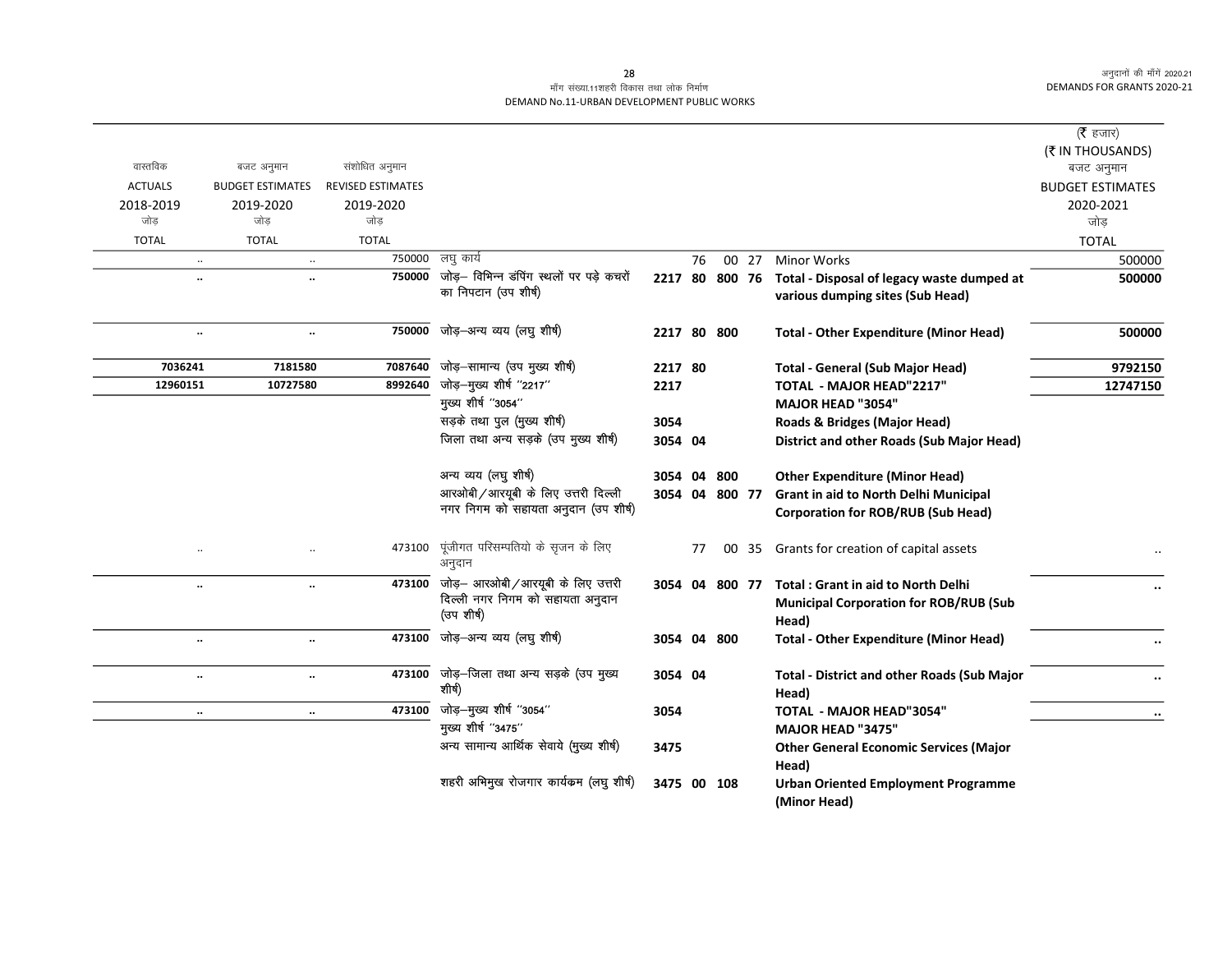|                |           |                         |                          |                                                                               |                |    |                 |       |                                                           | ( $\bar{\tau}$ हजार)    |
|----------------|-----------|-------------------------|--------------------------|-------------------------------------------------------------------------------|----------------|----|-----------------|-------|-----------------------------------------------------------|-------------------------|
|                |           |                         |                          |                                                                               |                |    |                 |       |                                                           | (₹ IN THOUSANDS)        |
| वास्तविक       |           | बजट अनुमान              | संशोधित अनुमान           |                                                                               |                |    |                 |       |                                                           | बजट अनुमान              |
| <b>ACTUALS</b> |           | <b>BUDGET ESTIMATES</b> | <b>REVISED ESTIMATES</b> |                                                                               |                |    |                 |       |                                                           | <b>BUDGET ESTIMATES</b> |
| 2018-2019      |           | 2019-2020               | 2019-2020                |                                                                               |                |    |                 |       |                                                           | 2020-2021               |
| जोड            |           | जोड                     | जोड                      |                                                                               |                |    |                 |       |                                                           | जोड़                    |
| <b>TOTAL</b>   |           | <b>TOTAL</b>            | <b>TOTAL</b>             |                                                                               |                |    |                 |       |                                                           | <b>TOTAL</b>            |
|                |           |                         |                          | स्वर्ण जयन्ती शहरी रोजगार योजना (उप                                           |                |    |                 |       | 3475 00 108 97 Swarn Jayanti Shahari Rojgar Yojna (Sub    |                         |
|                |           |                         |                          | शीर्ष)                                                                        |                |    |                 |       | Head)                                                     |                         |
|                | 12474     | 20000                   | 12500                    | वेतन                                                                          |                | 97 |                 | 00 01 | <b>Salaries</b>                                           | 16000                   |
|                |           | 100                     |                          | मजदूरी                                                                        |                | 97 | 00              | 02    | Wages                                                     |                         |
|                | 42        | 600                     | 600                      | चिकित्सा उपचार                                                                |                | 97 | 00 <sup>1</sup> | -06   | <b>Medical Treatment</b>                                  | 300                     |
|                | $\cdot$   | $\ldots$                |                          | घरेलू यात्रा व्यय                                                             |                | 97 |                 | 00 11 | <b>Domestic Travel Expenses</b>                           | 15                      |
|                | $\ddotsc$ | 2200                    | 100                      | कार्यालय व्यय                                                                 |                | 97 |                 | 00 13 | Office Expenses                                           | 1500                    |
|                | 12516     | 22900                   | 13200                    | जोड़-स्वर्ण जयंती शहरी रोजगार योजना                                           |                |    |                 |       | 3475 00 108 97 Total - Swarn Jayanti Shahari Rojgar Yojna | 17815                   |
|                |           |                         |                          |                                                                               |                |    |                 |       |                                                           |                         |
|                |           |                         |                          | दीन दयाल अन्तोदय योजना/राष्ट्रीय शहरी<br>आजिविका अभियान (सी.एस.एस) (उप शीर्ष) | 3475 00 108 94 |    |                 |       | Deen Dayal Antodaya Yojana/ National                      |                         |
|                |           |                         |                          |                                                                               |                |    |                 |       | <b>Urban Livelyhood Mission (CSS) (Sub Head)</b>          |                         |
|                | 112500    | 150000                  | 80000                    | सहायता अनुदान-सामान्य                                                         |                | 94 |                 | 00 31 | Grants-in-aid-General                                     | 40000                   |
|                | 112500    | 150000                  | 80000                    | जोड़-दीन दयाल अन्तोदय योजना/राष्ट्रीय                                         | 3475 00 108 94 |    |                 |       | Total - Deen Dayal Antodaya Yojana/                       | 40000                   |
|                |           |                         |                          | शहरी आजिविका अभियान (सी.एस.एस)                                                |                |    |                 |       | <b>National Urban Livelyhood Mission (CSS)</b>            |                         |
|                |           |                         |                          | (उप शीर्ष)                                                                    |                |    |                 |       | (Sub Head)                                                |                         |
|                | 125016    | 172900                  | 93200                    | जोड़-शहरी अभिमुख रोजगार कार्यकम                                               | 3475 00 108    |    |                 |       | <b>Total - Urban Oriented Employment</b>                  | 57815                   |
|                |           |                         |                          | (लघु शीर्ष)                                                                   |                |    |                 |       | <b>Programme (Minor Head)</b>                             |                         |
|                | 125016    | 172900                  | 93200                    | जोड़-मुख्य शीर्ष "3475"                                                       | 3475           |    |                 |       | <b>TOTAL - MAJOR HEAD"3475"</b>                           | 57815                   |
|                |           |                         |                          | मुख्य शीर्ष "3604"                                                            |                |    |                 |       | <b>MAJOR HEAD "3604"</b>                                  |                         |
|                |           |                         |                          | स्थानीय निकायो तथा पंचायती राज                                                | 3604           |    |                 |       | <b>Compensation and Assignments to Local</b>              |                         |
|                |           |                         |                          | संस्थाओं को क्षति पूर्ति तथा कार्य (मुख्य                                     |                |    |                 |       | <b>Bodies &amp; Panchayati Raj Institutions</b>           |                         |
|                |           |                         |                          | शीर्ष)                                                                        |                |    |                 |       | (Major Head)                                              |                         |
|                |           |                         |                          | अन्य विविध प्रतिपूर्ति तथा आबंटन (लघु                                         | 3604 00 200    |    |                 |       | <b>Other Misc. Compensation and</b>                       |                         |
|                |           |                         |                          | शीर्ष)                                                                        |                |    |                 |       | <b>Assignments (Minor Head)</b>                           |                         |
|                |           |                         |                          | दि.न.नि. को मूल कर आबंटन (उप शीर्ष)                                           | 3604 00 200 85 |    |                 |       | <b>Basic Tax Assignment to MCD (Sub Head)</b>             |                         |
|                |           |                         |                          | दक्षिण दिल्ली नगर निगम                                                        |                | 85 | 98              |       | South Delhi Municipal Corporation.                        |                         |
|                | 3889358   | 4395900                 | 4095169                  | अन्य प्रभार                                                                   |                | 85 |                 | 98 50 | <b>Other Charges</b>                                      |                         |
|                | 3889358   | 4395900                 | 4095169                  | जोड़-दक्षिण दिल्ली नगर निगम                                                   |                | 85 | 98              |       | <b>Total - South Delhi Municipal Corporation.</b>         |                         |
|                |           |                         |                          |                                                                               |                |    |                 |       |                                                           | $\cdot\cdot$            |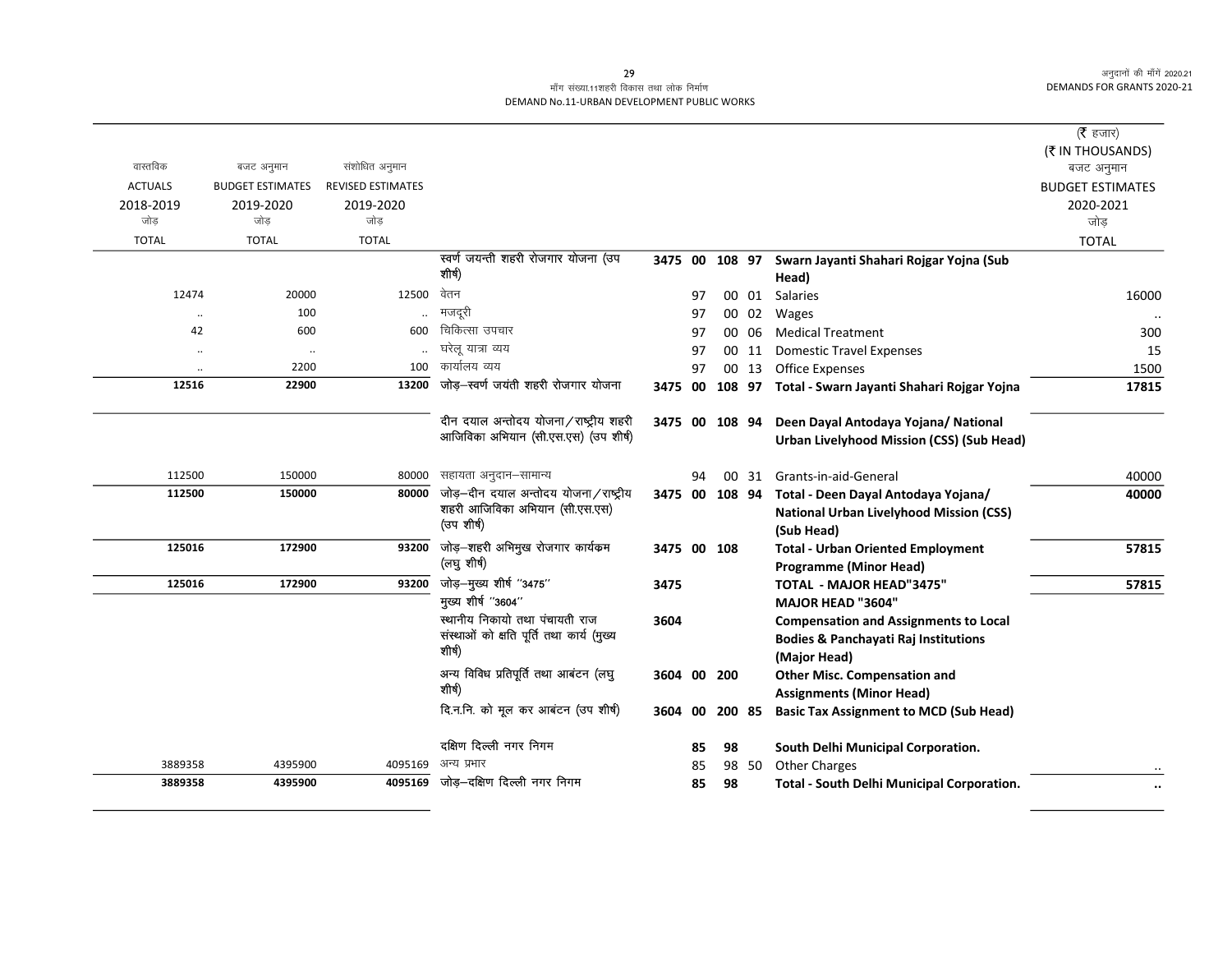## माँग संख्या.11शहरी विकास तथा लोक निर्माण DEMAND No.11-URBAN DEVELOPMENT PUBLIC WORKS

|                |                         |                          |                                                       |      |    |        |       |                                                                                            | ( $\bar{\tau}$ हजार)<br>(₹ IN THOUSANDS) |
|----------------|-------------------------|--------------------------|-------------------------------------------------------|------|----|--------|-------|--------------------------------------------------------------------------------------------|------------------------------------------|
| वास्तविक       | बजट अनुमान              | संशोधित अनुमान           |                                                       |      |    |        |       |                                                                                            | बजट अनुमान                               |
| <b>ACTUALS</b> | <b>BUDGET ESTIMATES</b> | <b>REVISED ESTIMATES</b> |                                                       |      |    |        |       |                                                                                            | <b>BUDGET ESTIMATES</b>                  |
| 2018-2019      | 2019-2020               | 2019-2020                |                                                       |      |    |        |       |                                                                                            | 2020-2021                                |
| जोड            | जोड                     | जोड                      |                                                       |      |    |        |       |                                                                                            | जोड़                                     |
| <b>TOTAL</b>   | <b>TOTAL</b>            | <b>TOTAL</b>             |                                                       |      |    |        |       |                                                                                            | <b>TOTAL</b>                             |
|                |                         |                          | पूर्वी दिल्ली नगर निगम                                |      | 85 | 97     |       | <b>East Delhi Municipal Corporation.</b>                                                   |                                          |
| 10347555       | 9381200                 | 12076877 अन्य प्रभार     |                                                       |      | 85 |        | 97 50 | <b>Other Charges</b>                                                                       |                                          |
| 10347555       | 9381200                 | 12076877                 | जोड़–पूर्वी दिल्ली नगर निगम                           |      | 85 | 97     |       | <b>Total - East Delhi Municipal Corporation.</b>                                           |                                          |
|                |                         |                          | उत्तरी दिल्ली नगर निगम                                |      | 85 | 96     |       | North Delhi Municipal Corporation.                                                         |                                          |
| 8947176        | 8296000                 |                          | 8730550 अन्य प्रभार                                   |      | 85 |        |       | 96 50 Other Charges                                                                        |                                          |
| 8947176        | 8296000                 | 8730550                  | जोड़–उत्तरी दिल्ली नगर निगम                           |      | 85 | 96     |       | Total - North Delhi Municipal Corporation.                                                 |                                          |
| 23184089       | 22073100                | 24902596                 | जोड़—दि.न.नि. को मूल कर आबंटन (उप<br>शीर्ष)           | 3604 | 00 |        |       | 200 85 Total - Basic Tax Assignment to MCD (Sub<br>Head)                                   |                                          |
|                |                         |                          | न.दि.न.प.को मूल कर आबंटन (उप शीर्ष)                   |      |    |        |       | 3604 00 200 84 Basic Tax Assignment to NDMC (Sub Head)                                     |                                          |
| 293853         | 217700                  |                          | 202773 अन्य प्रभार                                    |      | 84 |        |       | 00 50 Other Charges                                                                        |                                          |
| 293853         | 217700                  | 202773                   | जोड़—न.दि.न.प.को मूल कर आबटन (उप<br>शीर्ष)            |      |    |        |       | 3604 00 200 84 Total - Basic Tax Assignment to NDMC (Sub<br>Head)                          |                                          |
|                |                         |                          | दिल्ली छावनी परिषद को मूल कर आवंटन<br>(उप शीर्ष)      |      |    |        |       | 3604 00 200 81 Basic Tax Assignment to Delhi Cantonment<br><b>Board (Sub Head)</b>         |                                          |
| 171844         | 149200                  | 139015                   | अन्य प्रभार                                           |      | 81 |        |       | 00 50 Other Charges                                                                        |                                          |
| 171844         | 149200                  | 139015                   | जोड़-दिल्ली छावनी परिषद को मूल कर<br>आवटन (उप शीर्ष)  |      |    |        |       | 3604 00 200 81 Total - Basic Tax Assignment to Delhi<br><b>Cantonment Board (Sub Head)</b> |                                          |
|                |                         |                          | स्थानीय निकायों को मूल करों का निर्धारण<br>(उप शीर्ष) | 3604 | 00 | 200 80 |       | <b>Basic Tax Assignment to Local Bodies (Sub</b><br>Head)                                  |                                          |
|                |                         |                          | दक्षिण दिल्ली नगर निगम                                |      | 80 | 98     |       | <b>South Delhi Municipal Corporation</b>                                                   |                                          |
| $\cdot\cdot$   | $\cdot$ .               |                          | सहायता अनुदान–सामान्य                                 |      |    |        |       | 98 31 Grants-in-aid-General                                                                | 4504686                                  |
| $\ddotsc$      | $\ddotsc$               |                          | जोड़-दक्षिण दिल्ली नगर निगम                           |      | 80 | 98     |       | <b>Total - South Delhi Municipal Corporation</b>                                           | 4504686                                  |
|                |                         |                          | पूर्वी दिल्ली नगर निगम                                |      | 80 | 97     |       | <b>East Delhi Municipal Corporation</b>                                                    |                                          |
| $\cdot\cdot$   | $\ddotsc$               |                          | सहायता अनुदान-सामान्य                                 |      |    |        |       | 97 31 Grants-in-aid-General                                                                | 9612985                                  |
| $\ddotsc$      | $\ddotsc$               |                          | जोड़-पूर्वी दिल्ली नगर निगम                           |      | 80 | 97     |       | <b>Total - East Delhi Municipal Corporation</b>                                            | 9612985                                  |
|                |                         |                          | उत्तरी दिल्ली नगर निगम                                |      | 80 | 96     |       | <b>North Delhi Municipal Corporation</b>                                                   |                                          |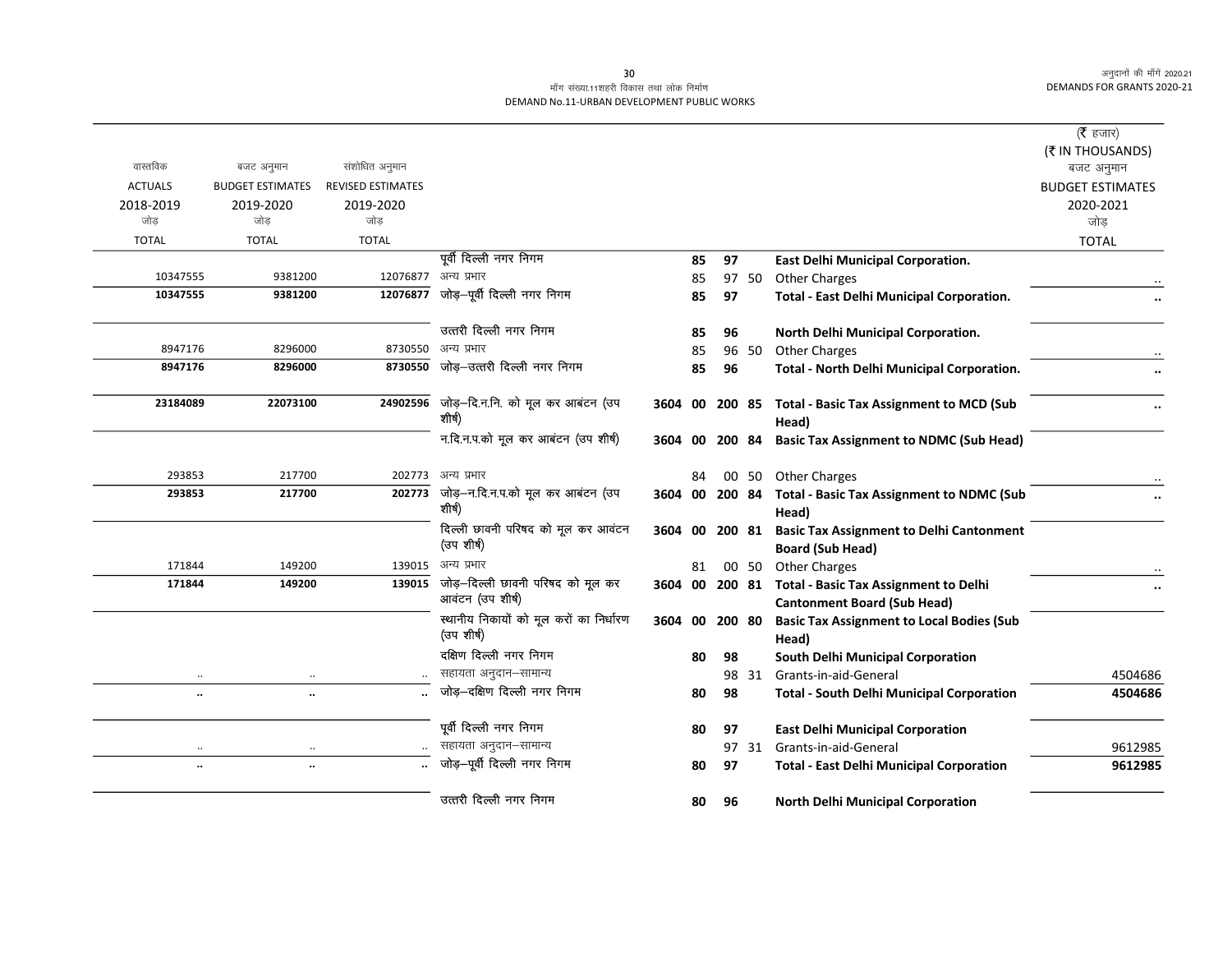# माँग संख्या.11शहरी विकास तथा लोक निर्माण DEMAND No.11-URBAN DEVELOPMENT PUBLIC WORKS

|                      |                         |                          |                                                         |                |    |        |       |                                                                            | ( $\bar{\tau}$ हजार)    |
|----------------------|-------------------------|--------------------------|---------------------------------------------------------|----------------|----|--------|-------|----------------------------------------------------------------------------|-------------------------|
| वास्तविक             |                         |                          |                                                         |                |    |        |       |                                                                            | (₹ IN THOUSANDS)        |
|                      | बजट अनुमान              | संशोधित अनुमान           |                                                         |                |    |        |       |                                                                            | बजट अनुमान              |
| <b>ACTUALS</b>       | <b>BUDGET ESTIMATES</b> | <b>REVISED ESTIMATES</b> |                                                         |                |    |        |       |                                                                            | <b>BUDGET ESTIMATES</b> |
| 2018-2019<br>जोड     | 2019-2020<br>जोड        | 2019-2020<br>जोड         |                                                         |                |    |        |       |                                                                            | 2020-2021               |
|                      |                         |                          |                                                         |                |    |        |       |                                                                            | जोड                     |
| <b>TOTAL</b>         | <b>TOTAL</b>            | <b>TOTAL</b>             |                                                         |                |    |        |       |                                                                            | <b>TOTAL</b>            |
| $\ddotsc$            | $\ddotsc$               |                          | सहायता अनुदान–सामान्य                                   |                |    | 96     | 31    | Grants-in-aid-General                                                      | 8501185                 |
| $\ddot{\phantom{a}}$ | $\ddot{\phantom{a}}$    |                          | जोड़-उत्तरी दिल्ली नगर निगम                             |                | 80 | 96     |       | <b>Total - North Delhi Municipal Corporation</b>                           | 8501185                 |
|                      |                         |                          | नई दिल्ली नगर परिषद                                     |                | 80 | 95     |       | <b>New Delhi Municipal Council</b>                                         |                         |
|                      |                         |                          | सहायता अनुदान-सामान्य                                   |                |    |        |       | 95 31 Grants-in-aid-General                                                | 223050                  |
| $\ddot{\phantom{0}}$ | $\ddotsc$               |                          | जोड़-नई दिल्ली नगर परिषद                                |                | 80 | 95     |       | <b>Total - New Delhi Municipal Council</b>                                 | 223050                  |
|                      |                         |                          | दिल्ली छावनी परिषद (उप शीर्ष)                           |                | 80 | 94     |       | <b>Delhi Cantonment Board</b>                                              |                         |
| $\ddotsc$            | $\cdot\cdot$            |                          | सहायता अनुदान–सामान्य                                   |                |    |        |       | 94 31 Grants-in-aid-General                                                | 152916                  |
| $\ldots$             | $\ddotsc$               |                          | जोड़–दिल्ली छावनी परिषद                                 |                | 80 | 94     |       | <b>Total - Delhi Cantonment Board</b>                                      | 152916                  |
|                      | $\ldots$                |                          | जोड़-स्थानीय निकायों को मूल करों का                     | 3604           | 00 | 200 80 |       | <b>Total - Basic Tax Assignment to Local</b>                               | 22994822                |
|                      |                         |                          | निर्धारण (उप शीर्ष)                                     |                |    |        |       | <b>Bodies (Sub Head)</b>                                                   |                         |
| 23649786             | 22440000                | 25244384                 | जोड़-अन्य विविध प्रतिपूर्ति तथा आबंटन                   | 3604           | 00 | 200    |       | <b>Total - Other Misc Compensation and</b>                                 | 22994822                |
|                      |                         |                          | (लघु शीर्ष)                                             |                |    |        |       | <b>Assignments (Minor Head)</b>                                            |                         |
| 23649786             | 22440000                | 25244384                 | जोड़-मुख्य शीर्ष "3604"                                 | 3604           |    |        |       | <b>TOTAL - MAJOR HEAD"3604"</b>                                            | 22994822                |
| 66223528             | 47338750                | 49414700                 | जोड़-राजस्व भाग                                         |                |    |        |       | <b>TOTAL - REVENUE SECTION</b>                                             | 55436900                |
| 66223528             | 47338750                | 49414700                 | स्वीकृत                                                 |                |    |        |       | Voted                                                                      | 55436900                |
|                      | $\ddot{\phantom{a}}$    |                          | भारित                                                   |                |    |        |       | Charged                                                                    |                         |
|                      |                         |                          | पूँजी भाग :                                             |                |    |        |       | <b>CAPITAL SECTION:</b>                                                    |                         |
|                      |                         |                          | मुख्य शीर्ष "4217"                                      |                |    |        |       | MAJOR HEAD "4217"                                                          |                         |
|                      |                         |                          | शहरी विकास पर पूँजी परिव्यय (मुख्य शीर्ष)               | 4217           |    |        |       | <b>Capital Outlay on Urban Development</b>                                 |                         |
|                      |                         |                          |                                                         |                |    |        |       | (Major Head)                                                               |                         |
|                      |                         |                          | अन्य शहरी विकास योजना (उप मुख्य शीर्ष)                  | 4217 60        |    |        |       | <b>Other Urban Development Schemes (Sub</b>                                |                         |
|                      |                         |                          |                                                         |                |    |        |       | Major Head)                                                                |                         |
|                      |                         |                          | भूमि (लघु शीर्ष)                                        | 4217 60        |    | 050    |       | Land (Minor Head)                                                          |                         |
|                      |                         |                          | सामाजिक संस्कृति केन्द्रो का निर्माण (उप                | 4217 60 050 99 |    |        |       | <b>Construction of Socio Cultural Centres (Sub</b>                         |                         |
|                      |                         |                          | शीर्ष)                                                  |                |    |        |       | Head)                                                                      |                         |
| 2800                 | 10000                   | 1000                     | बडे निर्माण कार्य                                       |                | 99 |        | 00 53 | Major Works                                                                | 1000                    |
| 2800                 | 10000                   | 1000                     | जोड़–सामाजिक संस्कृति केन्द्रो का निर्माण<br>(उप शीर्ष) | 4217 60 050 99 |    |        |       | <b>Total - Construction of Socio Cultural</b><br><b>Centres (Sub Head)</b> | 1000                    |
|                      |                         |                          | अनाधिकृत कॉलोनियों का विकास (उप शीर्ष)                  | 4217 60 050 95 |    |        |       | <b>Development of unauthorised Colonies</b><br>(Sub Head)                  |                         |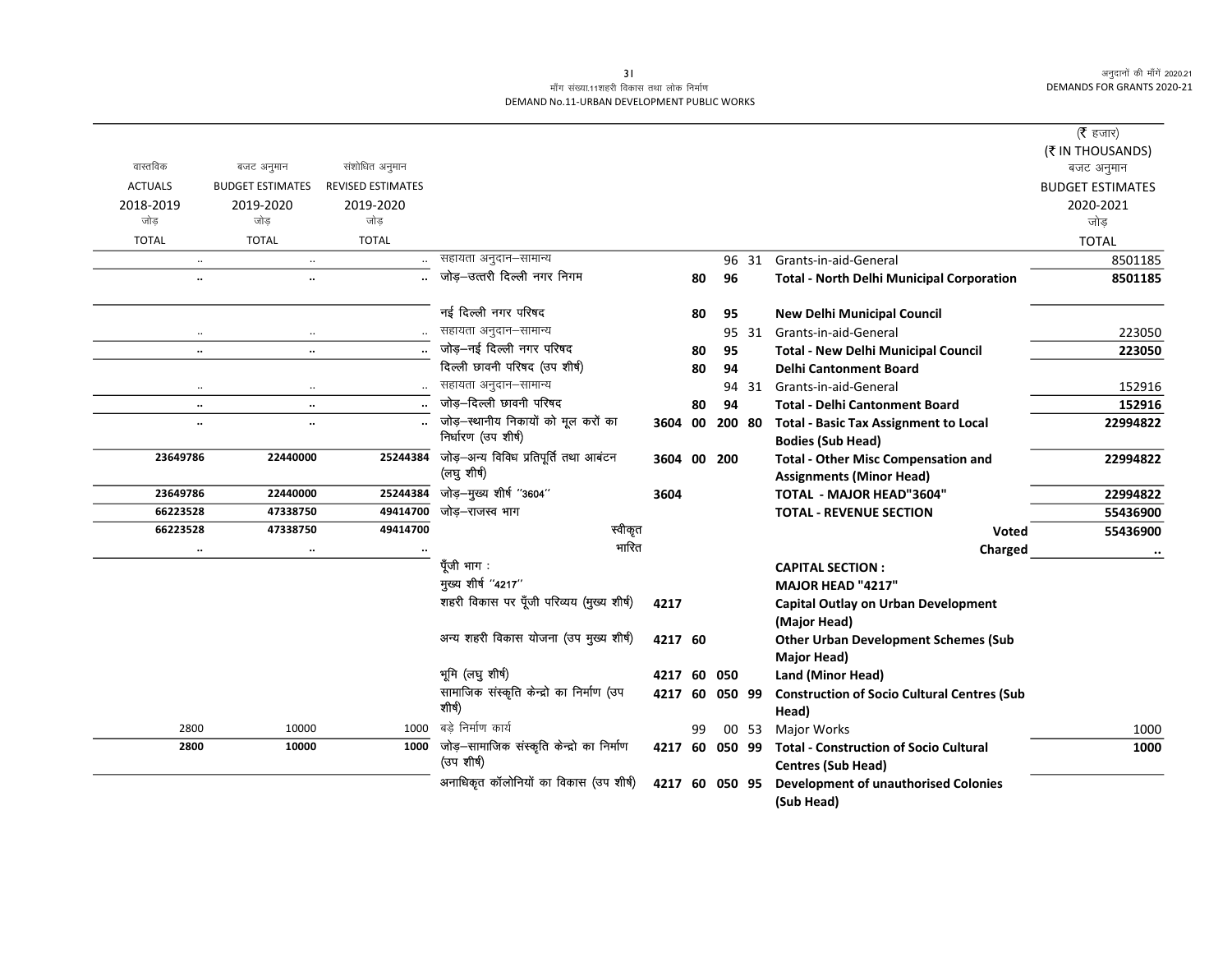# माँग संख्या.11शहरी विकास तथा लोक निर्माण DEMAND No.11-URBAN DEVELOPMENT PUBLIC WORKS

|                      |                         |                          |                                                                 |                |    |                |       |                                                 | ( $\bar{\tau}$ हजार)    |
|----------------------|-------------------------|--------------------------|-----------------------------------------------------------------|----------------|----|----------------|-------|-------------------------------------------------|-------------------------|
|                      |                         |                          |                                                                 |                |    |                |       |                                                 | (₹ IN THOUSANDS)        |
| वास्तविक             | बजट अनुमान              | संशोधित अनुमान           |                                                                 |                |    |                |       |                                                 | बजट अनुमान              |
| <b>ACTUALS</b>       | <b>BUDGET ESTIMATES</b> | <b>REVISED ESTIMATES</b> |                                                                 |                |    |                |       |                                                 | <b>BUDGET ESTIMATES</b> |
| 2018-2019            | 2019-2020               | 2019-2020                |                                                                 |                |    |                |       |                                                 | 2020-2021               |
| जोड                  | जोड                     | जोड                      |                                                                 |                |    |                |       |                                                 | जोड़                    |
| <b>TOTAL</b>         | <b>TOTAL</b>            | <b>TOTAL</b>             | बड़े निर्माण कार्य                                              |                |    |                |       |                                                 | <b>TOTAL</b>            |
| 6359814              | 9950000                 | 9000000<br>9000000       | जोड़-अनाधिकृत कॉलोनियों का विकास                                |                | 95 |                | 00 53 | Major Works                                     | 7950000                 |
| 6359814              | 9950000                 |                          | (उप शीर्ष)                                                      | 4217 60        |    | 050 95         |       | <b>Total - Development of unauthorised</b>      | 7950000                 |
|                      |                         |                          | यमुना पार क्षेत्र में विभिन्न विकास कार्यों का                  |                |    |                |       | <b>Colonies (Sub Head)</b>                      |                         |
|                      |                         |                          | निष्पादन (उप शीर्ष)                                             | 4217 60 050 93 |    |                |       | <b>Execution of various Development Works</b>   |                         |
|                      |                         |                          |                                                                 |                |    |                |       | in Trans Yamuna Area (Sub Head)                 |                         |
| 495214               | 1000000                 | 700000                   | बड़े निर्माण कार्य                                              |                | 93 |                | 00 53 | <b>Major Works</b>                              | 750000                  |
| 495214               | 1000000                 | 700000                   | जोड़—यमुना पार क्षेत्र में विभिन्न विकास                        | 4217 60        |    | 050 93         |       | <b>Total - Execution of various Development</b> | 750000                  |
|                      |                         |                          | कार्यों का निष्पादन (उप शीर्ष)                                  |                |    |                |       | Works in Trans Yamuna Area (Sub Head)           |                         |
|                      |                         |                          |                                                                 |                |    |                |       |                                                 |                         |
| 6857828              | 10960000                | 9701000                  | जोड़-भूमि (लघु शीर्ष)                                           | 4217 60        |    | 050            |       | <b>Total - Land (Minor Head)</b>                | 8701000                 |
|                      |                         |                          | निर्माण (लघु शीर्ष)                                             | 4217 60 051    |    |                |       | <b>Construction (Minor Head)</b>                |                         |
|                      |                         |                          | प्रत्येक विधान सभा क्षेत्र में सड़कों गलियों,                   |                |    | 4217 60 051 97 |       | <b>Strengthning and Augmentation of</b>         |                         |
|                      |                         |                          | इलाकों, गलियों की बत्ती इत्यादी ढाँचों का                       |                |    |                |       | infrastructure i.e. Roads, Streets,             |                         |
|                      |                         |                          | सुदृढ़ीकरण एव संवर्धन (उप शीर्ष)                                |                |    |                |       | Localities, Street Lights etc. in each          |                         |
|                      |                         |                          |                                                                 |                |    |                |       | <b>Assembly Constituency (Sub Head)</b>         |                         |
| $\ddotsc$            | 7000000                 | 6000000                  | बडे निर्माण कार्य                                               |                | 97 |                | 00 53 | Major Works                                     | 2100000                 |
| $\ddotsc$            | 7000000                 |                          | $\overline{6000000}$ जोड़-प्रत्येक विधान सभा क्षेत्र में सड़कों | 4217 60 051 97 |    |                |       | <b>Total - Strengthning and Augmentation of</b> | 2100000                 |
|                      |                         |                          | गलियों, इलाकों, गलियों की बत्ती इत्यादी                         |                |    |                |       | infrastructure i.e. Roads, Streets,             |                         |
|                      |                         |                          | ढाँचों का सुदृढ़ीकरण एंव संवर्धन (उप शीर्ष)                     |                |    |                |       | Localities, Street Lights etc. in each          |                         |
|                      |                         |                          |                                                                 |                |    |                |       | <b>Assembly Constituency (Sub Head)</b>         |                         |
|                      |                         |                          |                                                                 |                |    |                |       |                                                 |                         |
|                      |                         |                          | मुख्यमंत्री सड़क पुनरुत्थान योजना (उप                           | 4217 60        |    | 051 96         |       | Mukhyamantri Sadak Punrotthan Yojna             |                         |
|                      |                         |                          | शीर्ष)                                                          |                |    |                |       | (Sub Head)                                      |                         |
| $\ddot{\phantom{0}}$ | 8000000                 | 4500000                  | बडे निर्माण कार्य                                               |                | 96 |                | 00 53 | Major Works                                     | 4000000                 |
| $\ddotsc$            | 8000000                 |                          | 4500000 जोड़-मुख्यमंत्री सड़क पुनरुत्थान योजना                  | 4217           | 60 | 051 96         |       | Total - Mukhyamantri Sadak Punrotthan           | 4000000                 |
|                      |                         |                          | (उप शीर्ष)                                                      |                |    |                |       | Yojna (Sub Head)                                |                         |
|                      |                         |                          | मुख्यमंत्री स्थानीय क्षेत्र विकास (उप शीर्ष)                    | 4217 60        |    | 051 95         |       | <b>Chief Minister Local Area Development</b>    |                         |
|                      |                         |                          |                                                                 |                |    |                |       | (Sub Head)                                      |                         |
|                      |                         |                          | बडे निर्माण कार्य                                               |                | 95 |                |       | 00 53 Major Works                               | 4000000                 |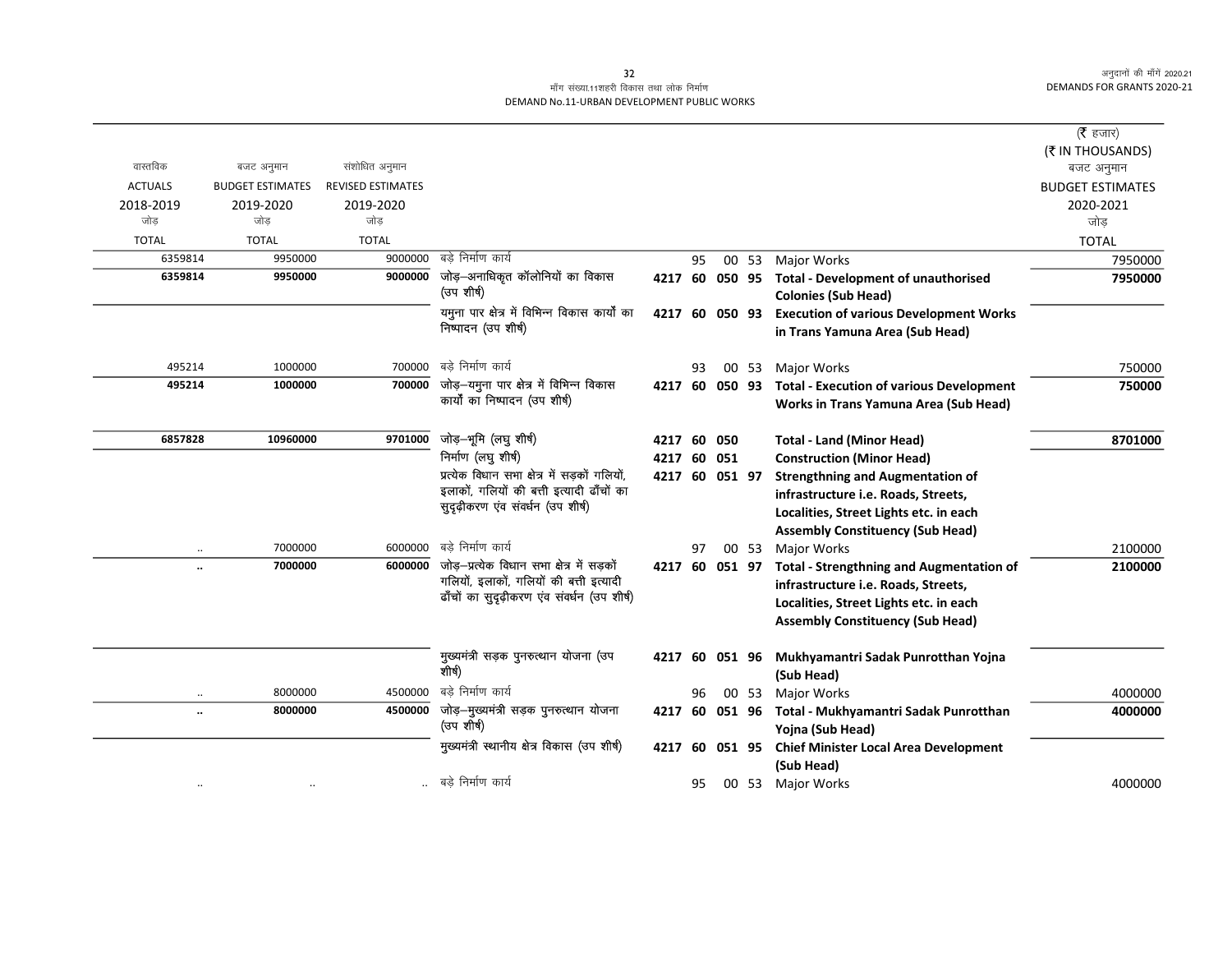|                |                                   |                          |                                                      |                |     |                |       |                                                                           | ( $\bar{\tau}$ हजार)    |
|----------------|-----------------------------------|--------------------------|------------------------------------------------------|----------------|-----|----------------|-------|---------------------------------------------------------------------------|-------------------------|
|                |                                   |                          |                                                      |                |     |                |       |                                                                           | (₹ IN THOUSANDS)        |
| वास्तविक       | बजट अनुमान                        | संशोधित अनुमान           |                                                      |                |     |                |       |                                                                           | बजट अनुमान              |
| <b>ACTUALS</b> | <b>BUDGET ESTIMATES</b>           | <b>REVISED ESTIMATES</b> |                                                      |                |     |                |       |                                                                           | <b>BUDGET ESTIMATES</b> |
| 2018-2019      | 2019-2020                         | 2019-2020                |                                                      |                |     |                |       |                                                                           | 2020-2021               |
| जोड            | जोड                               | जोड                      |                                                      |                |     |                |       |                                                                           | जोड़                    |
| <b>TOTAL</b>   | <b>TOTAL</b>                      | <b>TOTAL</b>             |                                                      |                |     |                |       |                                                                           | <b>TOTAL</b>            |
|                | $\ddot{\phantom{a}}$<br>$\ddotsc$ | $\ddotsc$                | जोड़–मुख्यमंत्री स्थानीय क्षेत्र विकास (उप<br>शीर्ष) | 4217 60 051 95 |     |                |       | <b>Total - Chief Minister Local Area</b><br><b>Development (Sub Head)</b> | 4000000                 |
|                |                                   |                          | मुख्यमंत्री मोहल्ला सुरक्षा योजना (उप शीर्ष)         | 4217           | 60  | 051 94         |       | Chief Minister Mohalla Sureksha Yojana                                    |                         |
|                |                                   |                          |                                                      |                |     |                |       | (Sub Head)                                                                |                         |
|                |                                   |                          | बडे निर्माण कार्य                                    |                | 94  |                | 00 53 | <b>Major Works</b>                                                        | 1000000                 |
|                | $\ddotsc$<br>$\ddotsc$            | $\ddot{\phantom{a}}$     | जोड़-मुख्यमंत्री मोहल्ला सुरक्षा योजना (उप<br>शीर्ष) | 4217           | -60 | 051 94         |       | <b>Total - Chief Minister Mohalla Sureksha</b><br>Yojana (Sub Head)       | 1000000                 |
|                | 15000000<br>$\ddotsc$             | 10500000                 | जोड़-निर्माण (लघु शीर्ष)                             | 4217 60        |     | 051            |       | <b>Total - Construction (Minor Head)</b>                                  | 11100000                |
|                |                                   |                          | अनूसूचित जातियों के लिए विशेष घटक                    | 4217 60 789    |     |                |       | <b>Special Component Plan for Scheduled</b>                               |                         |
|                |                                   |                          | योजना (लघु शीर्ष)                                    |                |     |                |       | <b>Castes (Minor Head)</b>                                                |                         |
|                |                                   |                          | प्रत्येक विधान सभा क्षेत्र में सड़कों गलियों,        |                |     | 4217 60 789 98 |       | <b>Strengthning and Augmentation of</b>                                   |                         |
|                |                                   |                          | इलाकों, गलियों की बत्ती इत्यादी ढाँचों का            |                |     |                |       | infrastructure i.e. Roads, Streets,                                       |                         |
|                |                                   |                          | सुदृढ़ीकरण एंव संवर्धन (एस.सी.एस.पी) (उप<br>शीर्ष)   |                |     |                |       | Localities, Street Lights etc. in each                                    |                         |
|                |                                   |                          |                                                      |                |     |                |       | <b>Assembly Constituency (SCSP) (Sub Head)</b>                            |                         |
|                | 1000000<br>٠.                     | 1000000                  | बडे निर्माण कार्य                                    |                | 98  |                | 00 53 | Major Works                                                               | 700000                  |
|                | 1000000<br>                       | 1000000                  | जोड़–प्रत्येक विधान सभा क्षेत्र में सड़कों           |                |     | 4217 60 789 98 |       | <b>Total - Strengthning and Augmentation of</b>                           | 700000                  |
|                |                                   |                          | गलियों, इलाकों, गलियों की बत्ती इत्यादी              |                |     |                |       | infrastructure i.e. Roads, Streets,                                       |                         |
|                |                                   |                          | ढाँचों का सुदृढ़ीकरण एंव संवर्धन (एस.सी.             |                |     |                |       | Localities, Street Lights etc. in each                                    |                         |
|                |                                   |                          | एस.पी) (उप शीर्ष)                                    |                |     |                |       | <b>Assembly Constituency (SCSP) (Sub Head)</b>                            |                         |
|                |                                   |                          |                                                      |                |     |                |       |                                                                           |                         |
|                | 1000000<br>                       | 1000000                  | जोड़—अनूसुचित जातियों के लिए विशेष                   |                |     | 4217 60 789    |       | <b>Total - Special Component Plan for</b>                                 | 700000                  |
|                |                                   |                          | घटक योजना (लघु शीर्ष)                                |                |     |                |       | <b>Scheduled Castes (Minor Head)</b>                                      |                         |
| 6857828        | 26960000                          | 21201000                 | जोड़—अन्य शहरी विकास योजना (उप मुख्य                 | 4217 60        |     |                |       | <b>Total - Other Urban Development Schemes</b>                            | 20501000                |
|                |                                   |                          | शीर्ष)                                               |                |     |                |       | (Sub Major Head)                                                          |                         |
| 6857828        | 26960000                          | 21201000                 | जोड़-मुख्य शीर्ष "4217"                              | 4217           |     |                |       | <b>TOTAL - MAJOR HEAD"4217"</b>                                           | 20501000                |
|                |                                   |                          | मुख्य शीर्ष "6215"                                   |                |     |                |       | <b>MAJOR HEAD "6215"</b>                                                  |                         |
|                |                                   |                          | जल आपूर्ति व सफाई के लिए ऋण (मुख्य                   | 6215           |     |                |       | <b>Loans for Water Supply and Sanitation</b>                              |                         |
|                |                                   |                          | शीर्ष)                                               |                |     |                |       | (Major Head)                                                              |                         |
|                |                                   |                          | जल आपूर्ति (उप मुख्य शीर्ष)                          | 6215 01        |     |                |       | <b>Water Supply (Sub Major Head)</b>                                      |                         |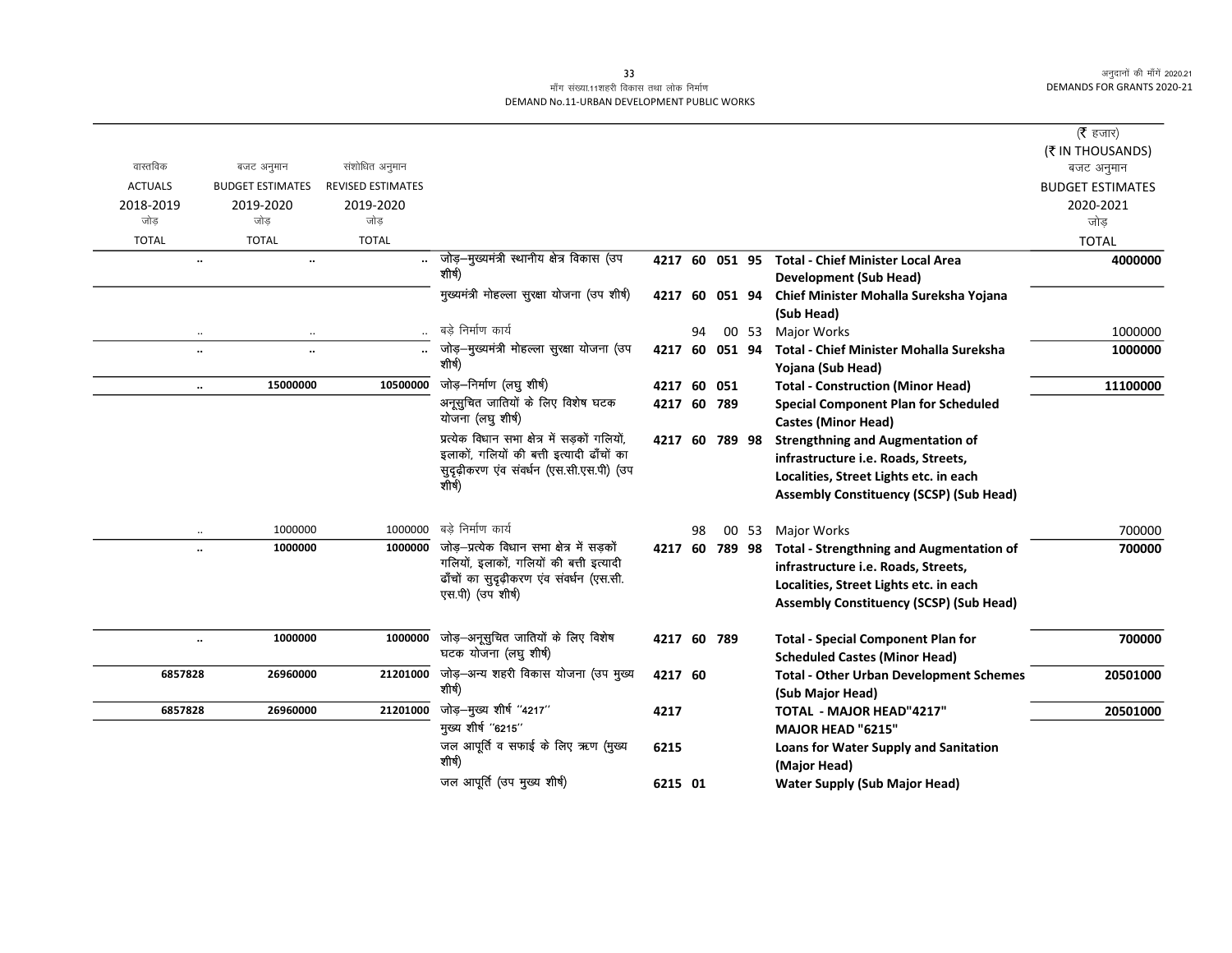|                |                         |                          |                                                                                                  |             |    |       |                                                                                                | ( $\bar{\tau}$ हजार)    |
|----------------|-------------------------|--------------------------|--------------------------------------------------------------------------------------------------|-------------|----|-------|------------------------------------------------------------------------------------------------|-------------------------|
|                |                         |                          |                                                                                                  |             |    |       |                                                                                                | (₹ IN THOUSANDS)        |
| वास्तविक       | बजट अनुमान              | संशोधित अनुमान           |                                                                                                  |             |    |       |                                                                                                | बजट अनुमान              |
| <b>ACTUALS</b> | <b>BUDGET ESTIMATES</b> | <b>REVISED ESTIMATES</b> |                                                                                                  |             |    |       |                                                                                                | <b>BUDGET ESTIMATES</b> |
| 2018-2019      | 2019-2020               | 2019-2020                |                                                                                                  |             |    |       |                                                                                                | 2020-2021               |
| जोड            | जोड                     | जोड                      |                                                                                                  |             |    |       |                                                                                                | जोड                     |
| <b>TOTAL</b>   | <b>TOTAL</b>            | <b>TOTAL</b>             |                                                                                                  |             |    |       |                                                                                                | <b>TOTAL</b>            |
|                |                         |                          | स्थानीय निकायों, नगर पालिका इत्यादि को<br>ऋण (लघुशीर्ष)                                          | 6215 01 191 |    |       | Loans to Local bodies municipalities etc.<br>(Minor Head)                                      |                         |
| 100000         | 100000                  | 100000                   | दिल्ली जल बोर्ड को शहरीकृत गांवों में जल<br>आपूर्ति हेतू ऋण (उप शीर्ष)                           |             | 85 | 00 55 | Loan to DJB for water supply in urban<br>villages (Sub Head)                                   | 100000                  |
| 125000         | 15000                   | 7500                     | दिल्ली जल बोर्ड वजीरावाद जल संयंत्र के<br>लिये ऋण (राज्य अंश) (उप शीर्ष)                         |             | 80 | 00 55 | Loan to DJB for Wazirabad WTP (State<br>Share) (Sub Head)                                      | 700000                  |
| 2100000        | 2000000                 | 1600000                  | पुरानी वितरण प्रणाली और ट्रंक संचरण के<br>प्रतिस्थापन के लिए दिल्ली जल बोर्ड को<br>ऋण (उप शीर्ष) |             | 79 | 00 55 | Loan to DJB for replacement of old<br>distribution system and trunk transmission<br>(Sub Head) | 1600000                 |
| 1250000        | 1200000                 | 900000                   | मौजूदा जल कार्यों के सुधार के लिए दिल्ली<br>जल बोर्ड को ऋण (उप शीर्ष)                            |             | 78 |       | 00 55 Loan to DJB for improvement of existing<br>water works (Sub Head)                        | 1000000                 |
| 1050000        | 950000                  | 1250000                  | वितरण के स्रोतों और जलाशयों के लिए<br>दिल्ली जल बोर्ड के लिए ऋण (उप शीर्ष)                       |             | 77 | 00 55 | Loan to DJB for distribution mains and<br>reserviors (Sub Head)                                | 950000                  |
| 1000000        | 1000000                 | 800000                   | पैमाइश और रिसाव प्रबंधन के लिए दिल्ली<br>जल बोर्ड के लिए ऋण (उप शीर्ष)                           |             | 76 | 00 55 | Loan to DJB for Metering and Leak<br>Management (Sub Head)                                     | 1000000                 |
| 500000         | 500000                  |                          | 500000 शहरी इलाकों में रेनी वेल्स और ट्यूब वेल्स<br>के लिए दिल्ली जल बोर्ड को ऋण (उप शीर्ष)      |             | 75 | 00 55 | Loan to DJB for Rainy Wells & Tube Wells in<br>Urban Areas (Sub Head)                          | 900000                  |
| 200000         | 200000                  | 200000                   | कर्मचारी आवास तथा कार्यालय आवास के<br>लिए दिल्ली जल बोर्ड को ऋण (उप शीर्ष)                       |             | 74 | 00 55 | Loan to DJB for Staff Quarters & Office<br>Accomodation (Sub Head)                             | 200000                  |
| 3750           | 4000                    | 4000                     | नियमित अनधिकृत कॉलोनियों में पानी की<br>मुख्य लाइनों के लिए दिल्ली जल बोर्ड को<br>ऋण (उप शीर्ष)  |             | 73 | 00 55 | Loan to DJB for Laying of Water Mains in<br>Regularised Unauthorised Colonies (Sub<br>Head)    | 4000                    |
| 562500         | 10000                   | 10000                    | वर्तमान संयंत्रों और पंपिंग स्टेशनों के लिए<br>दिल्ली जल बोर्ड को ऋण (उप शीर्ष)                  |             | 72 | 00 55 | Loan to DJB for existing Plants & Pumping<br><b>Stations (Sub Head)</b>                        | 500000                  |
| 20000          | 500000                  | 375000                   | द्वारका में 50 एमजीडी जल शोधन संयंत्र के<br>निर्माण के लिए दिल्ली जल बोर्ड को ऋण<br>(उप शीर्ष)   |             | 71 | 00 55 | Loan to DJB for construction of 50 MGD<br>WTP at Dwarka (Sub Head)                             | 1000000                 |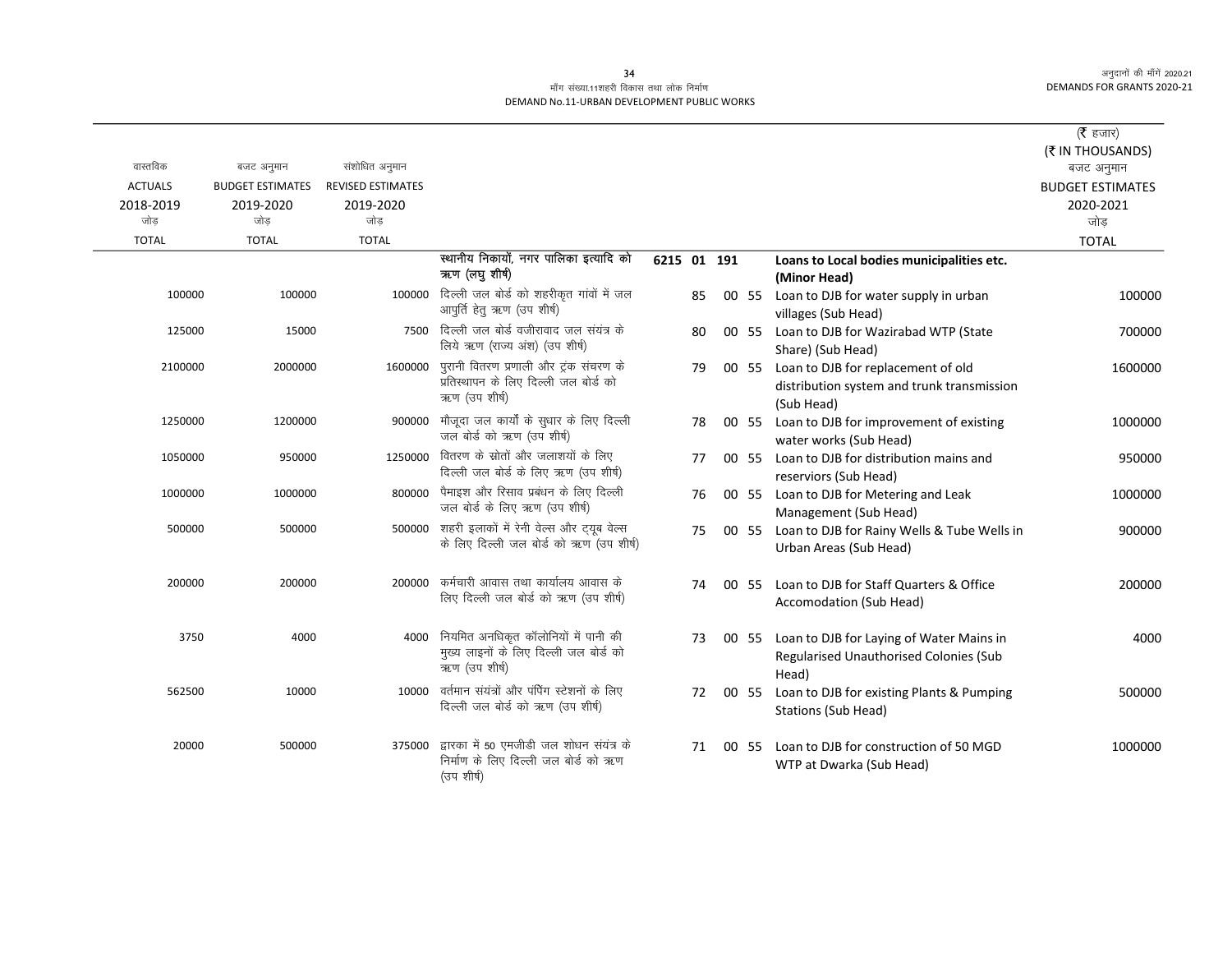|                      |                         |                          |                                                                                                             |             |    |       |                                                                                                                    | (रै हजार)                             |
|----------------------|-------------------------|--------------------------|-------------------------------------------------------------------------------------------------------------|-------------|----|-------|--------------------------------------------------------------------------------------------------------------------|---------------------------------------|
| वास्तविक             | बजट अनुमान              | संशोधित अनुमान           |                                                                                                             |             |    |       |                                                                                                                    | (₹ IN THOUSANDS)                      |
| <b>ACTUALS</b>       | <b>BUDGET ESTIMATES</b> | <b>REVISED ESTIMATES</b> |                                                                                                             |             |    |       |                                                                                                                    | बजट अनुमान<br><b>BUDGET ESTIMATES</b> |
| 2018-2019            | 2019-2020               | 2019-2020                |                                                                                                             |             |    |       |                                                                                                                    | 2020-2021                             |
| जोड                  | जोड                     | जोड                      |                                                                                                             |             |    |       |                                                                                                                    | जोड                                   |
| <b>TOTAL</b>         | <b>TOTAL</b>            | <b>TOTAL</b>             |                                                                                                             |             |    |       |                                                                                                                    | <b>TOTAL</b>                          |
| 800000               | 2700000                 | 2250000                  | चंद्रावल जल शोधन संयंत्र – जेआईसीए के<br>लिए दिल्ली जल बोर्ड को ऋण (केन्द्रीय<br>अंश) (उप शीर्ष)            |             | 70 | 00 55 | Loan to DJB for Chandrawal WTP - JICA<br>(Central Share) (Sub Head)                                                | 1500000                               |
| 120000               | 405000                  |                          | 280000 चंद्रावल जल शोधन संयंत्र के लिए दिल्ली<br>जल बोर्ड को ऋण (राज्य हिस्सा) (उप शीर्ष)                   |             | 69 | 00 55 | Loan to DJB for Chandrawal WTP (State<br>Share) (Sub Head)                                                         | 200000                                |
| $\ddot{\phantom{a}}$ | 100000                  |                          | 50000 दिल्ली जल बोर्ड वजीरावाद जल संयंत्र के<br>लिये ऋण (केन्द्रीय अंश) (उप शीर्ष)                          |             | 68 | 00 55 | Loan to DJB for Wazirabad WTP (Central<br>Share) (Sub Head)                                                        | 700000                                |
| 7831250              | 9684000                 | 8326500                  | जोड़-स्थानीय निकायों, नगर पालिका<br>इत्यादि को ऋण (लघु शीर्ष)                                               | 6215 01 191 |    |       | <b>Total - Loans to Local bodies municipalities</b><br>etc. (Minor Head)                                           | 10354000                              |
| 7831250              | 9684000                 | 8326500                  | जोड़-जल आपूर्ति (उप मुख्य शीर्ष)                                                                            | 6215 01     |    |       | <b>Total - Water Supply (Sub Major Head)</b>                                                                       | 10354000                              |
|                      |                         |                          | मल व्ययन तथा सफाई (उप मुख्य शीर्ष)                                                                          | 6215 02     |    |       | Sewerage and Sanitation (Sub Major Head)                                                                           |                                       |
|                      |                         |                          | स्थानीय निकायों, नगर पालिका इत्यादि को<br>ऋण (लघुशीर्ष)                                                     | 6215 02 191 |    |       | Loans to Local bodies municipalities etc.<br>(Minor Head)                                                          |                                       |
| 93750                | 100000                  | 100000                   | पुर्नवास कॉलोनियों में जल—मल निकासी के<br>लिए दिल्ली जल बोर्ड को ऋण (उप शीर्ष)                              |             | 95 | 00 55 | Loan to DJB for Sewerage in Resettlement<br>Colonies (Sub Head)                                                    | 100000                                |
| 330000               |                         |                          | जे.एन.एन.यू.आर.एम. परियोजना के लिए दि.ज.<br>बो. को ऋण (उप शीर्ष)                                            |             | 86 | 00 55 | Loan to DJB for JNNURM project (Sub Head)                                                                          | 3000000                               |
| 320000               | 210000                  | 105000                   | यमुना कार्य योजना –।।। के अर्न्तगत सीवर<br>लाइन के पुनर्वास हेतु दि.ज.बोर्ड को ऋण<br>(राज्य अंश) (उप शीर्ष) |             | 85 | 00 55 | Loan to Delhi Jal Board for rehabilitation of<br>Sewerage under Yamuna Action Plan-III<br>(State Share) (Sub Head) | 600000                                |
| 750000               | 750000                  | 750000                   | ट्रंक सीवर परिधीय और गुरुत्वाकर्षण वाहिनी<br>के लिए दिल्ली जल बोर्ड के लिए ऋण (उप<br>शीर्ष)                 |             | 84 | 00 55 | Loan to DJB for trunk peripheral Sewer and<br>Gravity Duct (Sub Head)                                              | 2000000                               |
| 2750000              | 2600000                 | 2300000                  | एस.टी.पी. / एस.पी.एस. के लिए दिल्ली जल<br>बोर्ड को ऋण (उप शीर्ष)                                            |             | 83 | 00 55 | Loan to DJB for STPs/SPSs (Sub Head)                                                                               | 6000000                               |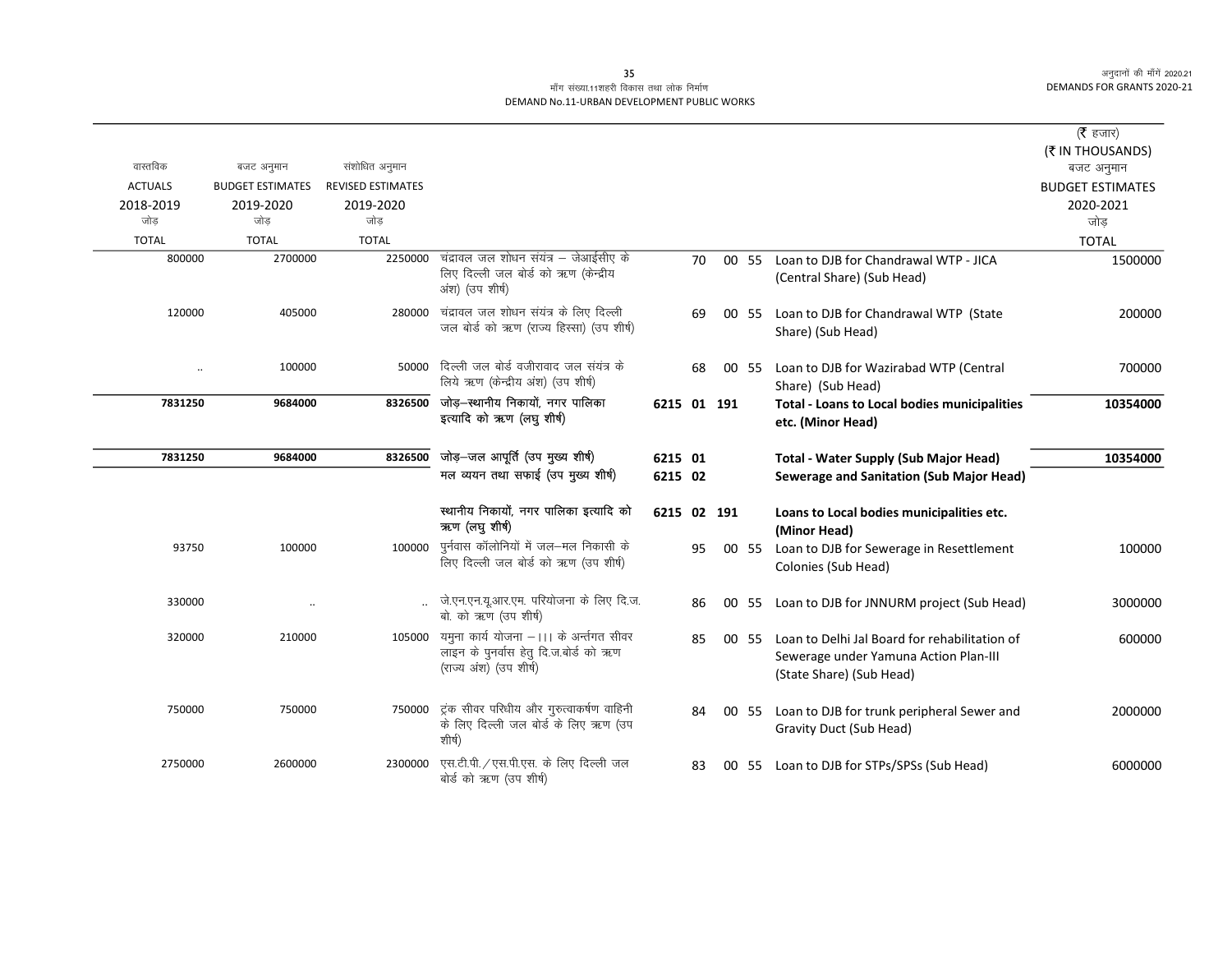# माँग संख्या.11शहरी विकास तथा लोक निर्माण DEMAND No.11-URBAN DEVELOPMENT PUBLIC WORKS

|                |                         |                          |                                                                                     |             |    |        |       |                                                                                    | ( $\bar{\tau}$ हजार)    |
|----------------|-------------------------|--------------------------|-------------------------------------------------------------------------------------|-------------|----|--------|-------|------------------------------------------------------------------------------------|-------------------------|
|                |                         |                          |                                                                                     |             |    |        |       |                                                                                    | (₹ IN THOUSANDS)        |
| वास्तविक       | बजट अनुमान              | संशोधित अनुमान           |                                                                                     |             |    |        |       |                                                                                    | बजट अनुमान              |
| <b>ACTUALS</b> | <b>BUDGET ESTIMATES</b> | <b>REVISED ESTIMATES</b> |                                                                                     |             |    |        |       |                                                                                    | <b>BUDGET ESTIMATES</b> |
| 2018-2019      | 2019-2020               | 2019-2020                |                                                                                     |             |    |        |       |                                                                                    | 2020-2021               |
| जोड            | जोड                     | जोड                      |                                                                                     |             |    |        |       |                                                                                    | जोड                     |
| <b>TOTAL</b>   | <b>TOTAL</b>            | <b>TOTAL</b>             |                                                                                     |             |    |        |       |                                                                                    | <b>TOTAL</b>            |
| 1600000        | 1500000                 | 1500000                  | शाखा सीवर / नियमित अनधिकृत कॉलोनियों<br>के लिए दिल्ली जल बोर्ड को ऋण (उप शीर्ष)     |             | 82 |        |       | 00 55 Loan to DJB for branch Sewer/regularised<br>unauthorised colonies (Sub Head) | 1750000                 |
| 198500         |                         |                          | निलोठी पप्पनकलाँ में सीवर परियोजना<br>संशोधन के लिए ऋण (उप शीर्ष)                   |             | 81 |        | 00 55 | Loan for Modification of Sewerage Project<br>at Nilothi Pappankala (Sub Head)      |                         |
| 41250          | 40000                   |                          | 40000 शहरी गांवों में जल-मल निकासी के लिए दि.<br>ज.बोर्ड को ऋण (उप शीर्ष)           |             | 58 |        | 00 55 | Loan to DJB for Sewerage in Urban Villages<br>(Sub Head)                           | 40000                   |
| 6083500        | 5200000                 | 4795000                  | जोड़–स्थानीय निकायों, नगर पालिका<br>इत्यादि को ऋण (लघु शीर्ष)                       | 6215 02 191 |    |        |       | <b>Total - Loans to Local bodies municipalities</b><br>etc. (Minor Head)           | 13490000                |
| 6083500        | 5200000                 | 4795000                  | जोड़—मल व्ययन तथा सफाई (उप मुख्य<br>शीर्ष)                                          | 6215 02     |    |        |       | <b>Total - Sewerage and Sanitation (Sub</b><br>Major Head)                         | 13490000                |
| 13914750       | 14884000                | 13121500                 | जोड़-मुख्य शीर्ष "6215"                                                             | 6215        |    |        |       | TOTAL - MAJOR HEAD"6215"                                                           | 23844000                |
|                |                         |                          | मुख्य शीर्ष "6217"                                                                  |             |    |        |       | MAJOR HEAD "6217"                                                                  |                         |
|                |                         |                          | शहरी विकास के लिए ऋण (मुख्य शीर्ष)                                                  | 6217        |    |        |       | <b>Loans for Urban Development (Major</b><br>Head)                                 |                         |
|                |                         |                          | अन्य शहरी विकास योजना (उप मुख्य शीर्ष)                                              | 6217 60     |    |        |       | <b>Other Urban Development Schemes (Sub</b><br><b>Major Head)</b>                  |                         |
|                |                         |                          | स्थानीय निकाय, निगम आदि को ऋण<br>(लघु शीर्ष)                                        | 6217 60 191 |    |        |       | Loan to Local Bodies Corporation etc.<br>(Minor Head)                              |                         |
| 2000000        |                         |                          | झुग्गी पुनर्वास योजना के लिए डी यू एस<br>आई बी को ऋण (उप शीर्ष)                     |             | 83 |        | 00 55 | Loan to DUSIB for In-situ Slum Rehabiliation<br>Plan (Sub Head)                    |                         |
| 2000000        | $\ddotsc$               |                          | जोड़-स्थानीय निकाय, निगम आदि को<br>ऋण (लघु शीर्ष)                                   | 6217 60 191 |    |        |       | <b>Total - Loan to Local Bodies Corporation</b><br>etc. (Minor Head)               | $\ddot{\phantom{a}}$    |
|                |                         |                          | अनूसुचित जातियों के लिए विशेष घटक<br>योजना (लघु शीर्ष)                              | 6217        |    | 60 789 |       | <b>Special Component Plan for Scheduled</b><br><b>Castes (Minor Head)</b>          |                         |
|                | 500000                  | 10000                    | स्वस्थानी पुर्नवास योजना के लिए डी.यू.एस.<br>आई.बी. को ऋण (एस.सी.एस.पी.) (उप शीर्ष) |             | 94 |        | 00 55 | Loan to DUSIB for In-situ Rehabiliation Plan<br>(SCSP) (Sub Head)                  | 500000                  |